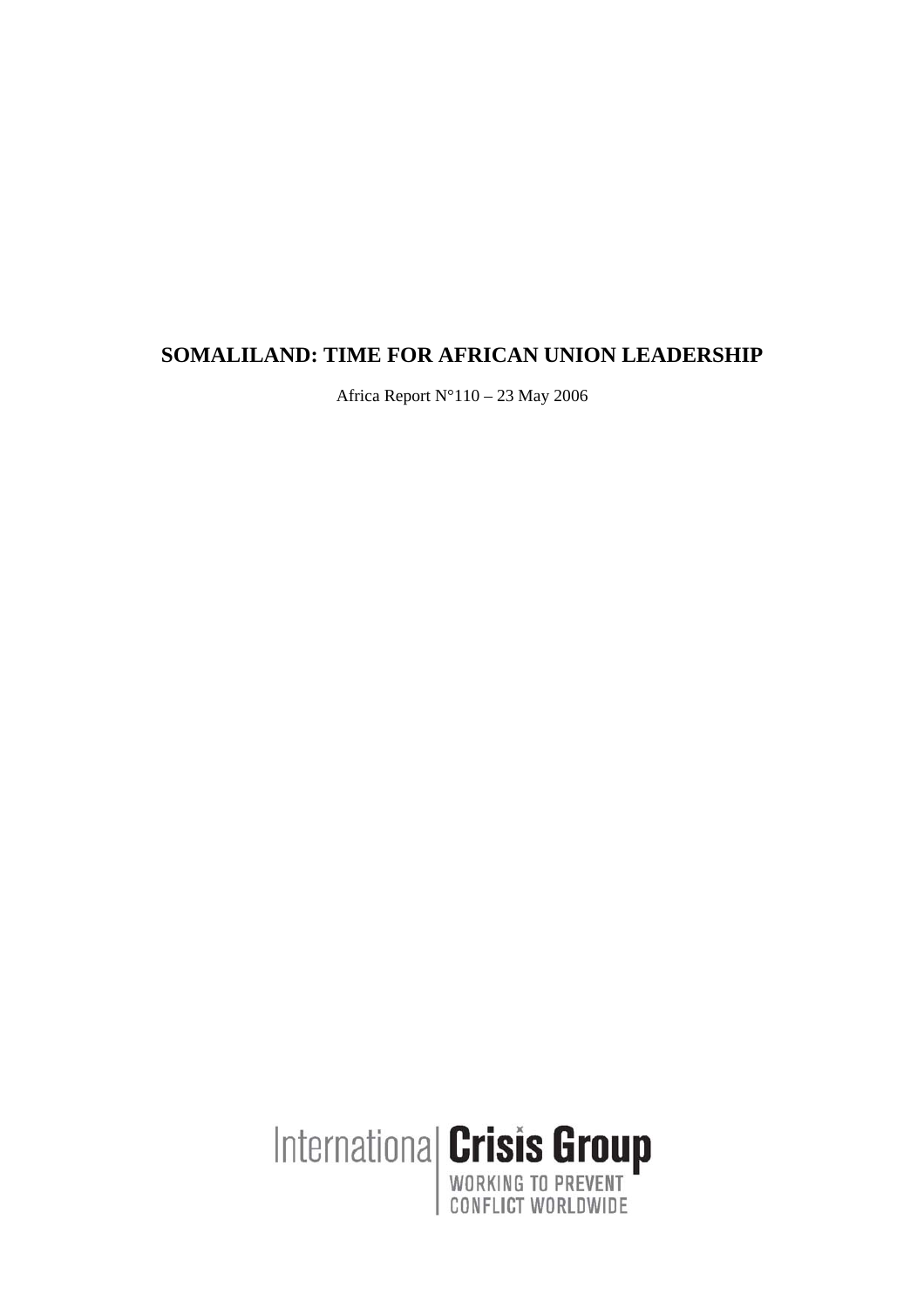# **TABLE OF CONTENTS**

| I.   |                 |                                                                     |  |  |
|------|-----------------|---------------------------------------------------------------------|--|--|
|      | $\mathsf{A}$ .  |                                                                     |  |  |
|      | <b>B.</b>       |                                                                     |  |  |
| II.  |                 |                                                                     |  |  |
|      | A.              |                                                                     |  |  |
|      | <b>B.</b>       |                                                                     |  |  |
|      | $\mathcal{C}$ . |                                                                     |  |  |
|      | D.              |                                                                     |  |  |
|      | E.              |                                                                     |  |  |
| III. |                 |                                                                     |  |  |
|      | A.              |                                                                     |  |  |
|      |                 | 1.                                                                  |  |  |
|      |                 | 2.                                                                  |  |  |
|      |                 | 3.                                                                  |  |  |
|      | <b>B.</b>       |                                                                     |  |  |
|      |                 | 1.                                                                  |  |  |
|      |                 | 2.                                                                  |  |  |
|      | $C_{\cdot}$     | RULES AND EXCEPTIONS: SELF-DETERMINATION, BOUNDARIES AND CONSENT 15 |  |  |
|      |                 | 1.                                                                  |  |  |
|      |                 | 2.                                                                  |  |  |
|      |                 | 3.                                                                  |  |  |
| IV.  |                 |                                                                     |  |  |
|      | Α.              |                                                                     |  |  |
|      |                 | 1.                                                                  |  |  |
|      |                 | 2.                                                                  |  |  |
|      | $\mathbf{B}$ .  |                                                                     |  |  |
| V.   |                 | <b>CONCLUSION: AU ENGAGEMENT WITHOUT PREJUDICE 21</b>               |  |  |
|      | A.              |                                                                     |  |  |
|      | <b>B.</b>       |                                                                     |  |  |
|      | $\mathcal{C}$ . |                                                                     |  |  |
|      |                 | <b>APPENDICES</b>                                                   |  |  |
|      | A.              |                                                                     |  |  |
|      | <b>B.</b>       |                                                                     |  |  |
|      | $\mathcal{C}$ . |                                                                     |  |  |
|      | D.              |                                                                     |  |  |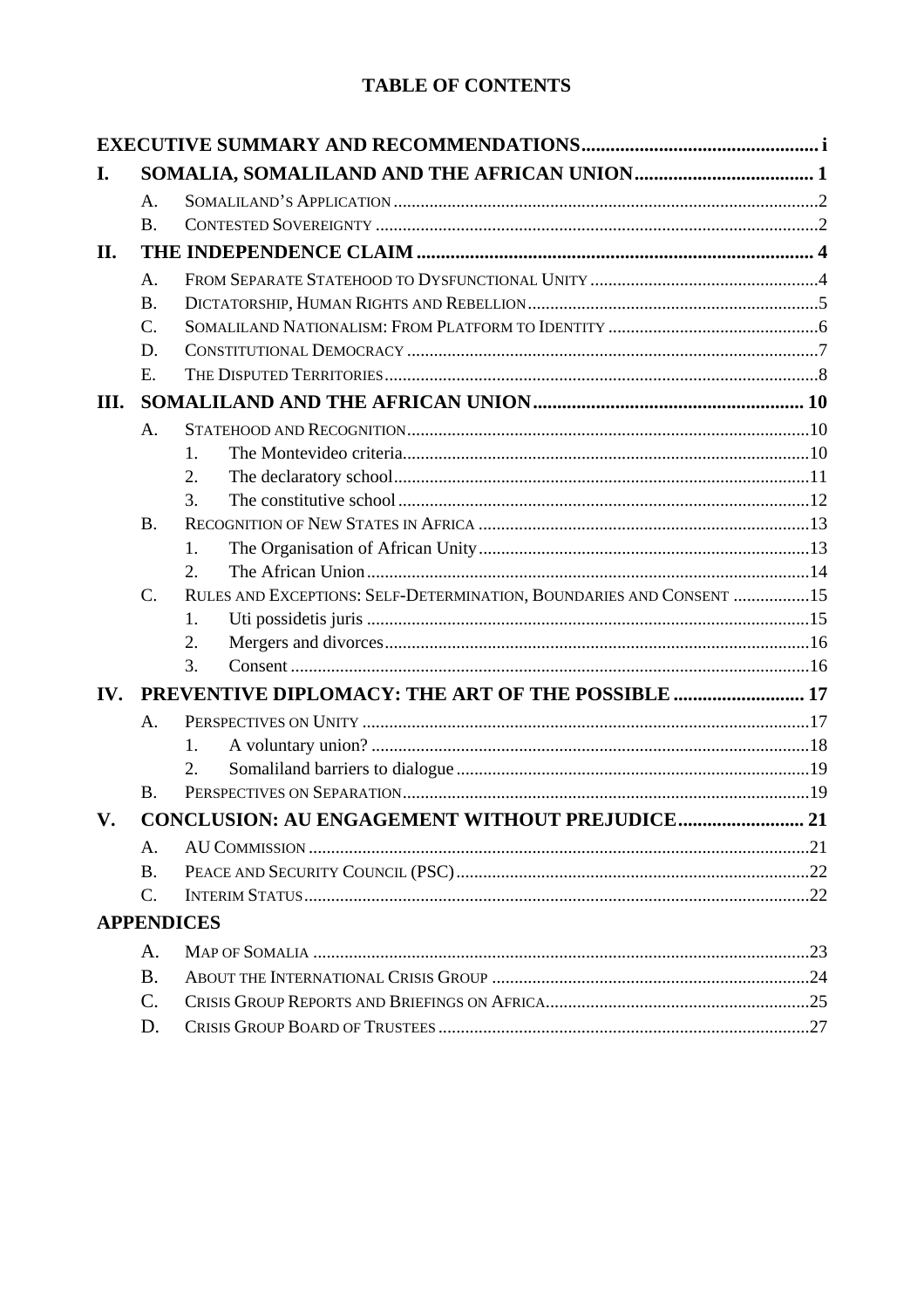International Crisis Group ONFLICT WORLDWIDE

**Africa Report N°110 23 May 2006**

## **SOMALILAND: TIME FOR AFRICAN UNION LEADERSHIP**

# **EXECUTIVE SUMMARY AND RECOMMENDATIONS**

On 18 May 2006, the self-declared Republic of Somaliland marked fifteen years since it proclaimed independence from Somalia. Although its sovereignty is still unrecognised by any country, the fact that it is a functioning constitutional democracy distinguishes it from the majority of entities with secessionist claims, and a small but growing number of governments in Africa and the West have shown sympathy for its cause. The territory's peace and stability stands in stark contrast to much of southern Somalia, especially the anarchic capital, Mogadishu, where clashes between rival militias have recently claimed scores of lives. But Somalia's Transitional Federal Government (TFG), which is still struggling to overcome internal divisions and establish its authority in southern Somalia, also claims sovereignty over the territory, and the issue is becoming an increasing source of tension. The African Union (AU) needs to engage in preventive diplomacy now, laying the groundwork for resolution of the dispute before it becomes a confrontation from which either side views violence as the only exit.

In December 2005 President Dahir Rayale Kahin submitted Somaliland's application for membership in the AU. The claim to statehood hinges on the territory's separate status during the colonial era from the rest of what became Somalia and its existence as a sovereign state for a brief period following independence from Great Britain in June 1960. Having voluntarily entered a union with Somalia in pursuit of the irredentist dream of Greater Somalia (including parts of Ethiopia, Kenya and Djibouti), it now seeks recognition within the borders received at that moment of independence. Despite fears that recognition would lead to the fragmentation of Somalia or other AU member states, an AU fact-finding mission in 2005 concluded the situation was sufficiently "unique and self-justified in African political history" that "the case should not be linked to the notion of 'opening a pandora's box'". It recommended that the AU "should find a special method of dealing with this outstanding case" at the earliest possible date. On 16 May 2006, Rayale met with the AU Commission Chairperson, Alpha Oumar Konare, to discuss Somaliland's application for membership.

Somaliland has made notable progress in building peace, security and constitutional democracy within its de facto borders. Hundreds of thousands of refugees and internally displaced people have returned home, tens of thousands of landmines have been removed and destroyed, and clan militias have been integrated into unified police and military forces. A multi-party political system and successive competitive elections have established Somaliland as a rarity in the Horn of Africa and the Muslim world. However, the TFG continues strongly to oppose Somaliland independence.

Peacemakers have so far opted to tackle the issues sequentially: first trying to establish a government for Somalia and only then addressing the Somaliland question. European diplomats warn Crisis Group that even raising the Somaliland issue at this time could destabilise the peace process in the South. This approach risks both sides becoming more entrenched and the dispute over Somali unity more intractable. If the TFG's authority expands, the dispute over Somaliland's status is likely to become an ever-increasing source of friction, involving serious danger of violent conflict. Somaliland has reacted angrily to the TFG's calls for the UN arms embargo on Somalia to be lifted so it could arm itself and has threatened to increase its own military strength if this happens. The prospect of a return to the major violence of the late 1980s is neither imminent nor inevitable but it is genuine enough to merit urgent AU attention.

For both sides, the issue of recognition is not merely political or legal – it is existential. Most southern Somalis are viscerally attached to the notion of a united Somali Republic, while many Somalilanders – scarred by the experience of civil war, flight and exile – refer to unity only in the past tense. For a generation of Somaliland's youth, which has no memories of the united Somalia to which young Southerners attach such importance, Somaliland's sovereignty is a matter of identity.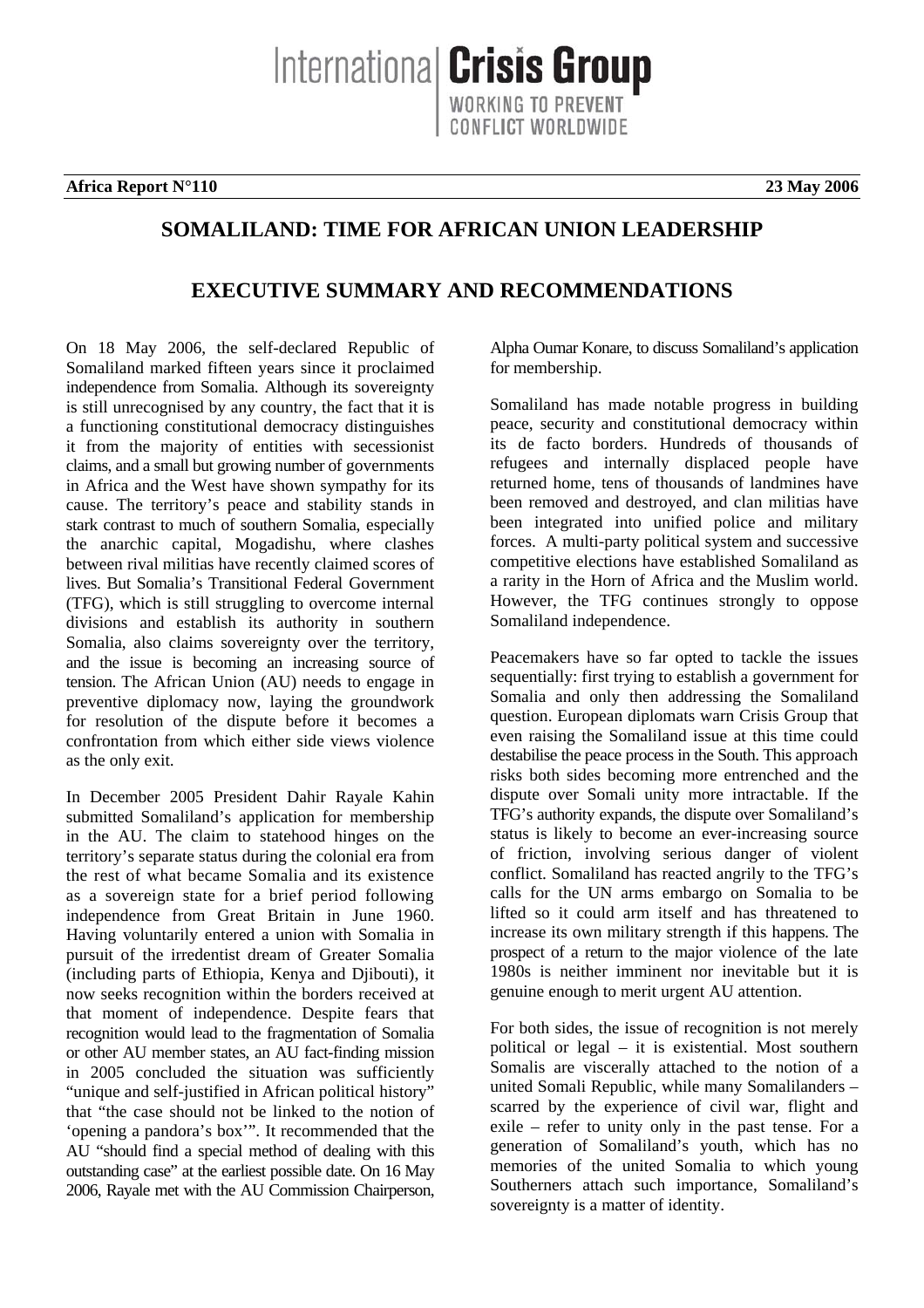Resolving Somaliland's status is by no means a straightforward proposition. A vocal minority of Somalilanders, including some communities along the troubled border with neighbouring Puntland (North East Somalia) and a violent network of jihadi Islamists favour unity. Some observers fear that, in the absence of a negotiated separation, the relationship between the two neighbours could potentially become as ill-defined and volatile as that which prevailed between Ethiopia and Eritrea prior to their 1998-2000 border war.

There are four central and practical questions:

- should Somaliland be rewarded for creating stability and democratic governance out of a part of the chaos that is the failed state of Somalia?;
- would rewarding Somaliland with either independence or significant autonomy adversely impact the prospects for peace in Somalia or lead to territorial clashes?;
- what are the prospects for peaceful preservation of a unified Somali Republic?; and
- $\Box$  what would be the implications of recognition of Somaliland for separatist conflicts elsewhere on the continent?

These questions need to be addressed through firm leadership, open debate and dispassionate analysis of the issues and options – not ignored, ostrich-like, in the hope that they will disappear. "The AU cannot pretend that there is not such an issue", a diplomat from the region told Crisis Group. "The issue cannot be allowed to drag on indefinitely. It must be addressed". Somaliland's application to the AU offers an entry point for preventive diplomacy. The AU should respond to Somaliland's request for recognition by seizing the opportunity to engage as a neutral third party, without prejudice to the final determination of Somaliland's sovereign status.

## **RECOMMENDATIONS**

#### **To the African Union:**

- 1. Appoint a Special Envoy to consult with all relevant parties and within six months:
	- (a) report on the perspectives of the parties with regard to the security and political dimensions of the dispute;
	- (b) prepare a resumé of the factual and legal bases of the dispute; and
	- (c) offer options for resolution.
- 2. Organise an informal consultation for members of the Peace and Security Council (PSC) – modelled on the UN Security Council's "Arria Formula" sessions – involving presentations by eminent scholars, political analysts and legal experts.
- 3. Pending final resolution of the dispute, grant Somaliland interim observer status so that both sides can attend sessions on Somali issues, make presentations and respond to questions from member states and generally be assured of a fair hearing.

#### **Hargeysa/Addis Ababa/Brussels, 23 May 2006**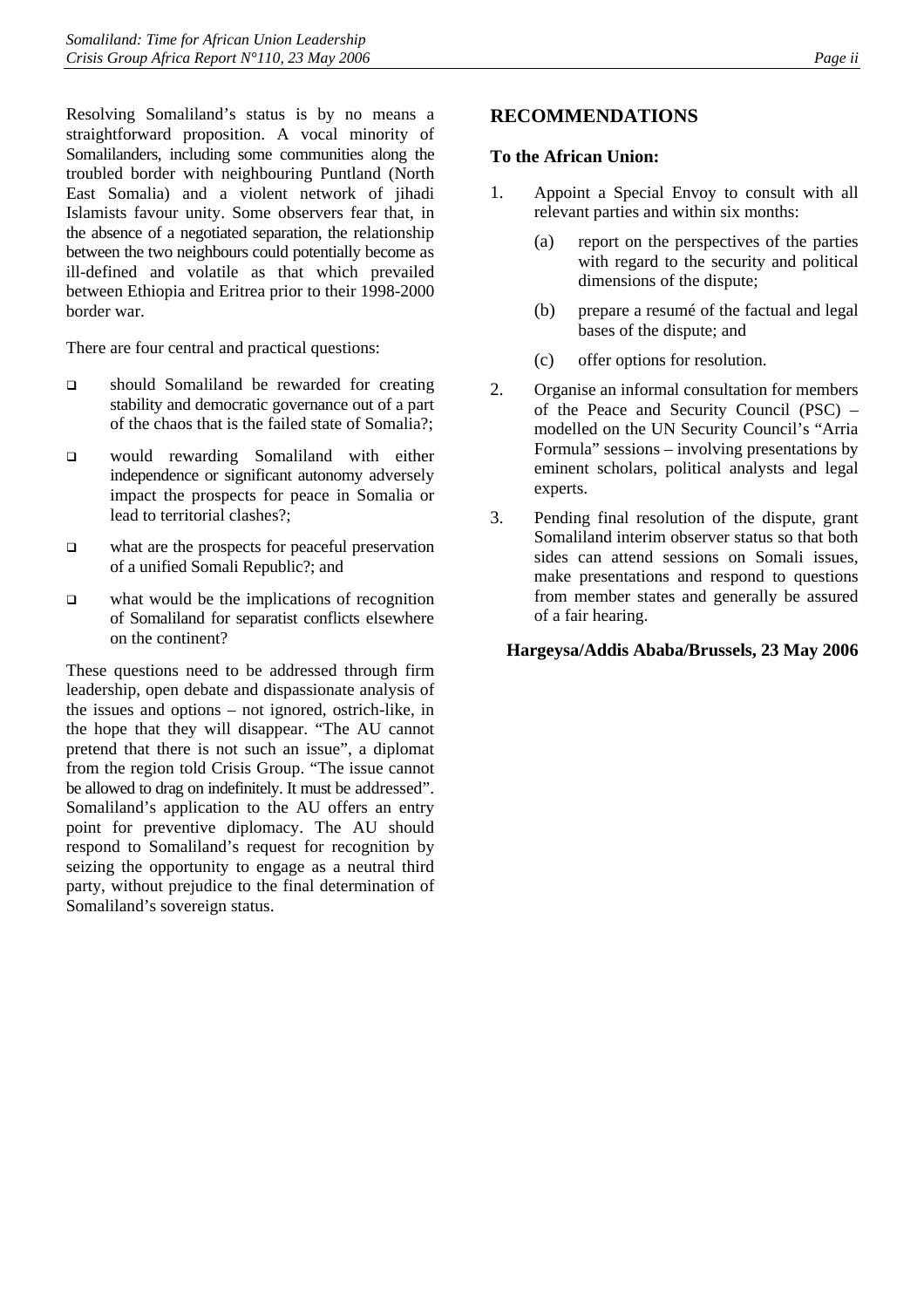Internationa **Crisis Group CONFLICT WORLDWIDE** 

#### **Africa Report N°110 23 May 2006**

# **SOMALILAND: TIME FOR AFRICAN UNION LEADERSHIP**

### **I. SOMALIA, SOMALILAND AND THE AFRICAN UNION**

Somaliland's application for membership presents the African Union (AU) with a peace and security challenge of a particularly thorny variety: the potential dismemberment of an existing state and the formation of a new one. The processes of state fragmentation and formation are exceptionally complex, involving elements of national identity, contested sovereignty, self-determination, politics, and secession or succession. Since the end of the Cold War, new states have emerged from the collapse of the Soviet Union and the former Yugoslavia, and Asia has witnessed the birth of East Timor. In Africa, Eritrea gained independence from Ethiopia, and the African Union has agreed in principle that southern Sudan may also become a state if its people so decide in 2011 at the end of the six-year transitional period provided for in the Comprehensive Peace Agreement reached between the Khartoum government and the Sudan People's Liberation Movement (SPLM). The issue of the Soviet successor states was adroitly and peacefully handled. Yugoslavia's disintegration was long and bloody, with aftershocks still being felt today.

Most states in Africa are less than a half century old, although their border demarcations go considerably further back. Many have known chronic instability since independence and can be characterised as weak or fragile; their multi-ethnic and often religiously pluralistic populations confront them with real or potential secessionist challenges. Not surprisingly, African governments and their multinational institutions have been profoundly reluctant to accept redrawing of national boundaries. As a result, the continent's responses to statehood claims have been largely situational and ad hoc: Eritrea's independence was only grudgingly accepted by many African states after a UN-supervised referendum was held, and Addis Ababa took the lead in opening diplomatic relations. Western Sahara was admitted as a full member of the Organisation of African Unity (OAU) in 1984, but more than a dozen African countries

continue to support Morocco's claims on the territory. [1](#page-4-0) It remains to be seen what in fact the AU's response will be if the people of Sudan's South opt for independence in 2011.

Against this background, Somaliland's application for AU admission faces an uphill battle. Between 1991 and 2000, a period when Somalia's government had manifestly disintegrated, the OAU set Somaliland's independence claims aside. IGAD (the Intergovernmental Authority on Development), a regional body that includes all Somalia's neighbours, also chose not to deal with Somaliland's demands, even though two members – Ethiopia and Djibouti – have entertained a range of bilateral ties with it since the late 1990s. The fact-finding mission established by the AU Commission in 2005 and led by its deputy chairperson, Patrick Mazimhaka, however, appears to feel that the continental body has a present duty to become seized of the matter:

> Whilst it remains a primary responsibility of the authorities and people of Somaliland to deploy efforts to acquire political recognition from the international community, the AU should be disposed to judge the case of Somaliland from an objective historical viewpoint and a moral angle vis-à-vis the aspirations of the people. $2$

The broader international community is largely willing to follow the AU's lead. Whether the organisation does engage, and how it chooses to do so, will have profound consequences for peace and security in the Horn of Africa.

<span id="page-4-1"></span><span id="page-4-0"></span><sup>1</sup> Over 80 countries have recognised the Sahrawi Arab Democratic Republic at some point, although several dozen of these have since either frozen relations pending a UNsupervised referendum on the territory's future status or cancelled relations altogether. No country has actually recognised Rabat's sovereignty over Western Sahara. See "Report of the Secretary-General on the situation concerning Western Sahara" (S/2006/249), United Nations Security Council, 19 April 2006.<br><sup>2</sup> "Resume: AU Fact-Finding Mission to Somaliland (30 April to 4 May 2005)", African Union Commission, paragraph 10.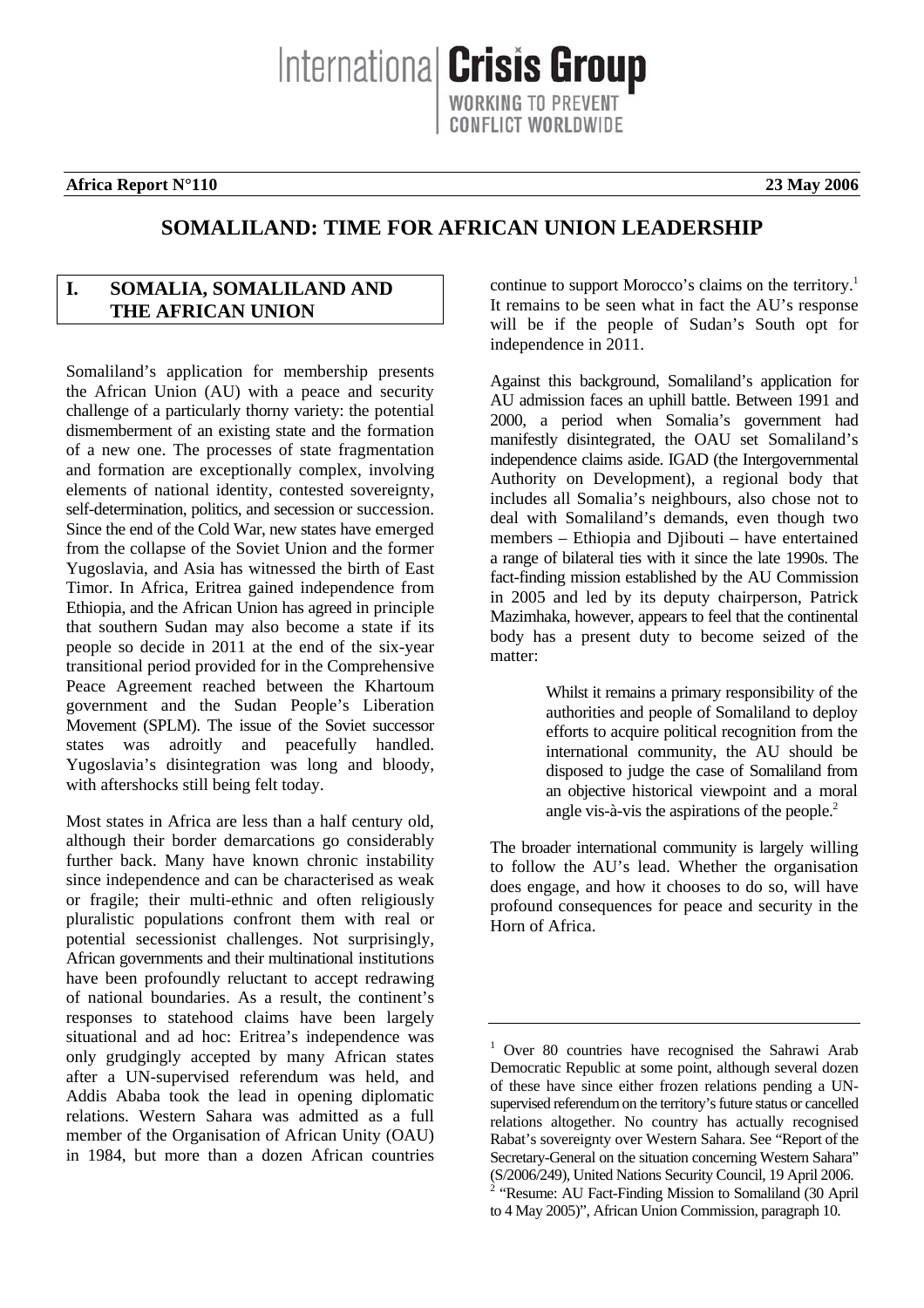### <span id="page-5-0"></span>**A. SOMALILAND'S APPLICATION**

In 2002, the Somaliland government first wrote to the Chairman of the AU inviting the organisation to send a fact-finding mission to assess the situation in the territory. It was nearly two years before a mission was finally dispatched. It reported favourably in 2005, on both the situation in Somaliland and the territory's claim to sovereign status. Encouraged by these signs, President Rayale followed up in December 2005 with a direct application for admission to the African Union. "Seeking justice for my people", he reiterated his government's arguments for international recognition, and continued:

> Your Excellency, Somaliland, today is literally a nation in prison. I appeal to you, "get us out of this prison, so that we become able to better the lives of our people"…. I have in the past made a plea to H.E. Alpha Oumar Konare, the Chairperson of the African Union, that Somaliland be recognised as an independent and sovereign Country, within the colonial borders that existed on 26 June 1960, when Somaliland acceded to independence from Britain. I do make the same plea to you.<sup>[3](#page-5-1)</sup>

Somaliland has also argued that there should be a direct link between good governance and the legitimacy of its claims. From the AU's perspective, however, certain aspects of the claim are more relevant than others, namely the legal dimensions, whether it sets a precedent for other African cases, and its impact on the organisation's own internal politics. The AU has a direct role in promoting peace and security across the African continent, and resolving Somaliland's status in a peaceful fashion would be a major accomplishment. Between 1983 and 1991, Somaliland's separatist struggle cost over 50,000 lives – the vast majority of them civilian, spawned nearly one million refugees and internally displaced persons, and left it with one of the densest concentrations of land mines in the world. Today, after a decade of uninterrupted peace, its armed forces are the largest and best equipped in Somali territory, and its separatists have made clear their determination to protect their hard-won achievements.

Like other international actors, the AU has extended support and recognition to state-building efforts in the Somali south; the organisation has opened a liaison office in Jowhar, where the TFG president, prime minister and their allies established themselves.<sup>[4](#page-5-2)</sup> Progress toward restoration of functional government to Somalia, slow and fitful though it may be, is welcome. It is also bringing the dispute over Somaliland's sovereignty into increasingly sharper focus. The question is whether the AU can foster a political environment conducive to mutual understanding and avoid a return to conflict in the Horn by engaging in timely preventive diplomacy.

### **B. CONTESTED SOVEREIGNTY**

Somaliland's sovereignty has been contested ever since its declaration of independence on 18 May 1991 but for most of that time the dispute has been more hypothetical than real. Even the United Nations Operation in Somalia (UNOSOM), the massive international intervention from 1992 to 1995, acquiesced in Somaliland's refusal to accept foreign troops on its territory, acknowledging that "the peaceful reconciliation process has moved forward impressively" and noting "the formation of a functioning administration under the leadership of Mr Egal".<sup>5</sup> No previous Somali transitional government has come close to achieving de facto authority across even southern Somalia, and none have encroached on Somaliland's jurisdiction.

A number of countries have already established bilateral ties to Somaliland that are important but short of formal recognition. Djibouti and Ethiopia have permitted Somaliland to open liaison offices. Several governments have entered into formal cooperative arrangements. Ethiopia has opened a trade office in Hargeysa and expects as much as 20 per cent of its trade to flow through Somaliland's principal port at Berbera. A number of European countries have signed agreements with Hargeysa permitting the refoulement of illegal immigrants from Somaliland. The European Commission, the UN and various donors maintain larger aid programs in Somaliland than elsewhere in Somalia and have entered into direct agreements with the authorities. Foreign investment has also been on the rise, including ambitious projects either underway or under consideration by companies from South Africa,

<span id="page-5-1"></span><sup>&</sup>lt;sup>3</sup> Dahir Rayale Kahin, "Somaliland's Request for Membership of the African Union", 13 December 2005.

<span id="page-5-2"></span><sup>4</sup> The Somali Transitional Federal Government (TFG), headed by President Abdillahi Yusuf Ahmed, was formed in October 2004 after two years of peace talks in Kenya. The TFG was initially divided between the towns of Mogadishu and Jowhar, but since March 2006 has established itself in Baydhowa. The TFG's progress and the challenges it faces will be the subject of a forthcoming Crisis Group report.

<span id="page-5-3"></span><sup>&</sup>lt;sup>5</sup> Letter to Mr Egal from Jonathan T. Howe, Special Representative of the Secretary General, 1 October 1993.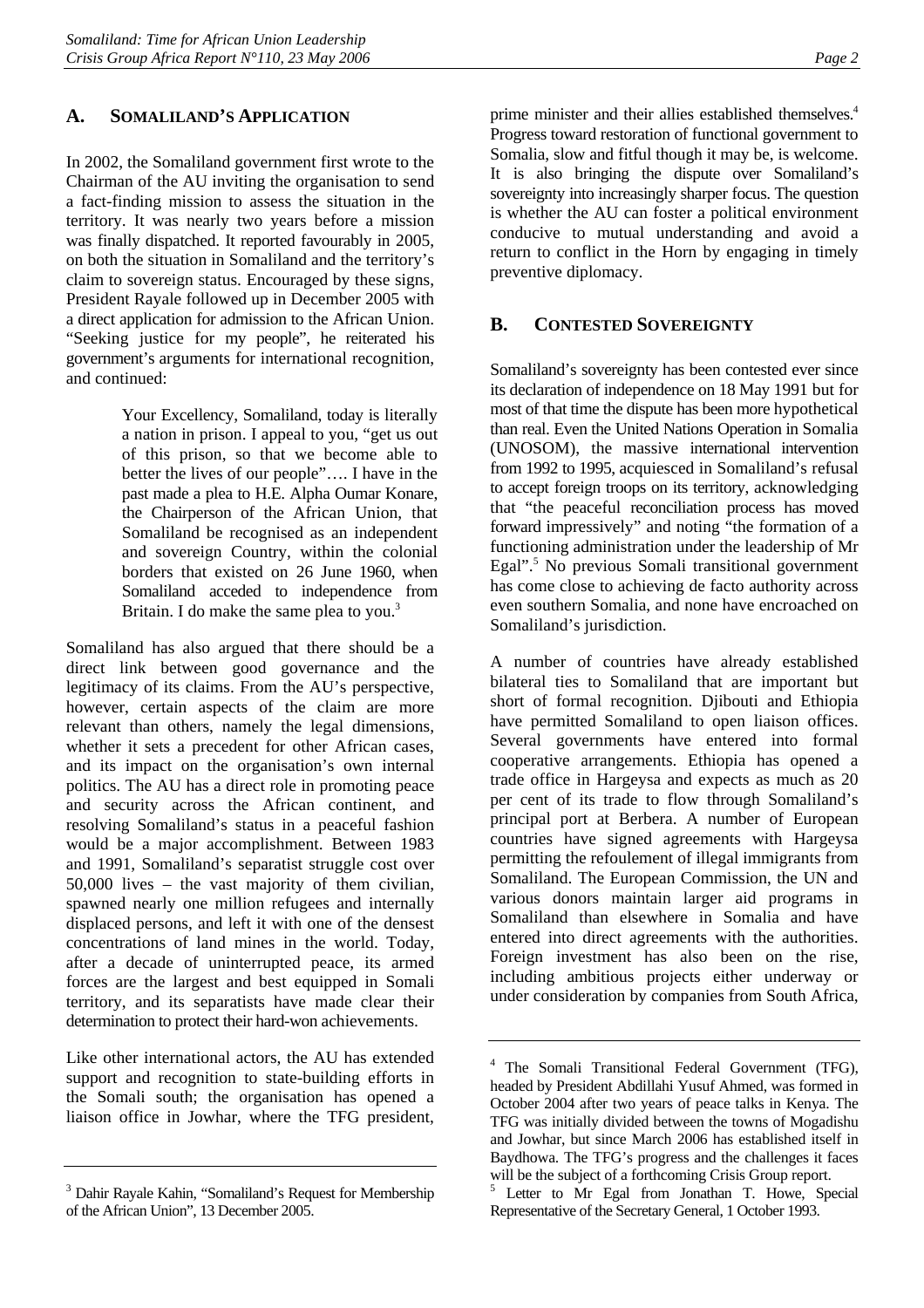Ethiopia, Switzerland, Germany and the United Arab Emirates.

The TFG is struggling to overcome internal divisions and assert its control in the South: friction between local militia and forces aligned with the president has generated tension and occasional violence in Baydhowa, where the parliament is currently in session. Clashes in Mogadishu between the Islamic courts and members of a newly established counter terrorism alliance, including several members of the government, have killed scores of people and displaced thousands since January. Nevertheless, the unprecedented level of international recognition and support the TFG has received suggest it may have a better chance of success than its predecessors. Like previous interim governments, it claims sovereignty and jurisdiction across all of Somalia but its authority remains limited, and it is under some diplomatic pressure not to interfere in Somaliland's affairs. "We must protect whatever has been achieved in terms of peace", Kenya's Special Envoy to the Somali peace process, Ambassador Bethuel Kiplagat, told Crisis Group. "Areas of tranquility, where there is administration, should not be disturbed. Nor should we punish those regions in terms of development aid".<sup>[6](#page-6-0)</sup> Nevertheless, friction is already growing as a result of the progressive recognition of the TFG, which is increasingly treated as a national counterpart by donors and aid agencies and exerts growing influence over foreign assistance programming.

Control of external assistance is just one potential source of tension. The TFG has been permitted to occupy Somalia's seats in IGAD, the AU, UN and League of Arab States, as well as other international bodies, and in May 2006, the Transitional Federal Parliament was admitted to the Inter-Parliamentary Union. Unionist political leaders thus enjoy the use of various international pulpits from which Somaliland is barred. Even greater frictions are likely to emerge if a Somali national government eventually succeeds in building a national army and civil service, issuing a new passport, minting a new currency and initiating a post-conflict reconstruction boom. A unionist government would no doubt employ such assets to exert pressure on Somaliland, seeking to woo its supporters and isolate it internationally. Such tactics would inevitably raise the dispute between the two camps to the boiling point.

<span id="page-6-0"></span>6 Crisis Group interview, Nairobi, February 2006. Ambassador Kiplagat is a member of International Crisis Group's Board of Trustees.

Some peacemakers would like to establish a government for Somalia first and only then address the Somaliland question. "This is a critical period", a senior UN political officer told Crisis Group. "Better to work first to establish a new Somalia".[7](#page-6-1) But a senior African Union official told Crisis Group that further delay would be unacceptable: "For fifteen years Somaliland has been told to wait until a stable government is established in the South. They should not have to wait any longer....Somaliland has a right to have its case heard, and as African leaders we have a duty to listen to what they have to say".[8](#page-6-2)

The main problem with this approach is that it may encourage a hardening of positions on both sides, with unionists becoming less inclined to compromise as their government acquires greater authority and international recognition and separatists becoming increasingly militant in their determination to defend Somaliland's gains. TFG calls for the lifting of the UN arms embargo on Somalia, in order to permit the arming and equipping of its security forces, have already drawn a heated reaction from Somaliland, which has threatened to arm itself.<sup>[9](#page-6-3)</sup> Major fighting like that which was common in the late 1980s and early 1990s is not an immediate prospect but it is a real enough potential danger that the AU should engage urgently. Somaliland's request for admission is an opportunity to establish the continental body as an honest broker in the quest for a peaceful settlement.

<span id="page-6-1"></span><sup>&</sup>lt;sup>7</sup> Crisis Group interview, Nairobi, February 2006.

<span id="page-6-2"></span><sup>8</sup> Crisis Group interview, April 2006.

<span id="page-6-3"></span><sup>&</sup>lt;sup>9</sup> "Somaliland opposes Africa call to ease U.N. embargo", Reuters, 31 January 2006.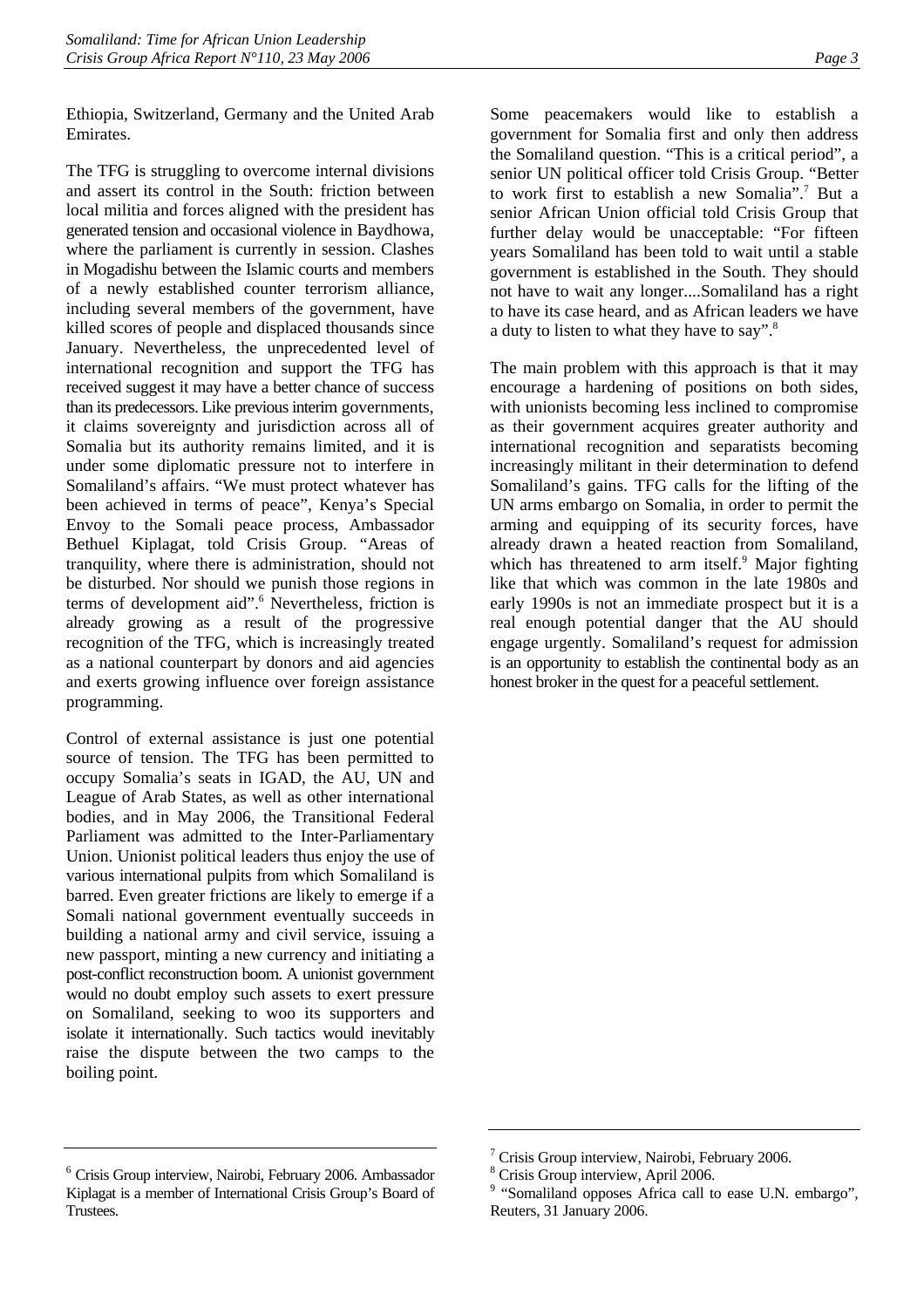#### <span id="page-7-0"></span>**II. THE INDEPENDENCE CLAIM**

International peacemaking efforts for Somalia have approached restoration of functional central government on the assumption that the Somali Republic will ultimately be reconstituted as a single state. But Somaliland's parallel development as the largest, wealthiest and best-armed authority within the Somali Republic mean that unity can no longer be taken for granted. At best, it might be achieved through intensive negotiations and painful mutual concessions; at worst it could involve a return to conflict on a scale not witnessed since the peak of the civil war in the late 1980s and early 1990s. The prospects for peace and security in the Somali peninsula – perhaps in much of the Horn of Africa – are closely linked to how the status issue is resolved.

The present day Republic of Somaliland constitutes slightly over one fifth of the territory of the Somali Republic and is home to between one quarter and one third of its population[.10](#page-7-1) As much as half of the population practises some form of pastoralism, herding camels, sheep and goats; only a few areas receive sufficient precipitation to permit rain-fed cultivation. Consequently, livestock are Somaliland's principal export, although the largest market – Saudi Arabia – has been closed to it since 2000 because of a healthrelated ban. Somaliland's other natural resources include fish, frankincense, minerals, semi-precious stones and uncertain reserves of oil and natural gas. Like neighbouring Djibouti, most government revenue derives from transit trade with Ethiopia along the Berbera-Dire Dawa transport corridor. Berbera's proximity to central Ethiopia means that it is the most advantageously positioned of Somali ports for cross-border trade. Although many unionists believe Somaliland is too small and poor to survive independently of Somalia, its remarkable record of self-reliance over the past fifteen years suggests that view is exaggerated.

An understanding of the chronology of union and separation and of the main elements surrounding Somaliland's claims for international recognition is useful. $^{11}$ 

## **A. FROM SEPARATE STATEHOOD TO DYSFUNCTIONAL UNITY**

Somaliland dates its genesis as a political entity from the establishment of the British Somaliland Protectorate in 1884. Except for a brief period of Italian occupation (1940-1941), the territory remained under British control until 26 June 1960, when it received independence as the State of Somaliland. Notification of that independence was duly registered with the UN, and some 35 governments reportedly recognised the new state.[12](#page-7-3)

Several days later, on 1 July 1960, the UN Trust Territory of Somalia (administered by Italy, the former colonial power) also achieved independence and united with the State of Somaliland to form the united Somali Republic. Although unification had been under discussion by the leaders of the respective territories for some months, the merger was poorly prepared, and the two parliaments approved different Acts of Union. Some legal scholars and the Somaliland government have argued that this invalidated the union; unionists dispute this interpretation. $^{13}$ 

Despite shared ethnicity, language and religion, the colonial legacies of the two territories – subsequently

for Somaliland's International Recognition as an Independent State", Hargeysa, August 2002. For independent sources, see Crisis Group Africa Report N°66, *Somaliland: Democratisation and Its Discontents*, 28 July 2003; WSP-International, *Rebuilding Somaliland: Issues and Possibilities* (Red Sea Press, 2005); John Drysdale, *Whatever Happened to Somalia?* (London, 1995). Peggy Hoyle addresses arguments for and against recognition in "Somaliland: Passing the Statehood Test", *IBRU Boundary and Security Bulletin*, August 2000. Ronald K. McMullen concludes that Somaliland's case is significantly weaker than Eritrea's in "Somaliland: The Next Eritrea?", *Low Intensity Conflict and Law Enforcement*, vol. 2, no.3, London, Winter 1993.

<span id="page-7-3"></span><sup>12</sup> The generally recognised figure is 35. Crisis Group was unable to find more precise records at the UN archives, however, and Somaliland's own records were destroyed during the fighting of the 1980s and 1990s. See also David H. Shinn, "The Horn Of Africa: Where Does Somaliland Fit?", paper presented at a discussion seminar on Somaliland in Umea, Sweden, 8 March 2003. The Somaliland government claims that all five permanent members of the Security Council recognised the new state. Shinn states that the U.S. Secretary of State, Christian Herter, sent a congratulatory message and that the UK signed several bilateral agreements with Somaliland in Hargeysa on 26 June 1960.

<span id="page-7-4"></span> $13$  Anthony J. Carroll and B. Rajagopal, "The Case for an Independent Somaliland", *American University Journal of Law and Politics*, vol. 8, no. 653 (1993), p. 662. The authors argue that the Act of Union falls short of the standards set for a valid international treaty by the Vienna Convention on the Law of Treaties.

<span id="page-7-1"></span><sup>&</sup>lt;sup>10</sup> There is no precise census data available on Somalia or Somaliland. Somaliland's population is generally estimated at 2.5-3.5 million. The UN estimates Somalia's population in 2005 at 8,228,000. Encyclopaedia Britannica, *2006 Book* 

<span id="page-7-2"></span>The Somaliland government has made its case in successive publications, including "Somaliland: Demand for International Recognition", Hargeysa, 2001, and the briefing paper, "The Case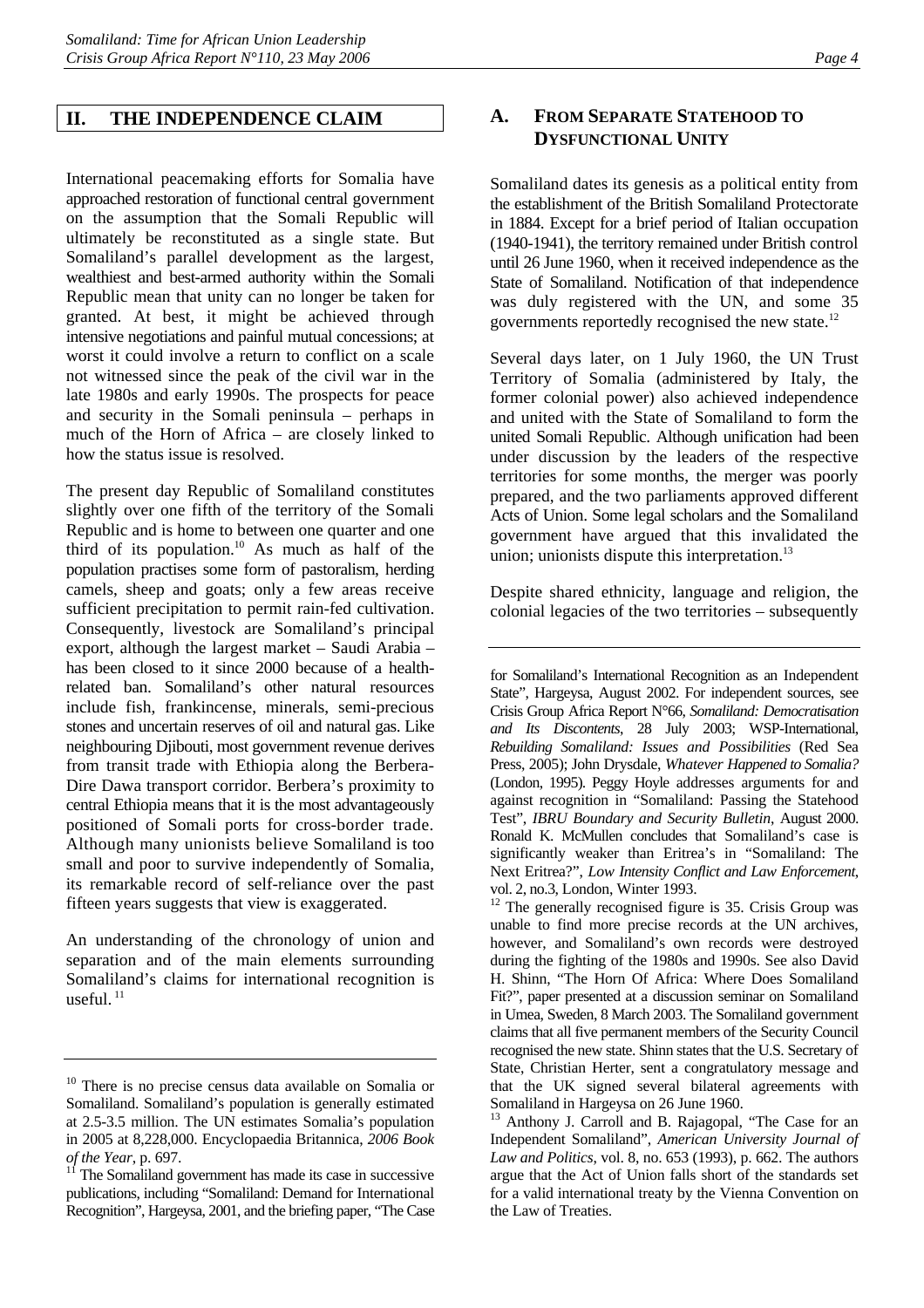<span id="page-8-0"></span>known as the Northern and Southern Regions – had produced largely incompatible administrative, economic and legal systems as well as divergent orientations and interests of their political elites. By embracing the merger unconditionally, Somaliland entered the union at a distinct disadvantage: Somalia retained the capital city and obtained two-thirds of the seats in parliament, while Southern leaders (including the president and prime minister) dominated the first unitary cabinet. Early dissatisfaction with the arrangements negotiated by Somaliland's leaders led Northern voters to reject the unitary constitution in a June 1961 referendum, and in December of that year Northern officers launched an unsuccessful coup in Hargeysa, with the aim of reasserting Somaliland's independence. Although the union remained intact, Northern dissatisfaction persisted. In October 1962, Northern ministers resigned from the government, and several days later Northern deputies walked out of the National Assembly and threatened to boycott it[.14](#page-8-1) These events have led one legal scholar to conclude that:

> Northerners can in no way claim that the 1960 merger with the South was a shotgun wedding – by all accounts unification was wildly popular. Northerners could argue, however, that they asked for an annulment of the union prior to the honeymoon and that their request was unjustly denied.<sup>15</sup>

The survival of the union in the face of such challenges reflected the widespread perception within Somaliland that unity was essentially a means to an end: the unification of all Somali territories under a single flag – including the Haud grazing lands and "Reserve Area", which Great Britain had transferred to Ethiopian control in 1955[.16](#page-8-3) The pursuit of this irredentist vision persuaded many Somalilanders that unity could – and must – be made to work, as a stepping stone to a "Greater Somalia". Meanwhile, a process of administrative annexation gradually superseded the shaky political union. Notwithstanding the Northerners' rejection of the new constitutional arrangements, the territory's embryonic institutions were incrementally supplanted by the political and bureaucratic machinery of a unitary state.

#### <span id="page-8-1"></span>14 Saadi Touval, *Somali Nationalism* (Cambridge, Massachusetts, 1963), p. 121.

## **B. DICTATORSHIP, HUMAN RIGHTS AND REBELLION**

The centralisation of state authority continued under the dictatorship of General Mohamed Siyaad Barre, who seized power in October 1969. The military government initially attracted a measure of support from Northerners, in part because of its progressive "Scientific Socialist" ideology, and in part because of its revival of the Greater Somali dream, which had been abandoned by the civilian government in 1967.

Barres's expansionist ambitions, however, ended with Somalia's catastrophic defeat by Ethiopia (with significant Soviet and Cuban assistance) in the 1977- 1978 Ogaden War. Its popularity and economy in tatters, the government began to cultivate support among certain sections of the president's Darod clan, including 250,000 mainly Ogadeni refugees, who had fled eastern Ethiopia and settled in primarily Isaaq populated areas of the North. During the early 1980s, it became increasingly clear that the Barre regime was systematically discriminating against the Isaaq. That clan's discontent gave rise to student demonstrations in 1981 and formation of the rebel Somali National Movement (SNM) in 1982. Between 1983 and 1988, the government responded to the SNM threat with reprisals against civilians, including extra-judicial executions, disappearances, arbitrary arrest and detention, torture and harassment.

In May 1988, the low-intensity conflict in the North erupted into full-scale civil war. Successful assaults by the SNM against Hargeysa and Bur'o were answered with indiscriminate bombardment, deliberate targeting of Isaaq civilians and mass executions, which cost over 50,000 lives and prompted an exodus of over half a million refugees to Ethiopia and internal displacement of a similar number.<sup>17</sup> Hargeysa, the Northern capital was about 90 per cent destroyed and Bur'o 70 per cent. The government's simultaneous practice of repopulating Isaaq communities with refugees from other clans was analogous to ethnic cleansing, and there were widespread and credible reports of war

<span id="page-8-2"></span><sup>&</sup>lt;sup>15</sup> McMullen, "Somaliland", op. cit., p. 427.

<span id="page-8-3"></span><sup>16</sup> See ibid, p. 423, and Touval, op. cit, pp. 106-107.

<span id="page-8-4"></span> $17$  These episodes have been extensively documented in "Somalia: A Government at War with its Own People", *Africa Watch*, Washington D.C., January 1990, and Robert Gersony, "Why Somalis Flee: Synthesis of Accounts of Conflict Experience in Northern Somalia by Somali Refugees, Displaced Persons and Others", August 1989, a report commissioned by the U.S. State Department. Gersony also assigns the SNM responsibility for a number of abuses, including attacks on refugee camps and summary executions, accounting for the deaths of some 400 people.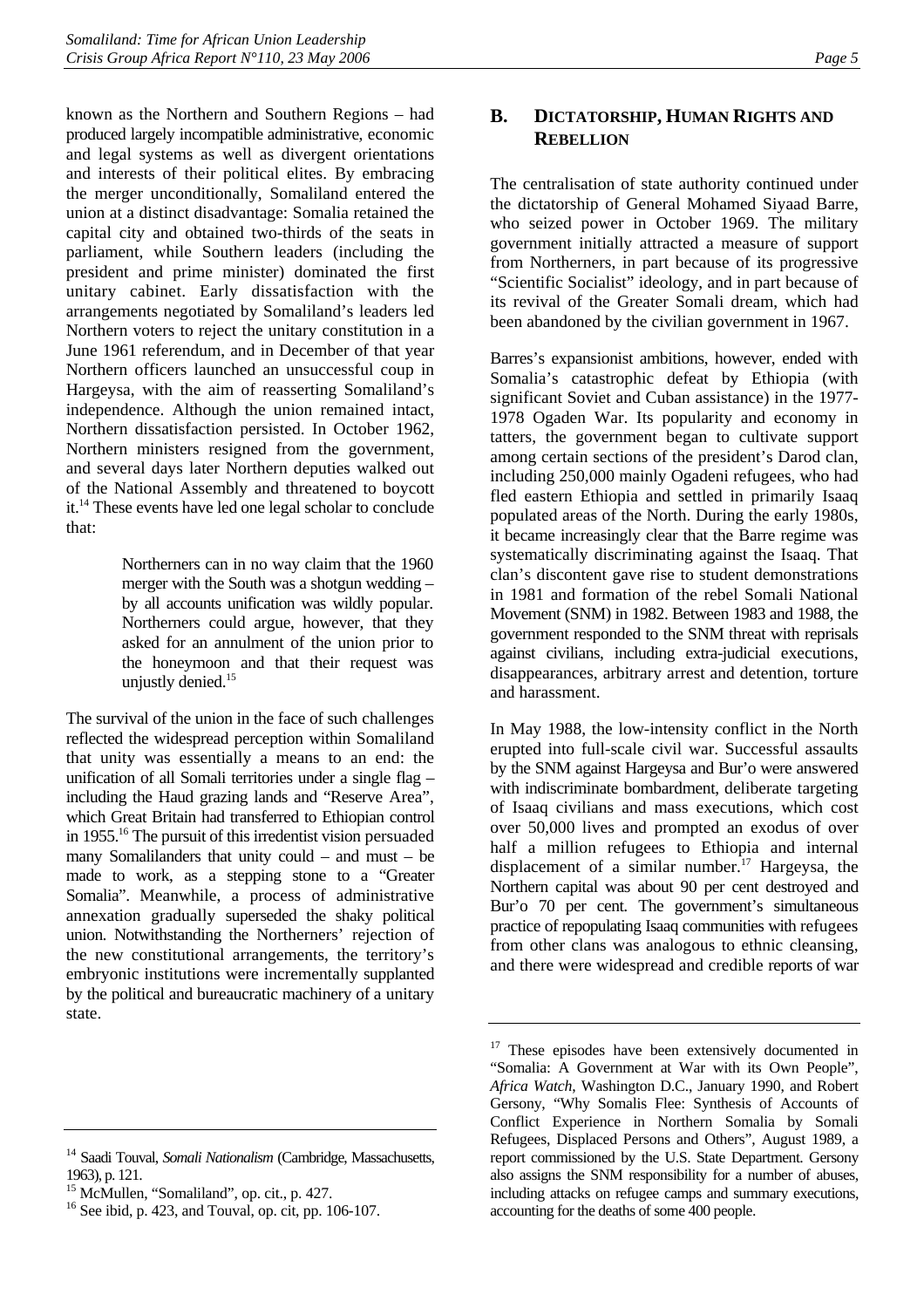<span id="page-9-0"></span>crimes.[18](#page-9-1) Although the Barre government also targeted other rebel groups and their supporters at different times between 1978 and 1991, no other Somali community faced such sustained and intense state-sponsored violence.

In early 1991, while SNM fighters rolled up the last government resistance in the North, Southern rebel groups battled their way into Mogadishu, and the Somali government, for all intents and purposes, ceased to exist.

## **C. SOMALILAND NATIONALISM: FROM PLATFORM TO IDENTITY**

The SNM did not launch its campaign with independence as its goal; on the contrary, it sought to project itself as national in character and discussed with its Southern allies a plan to introduce a form of federalism. However, the brutality of the government's campaign and the declaration in January 1991 of a new national government in Mogadishu without SNM representation contributed to a shift in public attitudes in the North. In May 1991, as SNM leaders and Northern traditional elders gathered in Bur'o to consolidate peace and agree on an interim form of administration, mass public rallies against the new Southern leadership prompted a precipitous change of plan: on 18 May 1991 the SNM unexpectedly declared Somaliland's independence within the borders of the former State of Somaliland.

Somaliland has repeatedly, and unilaterally, proclaimed that independence: in May 1993 a second grand conference of northern clans at Borama – arguably the broadest and most representative of its kind – approved a new transitional charter that maintained the territory's independence. In early 1997, a third "national conference" – this time comprised half of parliamentarians and half of clan elders – replaced the transitional charter with a provisional constitution that reiterated Somaliland's independent status. In May 2001, after years of wrangling, this was approved by 97 per cent of ballots cast in a "national" referendum – a result that most observers interpreted as "an endorsement of Somaliland's independence and a rejection of rule from Mogadishu and Somalia".[19](#page-9-2)

Some unionist critics claim Somaliland is simply a platform for a "few self-interest groups belonging to one single clan",<sup>20</sup> and its leaders are "sectarian" entrepreneurs".<sup>21</sup> From this perspective, Somaliland's independence is the agenda of political elites within the Isaaq clan but does not enjoy the support of other clans and is even opposed by some sections of the Isaaq[.22](#page-9-5) They assert that leaders of non-Isaaq clans assented to the May 1991 declaration of independence in order to forestall further aggression by a victorious SNM, rather than out of a genuine commitment to separation. The inability of the Hargeysa administration to assert effective authority in the disputed eastern districts, where community loyalties are divided, lends credence to this argument. Likewise, some observers believe that support for independence among the western Gadabursi is directly linked to Rayale's presidency, and that Gadabursi loyalties will shift southwards when the leadership rotates to a member of another clan.

Unionists allege that Somaliland's democracy is in effect restricted to separatists. "You are not allowed to discuss your view in public", a senior TFG figure from Somaliland asserted in a recent interview. "If I go to Hargeysa and voice my opinion on this issue, people will tell me that my opinion will cause a conflict and disintegration".[23](#page-9-6) If true, such charges would tarnish

<span id="page-9-6"></span><sup>23</sup> Ismail Buubaa, "The division of Somali TFG is media hype and Somaliland's recognition is fantasy", Awdalnews,

<span id="page-9-1"></span><sup>18</sup> Evidence of war crimes in Somaliland has been documented by the United Nations Special Rapporteur for Human Rights and a forensic team from Physicians for Human Rights, as well as the Somaliland War Crimes Commission. See also, "A Decent Burial: Somalis Yearn for Justice", IRIN Webspecial, May 2001, at http://www. irinnews.org/webspecials/somaliajustice/default.asp.

<span id="page-9-2"></span><sup>&</sup>lt;sup>19</sup> "Final Report of the Initiative and Referendum Institute's (IRI) Election Monitoring Team, Somaliland National Referendum – May 31 2001", Initiative and Referendum Institute (IRI), Washington, D.C., 27 July 2001, p.2. This improbably favourable result likely indicates that voters opposed to independence – especially in Sool region, where turnout was far below average – simply boycotted the poll. If so, the results still suggest that at least two thirds of Somalilanders support independence.

<span id="page-9-3"></span><sup>20</sup> Dr Ali Ismael Barud, "Somaliland: The Myth of Clan Based Statehood", undated article, c.2002, available at http://www.somaliawatch.org/archivedec02/021207202.htm.

<span id="page-9-5"></span><span id="page-9-4"></span><sup>&</sup>lt;sup>21</sup> Abdi Ismail Samatar, "I.M. Lewis's Retired Ideas and Somalia"*,* 3 February 2001, available at http://www.somaliawatch.org/archivefeb01/010203202.htm. <sup>22</sup> Several prominent Isaaq political figures have declared their support for federalism. These include the late Abdirahman Ahmed Ali "Tuur" (Somaliland's first president), Ismail Mohamud Hurre "Buubaa" (a minister in Somaliland's first post-war cabinet, now serving as a deputy prime minister in the TFG), General Jama Mohamed Qaalib "Yare" (an author and civil society activist) and Mohamud Jama "Sifir" (first deputy prime minister in the TFG).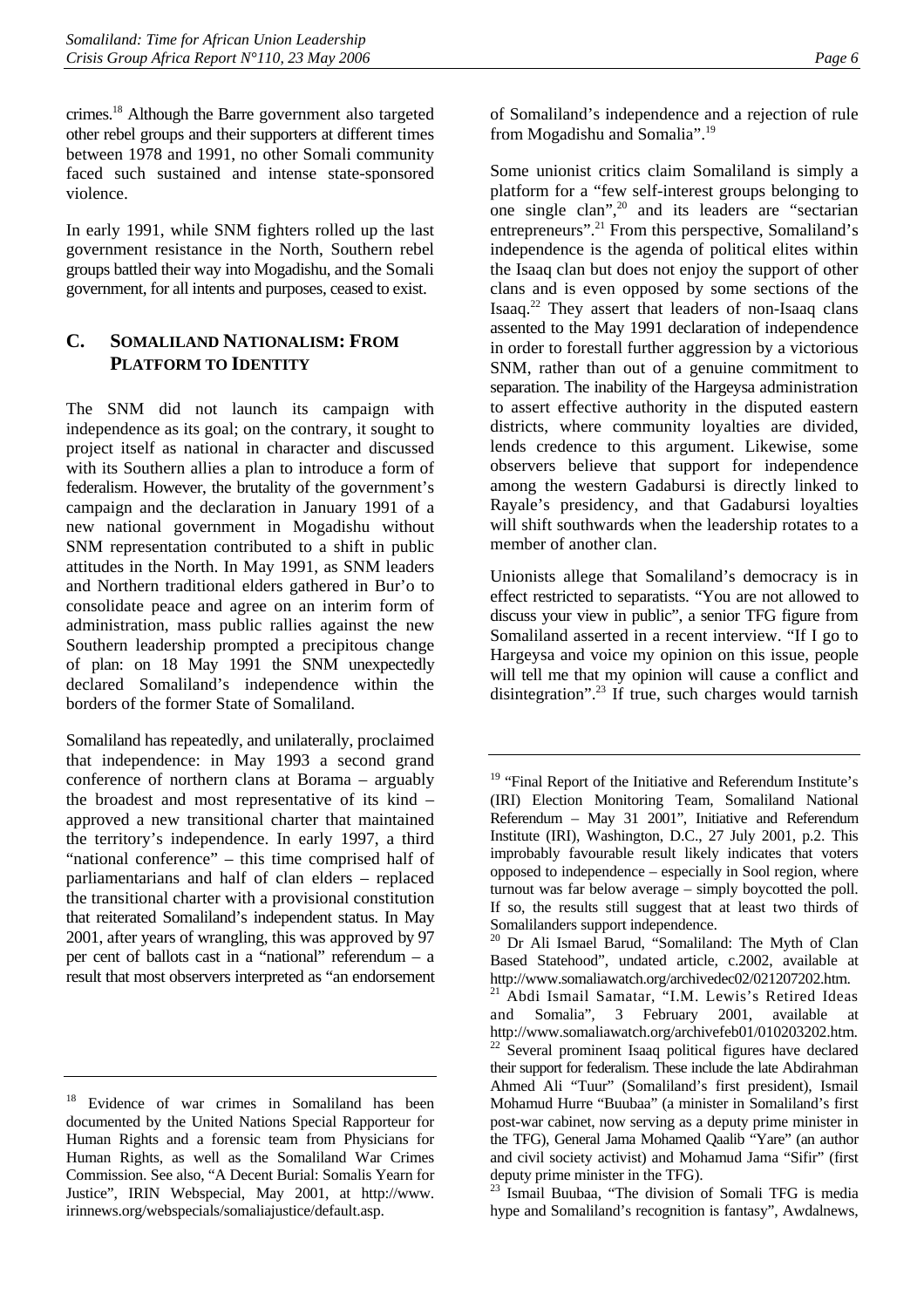<span id="page-10-0"></span>Somaliland's democratic credentials. "What about those who do not favour independence?", a Somali political analyst asked Crisis Group. "Are they free to lobby? Free to express themselves? If not, that delegitimises Somaliland because it is not a democratic entity".<sup>24</sup>

Assessing with precision the true extent of support for Somaliland's independence is complicated by lack of census or even voter registration data.<sup>25</sup> Such support has historically been strongest within the Isaaq clan. Within the western Gadabursi clan, opinion has shifted perceptibly from pro-unity in the early 1990s toward greater support for a sovereign Somaliland. Acceptance of the separatist agenda has long been weakest in the east, where the attitudes of the Warsengeli and Dhulbahante clans have been divided. The elected president is a Gadabursi, parliament and the civil service are heterogeneous, and district council representatives are locally elected.

The passage of time seems likely to entrench separatist attitudes even more deeply. A growing proportion of Somaliland youth at home and abroad have no meaningful recollection of a united Somalia; many with longer memories associate Somalia with violence, fear and flight. This age set now includes those young men most likely to be called to their homeland's defence in the event of conflict.

Despite continuing ethnic, linguistic and commercial linkages with Somalia, the idea of an independent Somaliland, complete with the symbolic trappings of statehood such as a flag, currency and passport, appears to command the loyalties of a growing proportion of the territory's population. The idea of a sovereign Somaliland is no longer the political platform of an armed faction so much as it is the reflection of an incipient national identity.

## **D. CONSTITUTIONAL DEMOCRACY**

Somaliland's moral, if not legal, case for recognition is lent additional weight by the territory's credentials as one of the most active democracies in the region. $26$ It is one of a handful of functioning constitutional democracies in the Muslim world, and from an African perspective, it is distinguished by the unusual feature of a parliament controlled by opposition parties. Although the government continues to deny licenses to independent radio and television stations, the print media is among the freest in the region. Despite occasional, troubling episodes, human rights organisations are generally positive about Somaliland's record.

Only two years after its victory against the Barre regime, the SNM – unusually for a former rebel movement – handed over power to a civilian administration. The new government had two important strengths: the leadership of Mohamed Haji Ibrahim Egal – a veteran politician and former Somali prime minister (1967-1969) – and the establishment of an upper house of parliament comprising traditional elders, the Guurti, which has proved critical in resolving crises and legitimising the government during difficult periods.

Many Somalilanders perceived the referendum on the constitution that, after years of haggling between the parliament and executive, was finally held in 2001 as a vote on independence, since Article 1 proclaimed Somaliland's existence as "a sovereign and independent country"[.27](#page-10-4) More concretely, the constitution affirmed a presidential system of government and a multi-party electoral democracy; borrowing from the Nigerian example, it limited the number of official parties to three. It maintained the Guurti as an upper house of parliament with central responsibility for peace and stability in the republic.<sup>28</sup>

The new constitution was put to its first serious test in May 2002 when President Egal died on a visit to South Africa. Power passed to Vice President Dahir Rayale Kahin for the remainder of the presidential term. The transition was notable not only because it was uncontested and proceeded in accordance with the law, but also because Rayale is a member of the Gadabursi clan, which had largely sided with the Barre government against the SNM, and Rayale himself had been a regime security officer.

<sup>16</sup> September 2005, at http://www.awdalnews.com/wmview. php?ArtID=6147.

<span id="page-10-1"></span> $4\overline{\text{C}}$ risis Group interview, Nairobi, 23 February 2006.

<span id="page-10-2"></span><sup>&</sup>lt;sup>25</sup> According to British government figures from 1961, the Isaaq were estimated at 66 per cent of the Somaliland population, the Dir (Gadabursi and Issa) at 15 per cent and the Darood (Warsengeli and Dhulbahante) at 19 per cent. The September 2005 election distributed seats in the House of Representatives as follows: Isaaq, 70 per cent; Dir, 17 percent; and Darood, 12 per cent.

<span id="page-10-3"></span><sup>26</sup> For a detailed description of Somaliland's democratic transition, see Crisis Group Report, *Somaliland: Democratisation and Its Discontents*, op. cit. <sup>27</sup> Constitution of the Republic of Somaliland, Article 1.1.

<span id="page-10-4"></span>

<span id="page-10-5"></span><sup>28</sup> Article 61 of the Somaliland Constitution states that the Guurti, membership of which is made up of "elders", has the power to pass legislation and assist the government on matters relating to religion, security, defence, tradition, culture, economy and society.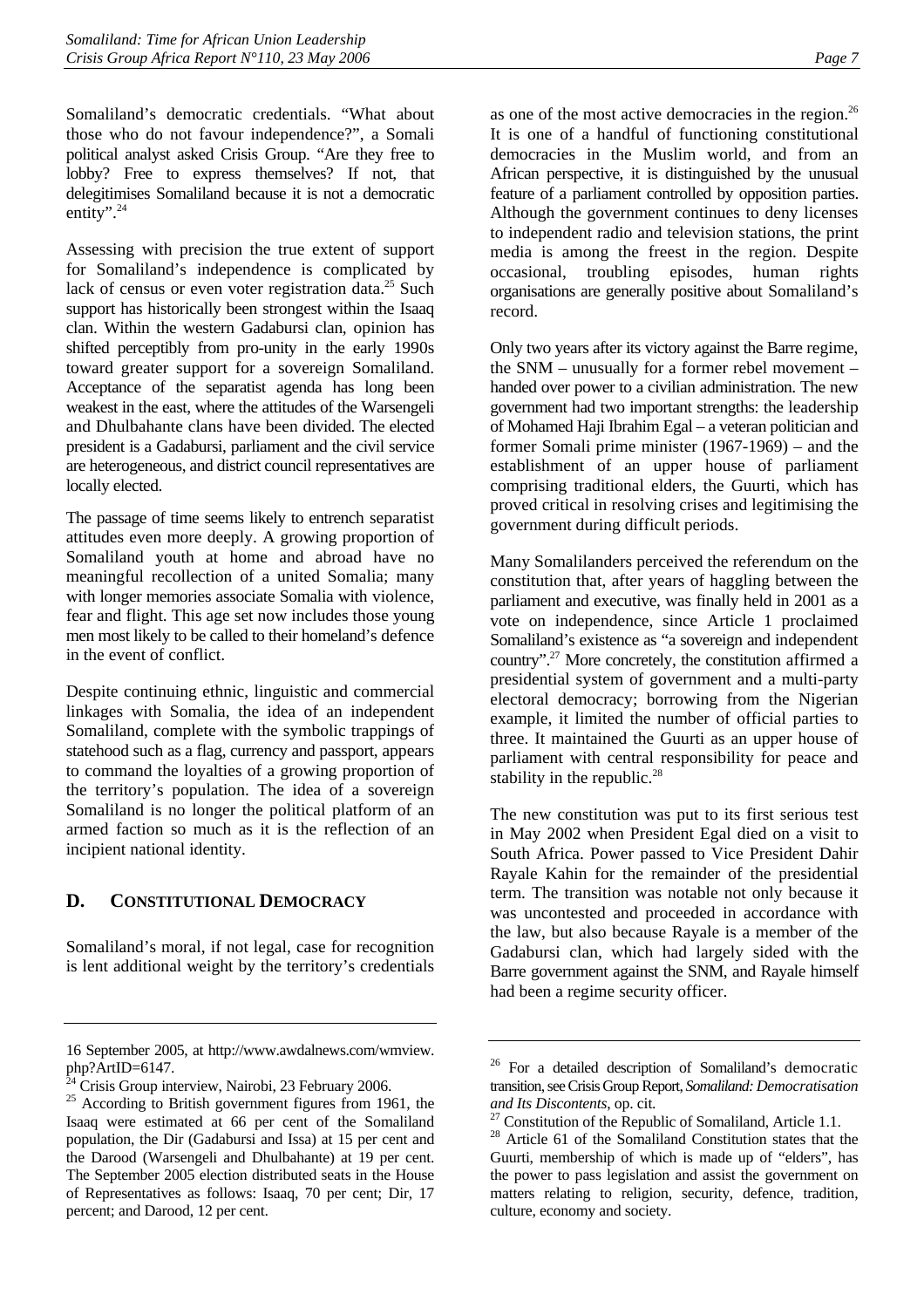<span id="page-11-0"></span>In December of the same year, Somaliland held elections for 379 seats on 26 district councils. Six political organisations contested the elections, with the top three qualifying for registration as national political parties. Although the National Electoral Commission's decision not to proceed with voting in the disputed eastern districts marred an otherwise successful exercise,

> [t]he formation of elected district councils that recognise the authority of the government in Hargeisa, and pay taxes to it, reinforced the internal legitimacy of Somaliland's political institutions and leaders and helped to consolidate the boundaries of Somaliland. The election of a non-Isaaq president gave credence to the claim that Somaliland was a multi-clan polity.<sup>29</sup>

The second phase in the transition, a presidential election, was probably the most closely fought of its kind ever on the continent, with Rayale retaining his office by just 80 votes out of nearly half a million cast.<sup>30</sup> The opposition initially cried foul but after exhausting its appeals accepted the result.

Elections to the House of Representatives on 29 September 2005 – the first on Somali territory since 1969 – were a critical step in the formal transition from a system based on clan representation to a modern electoral democracy.<sup>31</sup> Despite the extremely sensitive nature of regional representation and a plot by jihadi Islamists from Mogadishu to disrupt them, the elections were impressive: under the auspices of Somaliland's National Electoral Commission (NEC), 246 candidates contested 82 seats in an endeavour involving 982 polling stations; 1,500 ballot boxes (bags); 1.3 million ballot papers; 4,000 polling station staff; 6,000 party agents; 3,000 police; 700 domestic observers and 76 international observers. Although the elections benefited from nearly \$2 million of donor support (mainly from the European Commission), as well as technical assistance, their peaceful, orderly and transparent conduct was no small achievement.

The final stage of Somaliland's democratic transition, and perhaps the most complex, will be the introduction of a process of election or appointment to the House of Elders, the Guurti. The mandate of the current Guurti was to have expired in August 2006, but with only months remaining the parliament had been unable to agree upon how the successor body should be chosen. Options included indirect election by regional or clanbased electoral colleges, nomination by traditional titled elders or appointment by the political parties. In May 2006, claiming that the country could not afford another election and seeking to avoid a confrontation with an opposition-controlled parliament, President Rayale proposed an extension of the Guurti's term by four and a half years; the Supreme Court endorsed the proposal, and the Guurti passed it without reference to the Lower House. Critics have argued that this unusual process has marred Somaliland's democratic credentials but many Somalilanders are relieved that the current Guurti will continue to play a stabilising role for some time to come.

## **E. THE DISPUTED TERRITORIES**

The disputed territories of Sool and eastern Sanaag regions are among the greatest challenges in the status issue. Although they fall squarely within Somaliland's post-independence boundaries, and their representatives participated in successive decisions establishing and reaffirming that independence, a large proportion of the inhabitants of the regions tends to identify with Somalia.

Between 1991 and 1998, Somaliland enjoyed a significant level of support within these areas and made some progress towards establishing its authority there, despite widespread unionist sentiments. But in 1998 the formation of the "Puntland State of Somalia" posed a direct challenge to its influence. Unlike Somaliland, Puntland's interim constitution states that it "is a part of an anticipated Federal State of Somalia [and] is striving for the unity of the Somali people and the creation of a Somali government based on a federal system".<sup>32</sup> Puntland was also established as the homeland for the Harti community, a sub-group of the large Darod clan. The largest Harti sub-clan, the Majeerteen, inhabits north eastern Somalia, while two smaller groups, the Dhulbahante and Warsengeli, are mainly within the colonial borders of Somaliland. Members of the Harti clans also inhabit the southern coastal town of Kismayo and its environs (although their numbers there have thinned since the area came under the control of hostile militia groups). Their links with Puntland make it unlikely a strong secessionist movement could find purchase among the Harti.

<span id="page-11-1"></span><sup>29</sup> Adan Yusuf Abokor, Steve Kibble et.al., *Further Steps to Democracy: The Somaliland Parliamentary Elections, September 2005* (London), p. 8. 30 The Supreme Court later ruled that Rayale's margin of victory

<span id="page-11-2"></span>was 217 votes but did not explain how it reached this result.

<span id="page-11-3"></span><sup>31</sup> *Further Steps*, op. cit, p. 4.

<span id="page-11-4"></span><sup>&</sup>lt;sup>32</sup> "Puntland Facts and Figures", Ministry of Planning and Statistics, Puntland State of Somalia, 2003, p. 9.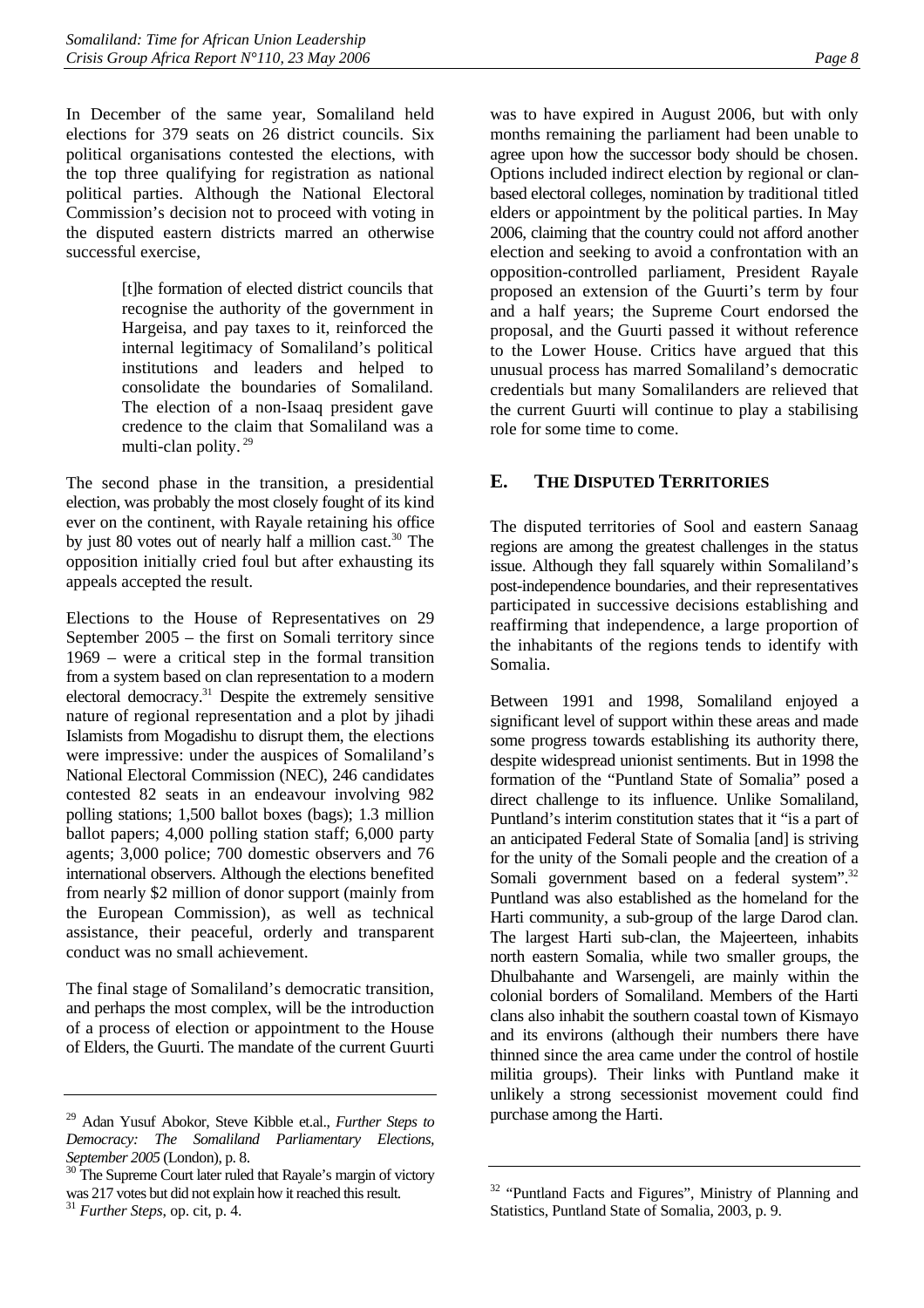Since Puntland defines its boundaries in terms of the distribution of the Harti clans, it lays claim to parts of eastern Somaliland inhabited by the Dhulbahante and Warsengeli communities, irrespective of whether members of those communities identify with Puntland or not. Loyalties in these disputed territories are divided, administrative authority (of either administration) is comparatively weak, and tensions occasionally flare into armed conflict.

Insensitivity on the part of Somaliland's government in recent years has deepened the divisions, strengthening the conviction among many Dhulbahante and Warsengeli that their interests are better served by southern authorities like the Puntland administration and the TFG. Since President Rayale's disastrous visit to Laas 'Aanood in December 2002, for example, the Puntland administration has maintained a more assertive presence in the town than the Somaliland government.<sup>33</sup> The results of Somaliland's September 2005 parliamentary elections, in which the Dhulbahante clan lost three seats, compounded this alienation. A Warsengeli intellectual told Crisis Group: "Dhulbahante rejectionists now argue that this is what they had said all along – they can expect no justice from Somaliland". $34$ 

Relations between the Dhulbahante and the Puntland administration have not been without difficulties either. Senior Dhulbahante elders have at times accused the Puntland leadership of promoting disunity and violence within the clan,<sup>35</sup> and in late February 2006 residents of Laas 'Aanood demonstrated angrily against a visit to the town by Puntland president 'Adde Musa.

Many Dhulbahante and Warsengeli feel they are inadequately represented by Somaliland, Puntland or the TFG. "Some of them want to declare a state of their own, independently of the others", a Somali analyst told Crisis Group.<sup>36</sup> This underscores some of the concerns that will be raised in any review of Somaliland's status and the potential redrawing of national boundaries. While the AU would likely only accept either a unified Somali Republic, including Somaliland, or an independent Somaliland within the boundaries received from the British, some groups would be unhappy with either arrangement. $37$ 

If the disputed territories emerge as a principal obstacle to separatist aspirations, Hargeysa might be tempted to impose its authority on the contested areas by force. Pro-unity minorities would be obvious targets for separatist reprisals. Such actions could draw in forces from elsewhere in Somalia and become a festering source of long-term instability. On the other hand, if Somaliland moves towards recognition, it may inherit an angry, pro-unity lobby with a range of unresolved grievances, both imagined and real, and supporters across the border in Somalia.

Some unionists argue that if Somaliland has the right to secede from Somalia, the inhabitants of Sool and eastern Sanaag regions should have the option to secede from Somaliland. An open letter to the chairperson of the AU Commission states that if the AU encourages "clan-based secession" in Somaliland, "this will give no choice to the other clans in the north west region, namely in Sool, Sanaag and Cayn, but to equally secede and ask for recognition from the AU in their own right as the state of 'True Somaliland'".<sup>38</sup> An author of the letter elaborated to Crisis Group:

> The Darood clans whose territory is almost half of "Somaliland" have nothing to do with this secession. Today they are part of Puntland. So is the Issa clan against secession. And so are the silent majority of the Gadabuursi in the Awdal region who are for the time being keeping a low profile first because they would like the president, their fellow clansman to finish his term, and more importantly because they do not want to incur reprisals from the Isaaq, mindful of the atrocities committed against them in 1991 by the SNM….The question is whether the Issaq clan renounce secession peacefully or risk the same fate as that which befell another secessionists in Eastern Nigeria in the 1960s. Remember Biafra?

Some observers feel that such threats are overblown: "These negative consequences [of recognition] simply won't happen," a regional diplomat told Crisis Group. "Somaliland will not simply impose its control over these territories….It will be forced to take into account

<span id="page-12-0"></span><sup>&</sup>lt;sup>33</sup> Rayale's visit ended in a shoot-out between his bodyguard and militia sent by Puntland leader Abdillahi Yusuf to assassinate him. It also terminated a quiet dialogue between community leaders in Hargeysa and Laas 'Aanood. See Crisis Group Report, *Somaliland: Democratisation and Its Discontents*, op. cit., p. 29.

<span id="page-12-1"></span><sup>&</sup>lt;sup>34</sup> Crisis Group interview, Hargeysa, January 2006.

<span id="page-12-2"></span><sup>35</sup> See Crisis Group Report, *Somaliland: Democratisation and Its Discontents,* op. cit., p. 29.36 Crisis Group interview, Nairobi, March 2006.

<span id="page-12-3"></span>

<span id="page-12-4"></span><sup>&</sup>lt;sup>37</sup> There is, however, nothing to prevent neighbouring states from adjusting their common border by mutual consent.

<span id="page-12-5"></span><sup>38</sup> Mohsin Mahad, Mohamed Ali Mirreh, Mohamoud Hassan and Abdullahi Guleid, "Open Letter to His Excellency Prof. Alpha Oumar, Chairperson, Commission of the African Union", 16 February 2006.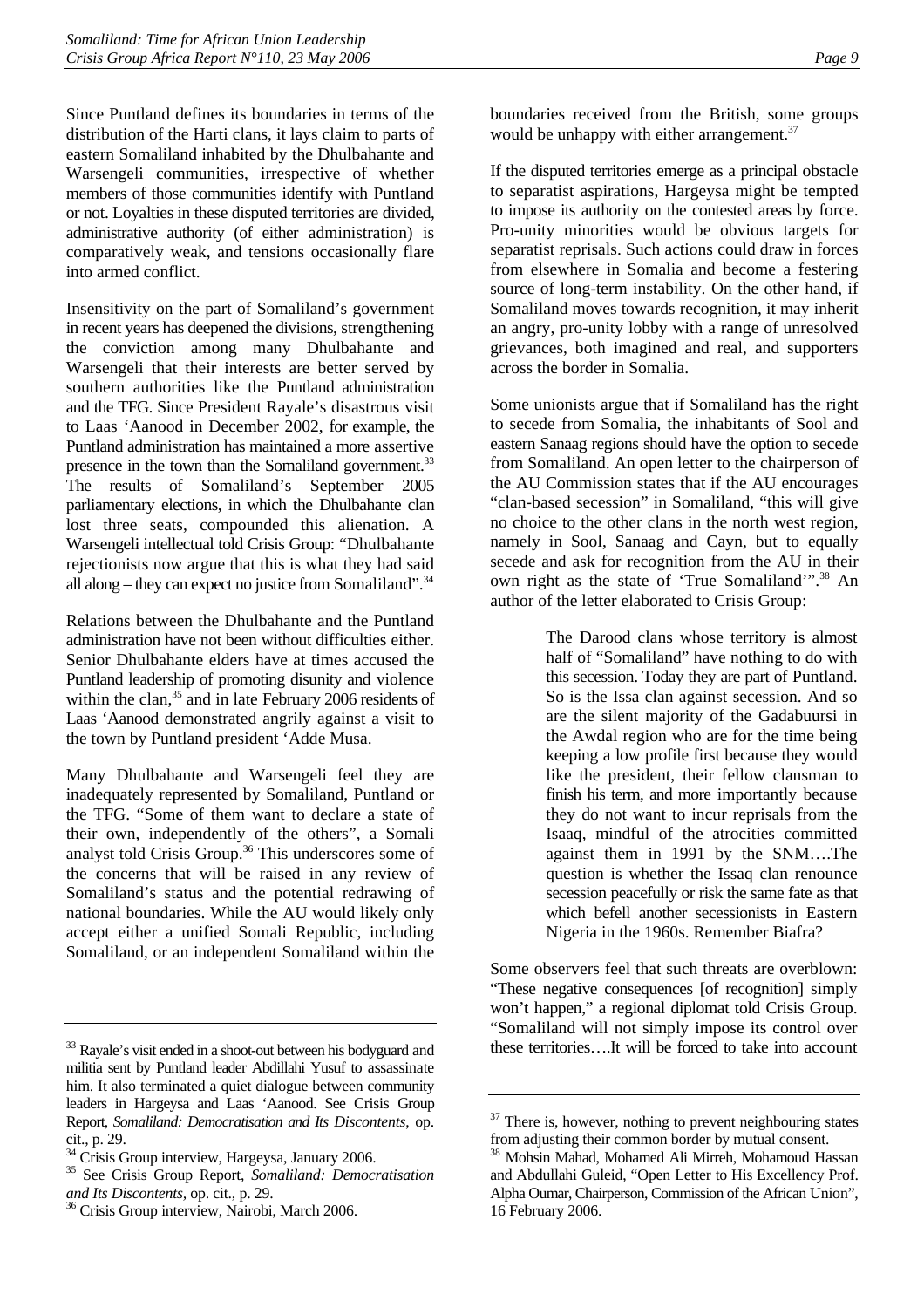<span id="page-13-0"></span>the concerns of the people in those regions. And if the international community recognises [Somaliland], then [the inhabitants of those regions] will try to live with it"[.39](#page-13-1) In an interview on 18 May 2006, Puntland President Ádde Musa was also careful to play down the likelihood of conflict, stating that despite its commitment to unity and federalism, Puntland would not interfere with Somaliland's aspirations for independence. "We hope they will work with us in a brotherly, Somali way", he told the BBC.<sup>40</sup>

There is no doubt that the appeal of the unionist lobby in Somaliland draws much of its strength from the fact that today unity remains a realistic option. But to assume that recognition of Somaliland's sovereign status would wholly resolve the problem is as misplaced as the belief that separatists will meekly abandon their quest for sovereignty if confronted with an effective Somali government to the South.

The people of the disputed territories stand to lose the most if the simmering dispute over Somaliland's contested sovereignty erupts again into open conflict. As in the past, the front lines would run not only through their homelands but also through their communities, as kinsmen took opposing sides. Whatever the final determination of Somaliland's sovereign status, avoiding such a tragedy should be among the AU's top priorities.

## **III. SOMALILAND AND THE AFRICAN UNION**

The recognition of new states is governed by a complex calculus of factors that includes international law, the self-interest of other states, politics, personality and strategic considerations – including the management or prevention of conflict. There are few hard and fast rules; the act of recognition by one state of another is ultimately a discretionary act. The type of recognition Somaliland is currently seeking – admission to the African Union – would require the approval of a simple majority of member states.<sup>41</sup>

If Somaliland's bid for admission to the AU is to be taken seriously, it must persuade the organisation that its request is justifiable under international law, serves the greater interest of the AU as a whole (or at least of enough individual member states to swing a vote) and would contribute to the stability and development of the region. It must also, in the words of one legal scholar:

> ...mitigate the potential negative aspects of its attempted secession. In particular, its effort must not appear to impoverish the rump state of Somalia, create an illiberal ethnocracy, trap "double minorities" within its borders or precipitate a rash of similar secession attempts in Somalia or elsewhere. $42$

Some of these issues can be argued by reference to objective criteria, such as the principal features of statehood and applicable international law. Others, however, hinge on more subjective assessments, including the attitudes of individual governments, geopolitical interests and the quality of Somaliland's diplomacy (as well as that of its unionist rivals).

## **A. STATEHOOD AND RECOGNITION**

### **1. The Montevideo criteria**

The most broadly accepted definition of statehood, albeit overly simplistic and with a range of shortcomings, is probably that provided by the 1933 Montevideo Convention on the Rights and Duties of States. Its criteria include: a permanent population, defined territory, government and the capacity to enter into relations with

<span id="page-13-1"></span><sup>39</sup> Crisis Group interview, January 2006.

<span id="page-13-2"></span><sup>40</sup> BBC Somali service, 18 May 2006.

<span id="page-13-3"></span><sup>&</sup>lt;sup>41</sup> "Constitutive Act of the African Union", Lomé (Togo), 11 July 2000, Article 29.

<span id="page-13-4"></span><sup>42</sup> McMullen, op. cit, p. 428.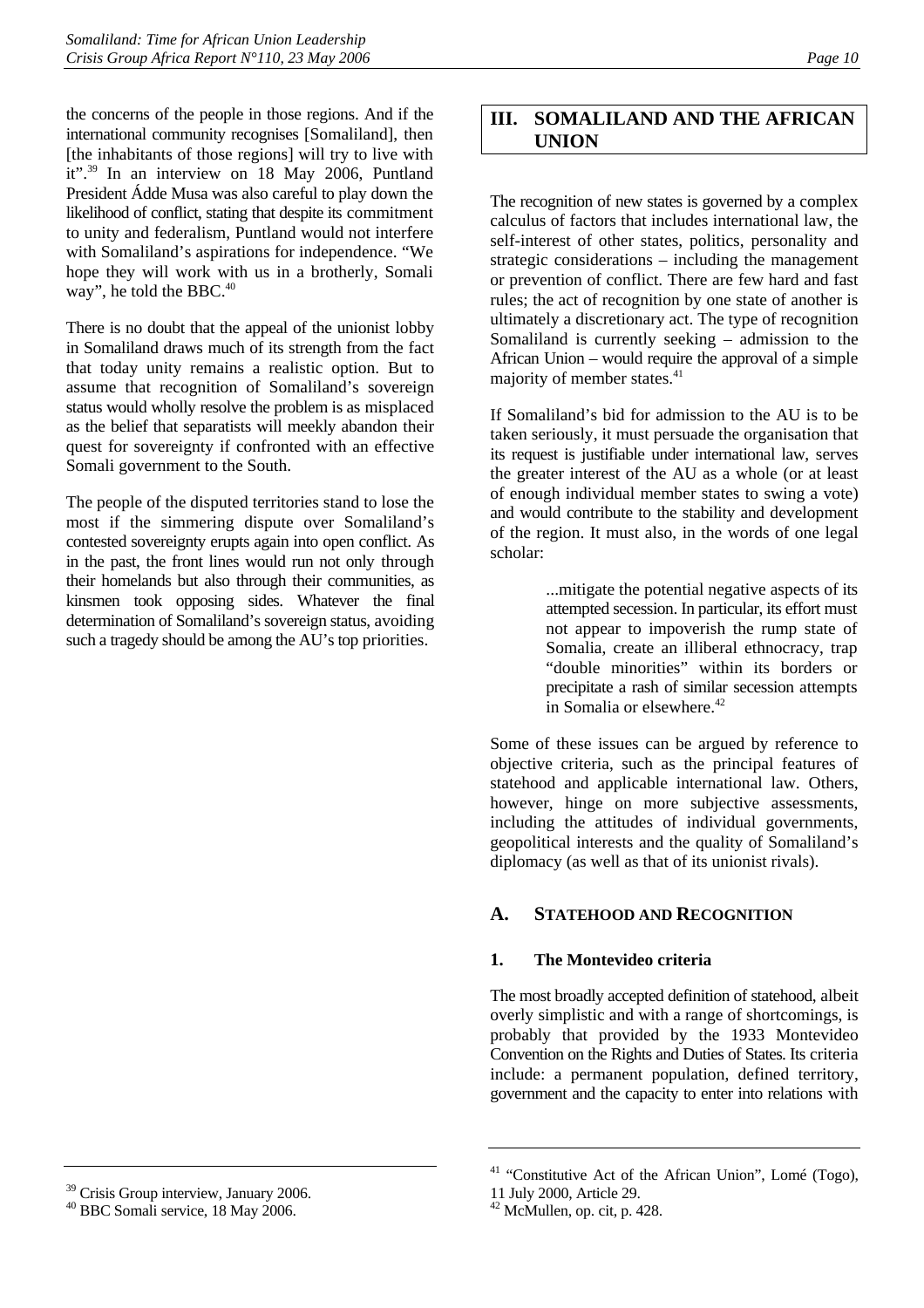<span id="page-14-0"></span>other states[.43](#page-14-1) As witnessed repeatedly around the globe, fulfilling these criteria, or even functioning as a de facto state, does not automatically bestow international recognition or guarantee independence. However, Somaliland measures up well against the Montevideo criteria.

> **Permanent population.** Somaliland's population is estimated at over three million.<sup>44</sup> If recognised, it would rank  $38<sup>th</sup>$  among 55 African states. Although some inhabitants are nomadic pastoralists who practice transborder migration, the permanent population is stable.

**Defined territory.** Somaliland's territory is defined by three colonial treaties signed between the British on the one hand, and the French (1888), Italians (1894) and Ethiopians (1897) on the other. The boundaries, which encompass an area of 137,600 square kilometres, are those received at the moment of independence from the British in 1960. In terms of size, independent Somaliland would rank 36<sup>th</sup> among 55 African states. Under international law, boundary disputes do not invalidate a state's claim to a defined territory, although they often considerably complicate recognition by other states.

**Government.** Somaliland possesses a functioning central government that is in effective control of most of the territory to which it lays claim. In addition to the symbolic trappings of statehood – a national flag, currency, crest and the like – it has a constitution (approved by popular vote), democratically elected authorities at all levels and basic state institutions including a bicameral parliament, independent judiciary, permanent electoral commission, army and police and custodial forces.

**Capacity to enter into relations with other states.** Somaliland has entered into formal and informal cooperative arrangements with a wide variety of states and intergovernmental

organisations, including Djibouti, Ethiopia, Kenya, South Africa, Denmark, UK, U.S. and the UN. Cooperation has covered a range of issues, including security, trade, immigration and development assistance.

However, because Somaliland is part of a previously recognised state, the Montevideo criteria cannot be considered in the abstract, and they are unlikely to be the sole factors states take into account when deciding whether or not to grant explicit recognition or deal with the entity implicitly as an independent state. As discussed below, territorial integrity has traditionally been given heavy weight in international law and diplomacy. This is primarily due to concerns that any adjustments in borders and status could be expected to trigger a cascade of broader claims and counter claims leading to territorial competition and violence.

One of the factors that makes the Somaliland situation unique is that while it meets the Montevideo criteria, the larger recognised nation in which it is still formally embedded does not in many respects. For example, it could be argued that since Somalia has in effect had no government for an extended period of time, its own grounds for formal statehood under the Montevideo principles could at least be questioned.

In addition to the descriptive criteria of the Montevideo Convention, some scholars argue that statehood involves the assertion of a "claim of right"[.45](#page-14-3) Such a claim may be based on a variety of grounds, including self-determination, liberation from oppression or tyranny, violation of the terms of a voluntary union or mutual consent.

Attitudes toward recognition tend to differ not over whether Somaliland fulfils the factual criteria of statehood set out in the Montevideo Convention, but over whether it can legitimately claim a right to statehood and whether statehood would increase the potential for renewed conflict in Somalia. It is a debate that cannot be understood without reference to Africa's colonial past and attitudes on the continent towards self-determination and secession and the inviolability of colonial boundaries.

### **2. The declaratory school**

The Montevideo Convention maintains that "the political existence of the state is independent of

<span id="page-14-1"></span><sup>43 &</sup>quot;Convention on the Rights and Duties of States"*,* signed at Montevideo, 26 December 1933. The convention is a regional American pact, not directed toward the international community generally. Although it is only binding as treaty law on the western hemisphere states which have ratified it, its principles are considered widely acceptable as reflecting customary international law.

<span id="page-14-2"></span><sup>44</sup> Population estimate as of 1997. "Somaliland in Figures 2004", Somaliland Ministry of National Planning and Coordination (with the assistance of the UN Development Program and the World Bank), Hargeysa, 2004, p. 5.

<span id="page-14-3"></span><sup>45</sup> James Crawford, *The Creation of States in International Law* (Oxford, 1979), pp. 31-119.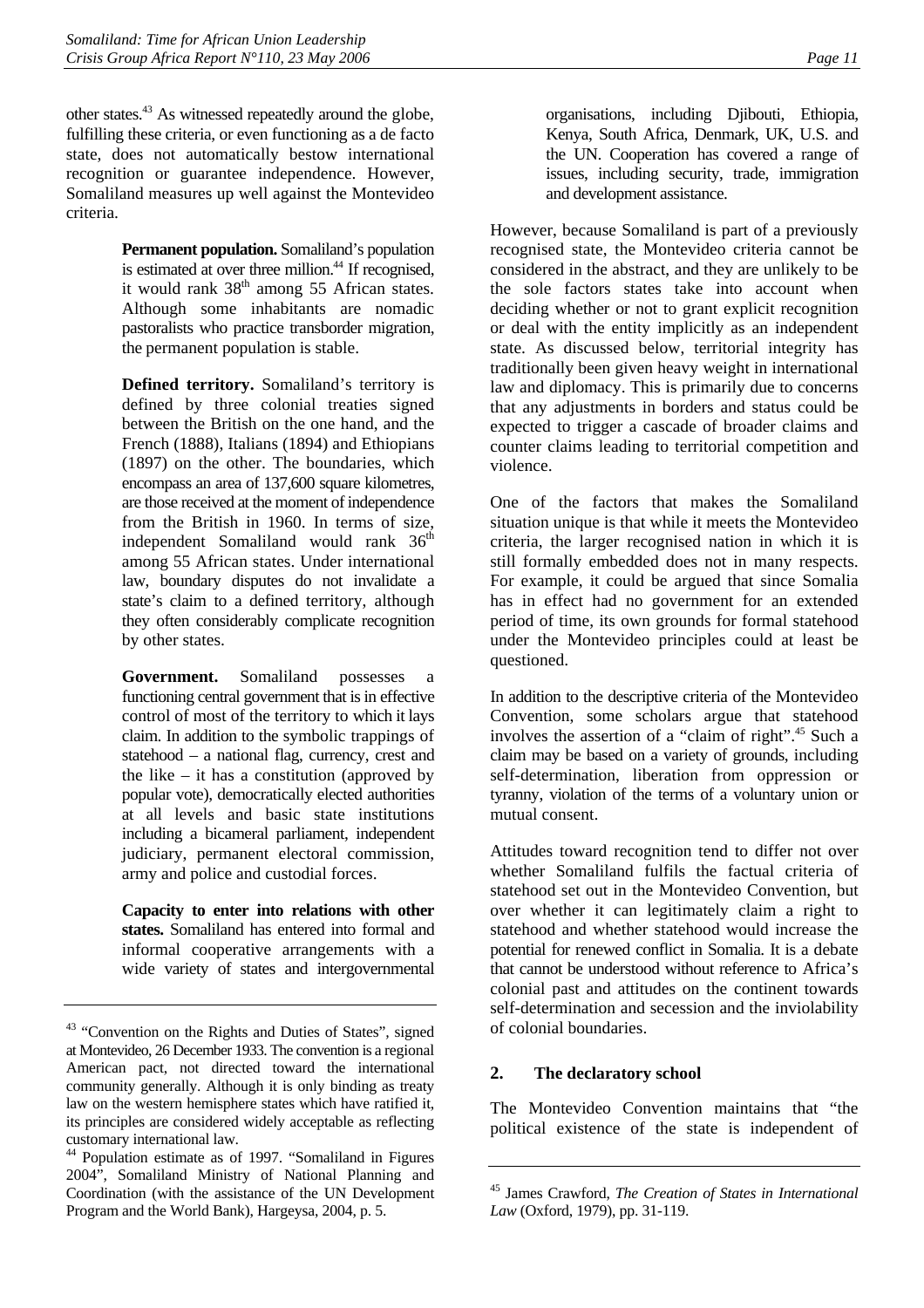<span id="page-15-0"></span>recognition by the other states".[46](#page-15-1) This constitutes the essence of the "declaratory" school of thought, in which "the role of recognition is simply to acknowledge the fact that a territorial entity has satisfied the criteria for statehood"[.47](#page-15-2) From this perspective, Somaliland is already a de facto state, whether or not other governments choose to recognise that fact.

A legal opinion prepared by the South African Ministry of Foreign Affairs advances the declaratory argument for recognition in the following terms:

> Although Somaliland meets the requirements of statehood, since the declaration of independence, no country has recognised the Republic of Somaliland.…Somaliland officials have mastered all the arguments and precedents for recognition, but the problem is in convincing the rest of the world, especially members of the African Union, that its case is special and deserves support.<sup>[48](#page-15-3)</sup>

The Somaliland government – also adopting the declaratory view – evidently anticipates that its de facto statehood will eventually translate into de jure recognition. President Rayale argued as part of a 2004 briefing paper that:

> Independence for Somaliland is no longer a hope, but a reality; there is no turning back the clock. What remains is for the international community to come to terms with that reality and to arrive at the only possible conclusion: recognition of Somaliland as a rightful member of the world community of nations[.49](#page-15-4)

### **3. The constitutive school**

International practice tends to be characterised less by declaratory theory, however, than by the argument of the "constitutive" school that recognition is an additional, and usually decisive, criterion of statehood. In other words, fulfilment of the Montevideo criteria is insufficient unless other states actually extend formal recognition.

Numerous cases can be found to substantiate the constitutive theory: Rhodesia, though governed and defended by its white minority regime for a number of years, was denied recognition because of the stigma of its racial policies; Katanga and Biafra, both of which at times manifested state-like characteristics, were denied recognition because of international opposition to acts of unilateral secession.[50](#page-15-5) Speculation over Taiwan's final status continues to this day.

As Somaliland's experience demonstrates, recognition is more than a mere formality in the contemporary international system. Its denial places real constraints on the capacity to function as a modern state, both domestically and internationally. The government has no access to international financial institutions or direct bilateral assistance; trade – especially livestock export – is handicapped by the lack of recognised regulatory controls; foreign investors – among them banks and insurance companies – are reluctant to invest in a territory that is still legally part of a failed state and a designated war zone. The AU Commission has observed that lack of recognition "ties the hands of the authorities and people of Somaliland as they cannot effectively and sustainably transact with the outside [world] to pursue the reconstruction and development goals". $51$ 

Somaliland has, nevertheless, been expected to shoulder some of the international duties of statehood. For example, the United Nations High Commissioner for Refugees has supervised the return to Somaliland from Ethiopia and Djibouti of over 200,000 refugees (a further 500,000 are believed to have repatriated themselves to Somaliland without any assistance); several European countries, including the UK, Denmark, the Netherlands and Sweden, have denied asylum to Somalilanders and repatriated them on the grounds that their homeland is safe and secure.

Although recognition may be a necessary condition for statehood, it is not sufficient. Fairly widespread recognition has not resolved the stalemate over Western Sahara or transformed Somalia's TFG into a functional national authority. Recognition, it would seem, is most effective when bestowed upon a polity that already exhibits the de facto features of statehood.

Such contradictions have been lost neither on Somalilanders nor on international scholars. A prominent observer of the continent's politics has observed that:

<span id="page-15-1"></span><sup>46</sup> Montevideo Convention, Article 3.

<span id="page-15-2"></span><sup>47</sup> Richard Caplan, *Europe and the Recognition of New* 

<span id="page-15-3"></span>*States in Yugoslavia* (New York, 2005), p. 56. 48 Tandeka Lujiza (Assistant State Law Adviser), "Somaliland's Claim to Sovereign Status", legal advisory prepared by the Office of the Chief State Law Adviser (International Law), Department of Foreign Affairs, South Africa, 29 April 2003, p. 5.

<span id="page-15-4"></span><sup>&</sup>lt;sup>49</sup> "The Case for Somaliland's International Recognition as an Independent State", op. cit., forward by President Rayale, p. 2.

<span id="page-15-5"></span><sup>50</sup> Examples taken from Caplan, op. cit., pp. 51-53, 65.

<span id="page-15-6"></span><sup>51 &</sup>quot;Resume: AU Fact-Finding Mission to Somaliland", op. cit., paragraph 9.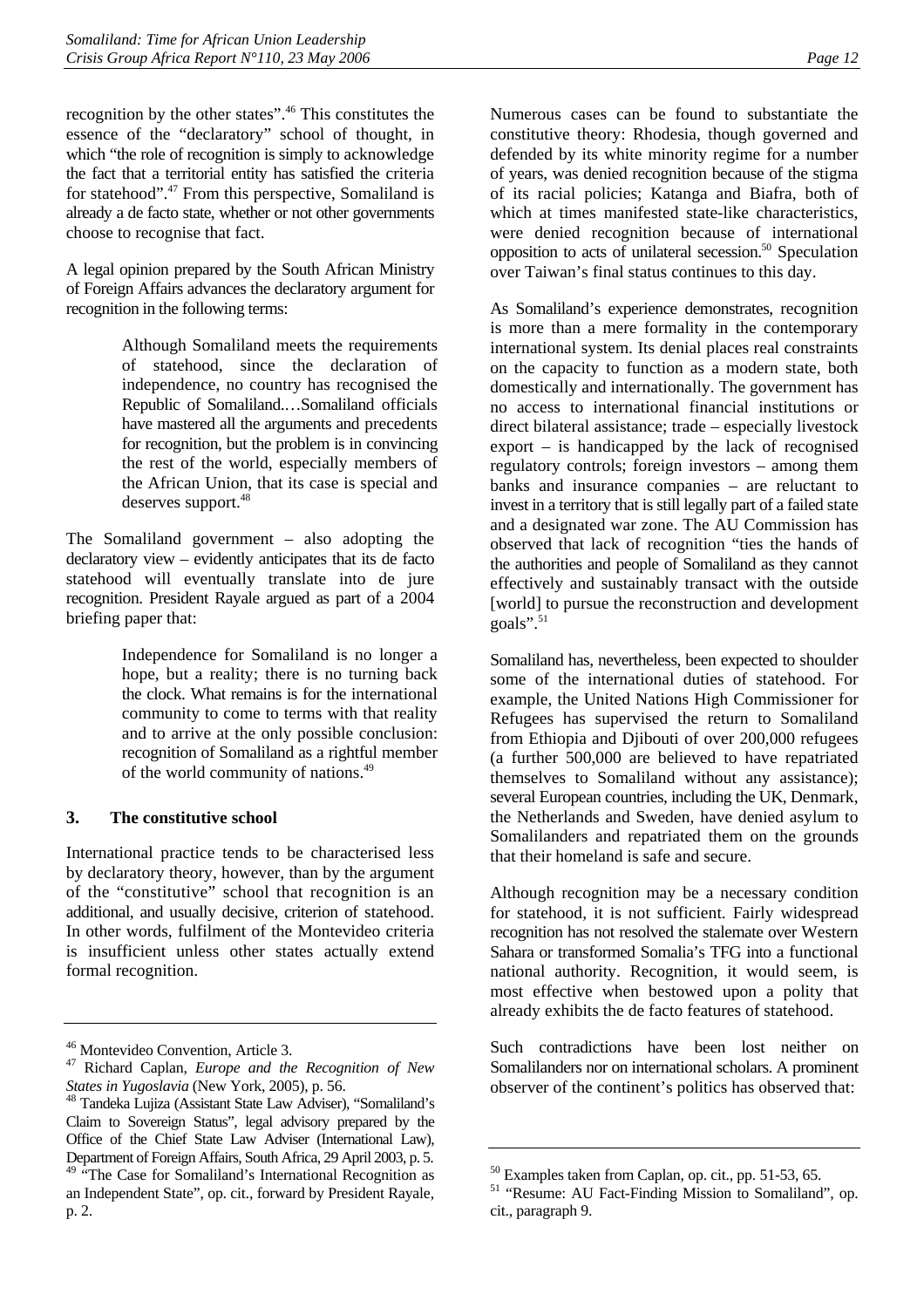<span id="page-16-0"></span>Order is supposed to be the defining characteristic of a state, but Somaliland is recognised by no country in the world as a sovereign entity. Instead the world insists on clinging to the fiction that Somalia has a government that rules over a united territory. Understanding why the world pretends that Somaliland does not exist tells us much about the foibles of the international politics of recognition.<sup>52</sup>

## **B. RECOGNITION OF NEW STATES IN AFRICA**

International reluctance to come to terms with Somaliland begins in Africa. The UN and various Western donors have indicated at one time or another that Somaliland's broader prospects for international recognition hinge first upon the attitude of the African Union. David Shinn, a former U.S. ambassador to Ethiopia and a close observer of Somaliland has noted that:

> There is considerable sympathy for what Somaliland has achieved by way of internal stability, free elections, and the initiation of a democratic system of government. But the U.S. and Western countries tend to defer to the African Union when issues concerning boundary change or sovereignty arise in Africa. It is highly unlikely that the U.S. would move to recognise Somaliland before the African Union did so or, at a minimum, several key African states opted to do so.<sup>53</sup>

No non-African power has found a compelling reason to recognise Somaliland, although some AU officials feel that heightened Western concerns about international terrorism and access to oil might eventually force a change.[54](#page-16-3) The UK has been particularly supportive of Somaliland: "Our policy is to do whatever we can to help, short of recognition", a foreign office official told Crisis Group.<sup>55</sup> A number of other European governments, including Denmark and Sweden, have also taken a special interest. But these attitudes are balanced within the European Union by the staunchly pro-unity posture of Italy and, to a slightly lesser degree, France. In the meantime, decisions concerning the unity of the Somali Republic are in the hands of an organisation that remains deeply conservative in its approach to boundary and sovereignty issues.

## **1. The Organisation of African Unity**

African coolness to the question of Somaliland reflects a long-standing continental consensus on the sanctity of colonial borders and concomitant intolerance to secession, which influenced international law on decolonisation from 1960 to the end of the Cold War. These principles, enshrined in the 1963 founding charter of the Organisation of African Unity (OAU), were intended mainly to shore up the stability of newly independent, multiethnic states whose inherited frontiers routinely divided nations, tribes and clans, sowing the seeds of potential secessionist movements across the continent. For example, they responded in part to Somalia's irredentist claims on Somaliinhabited regions of Kenya, Ethiopia and the French Somali Coast (*La Côte Française Somalienne*) (later Djibouti). $56$ 

Between 1991 and 2000, the OAU did not address Somaliland's claims to independence, although it consented to the break up of two other unions.<sup>57</sup> In 1989, Senegal opted to terminate its seven-year merger with Gambia as the Senegambia Federation, and in 1993 Eritrea formally seceded from Ethiopia.<sup>58</sup> As already noted, many AU member states were opposed to Eritrean independence but a UN-supervised referendum (in which Eritreans voted overwhelmingly for independence) and a green light from Addis Ababa presented the continent with a fait accompli. In both cases, consent of the parties to separation meant that the OAU's role was merely to acknowledge the breakup. The path to recognition has always been far easier when the international community can sanction an agreement supported by the relevant parties: the

<span id="page-16-1"></span> $52$  Jeffrey Herbst, "In Africa, what does it take to be a country?", The Washington Post, 2 January 2004.

<span id="page-16-2"></span><sup>&</sup>lt;sup>53</sup> David H. Shinn, "Somaliland and U.S. Policy", *The Journal of the Anglo-Somali Society*, No. 38, Autumn 2005, p. 40. 54 Crisis Group interview, Addis Ababa, March 2006.

<span id="page-16-4"></span><span id="page-16-3"></span><sup>55</sup> Crisis Group interview, London, March 2006.

<span id="page-16-5"></span><sup>56</sup> In 1967 the colony was renamed the French Territory of Afars and Issas (*Territoire français des Afars et des Issas*); it became the Republic of Djibouti upon independence from France in 1977.

<span id="page-16-6"></span><sup>57</sup> The short-lived Mali Federation, which united French Sudan (later Mali) with Senegal, was established in June 1960, but Senegal withdrew in August of the same year, dissolving the union before the OAU was formed. Likewise, the 1958 merger of Egypt and Syria as the United Arab Republic was effectively terminated in 1961 by Syria's withdrawal, although Egypt continued to use the name until President Gamal Abdel Nasser's death in 1971.

<span id="page-16-7"></span><sup>58</sup> Unlike Somaliland, Senegal or Gambia, Eritrea was not a sovereign entity when it was federated with Ethiopia in 1950, but it had existed as a distinct colonial entity under Italian rule since 1890. Ethiopia subsequently dismantled the federation and effectively annexed Eritrea.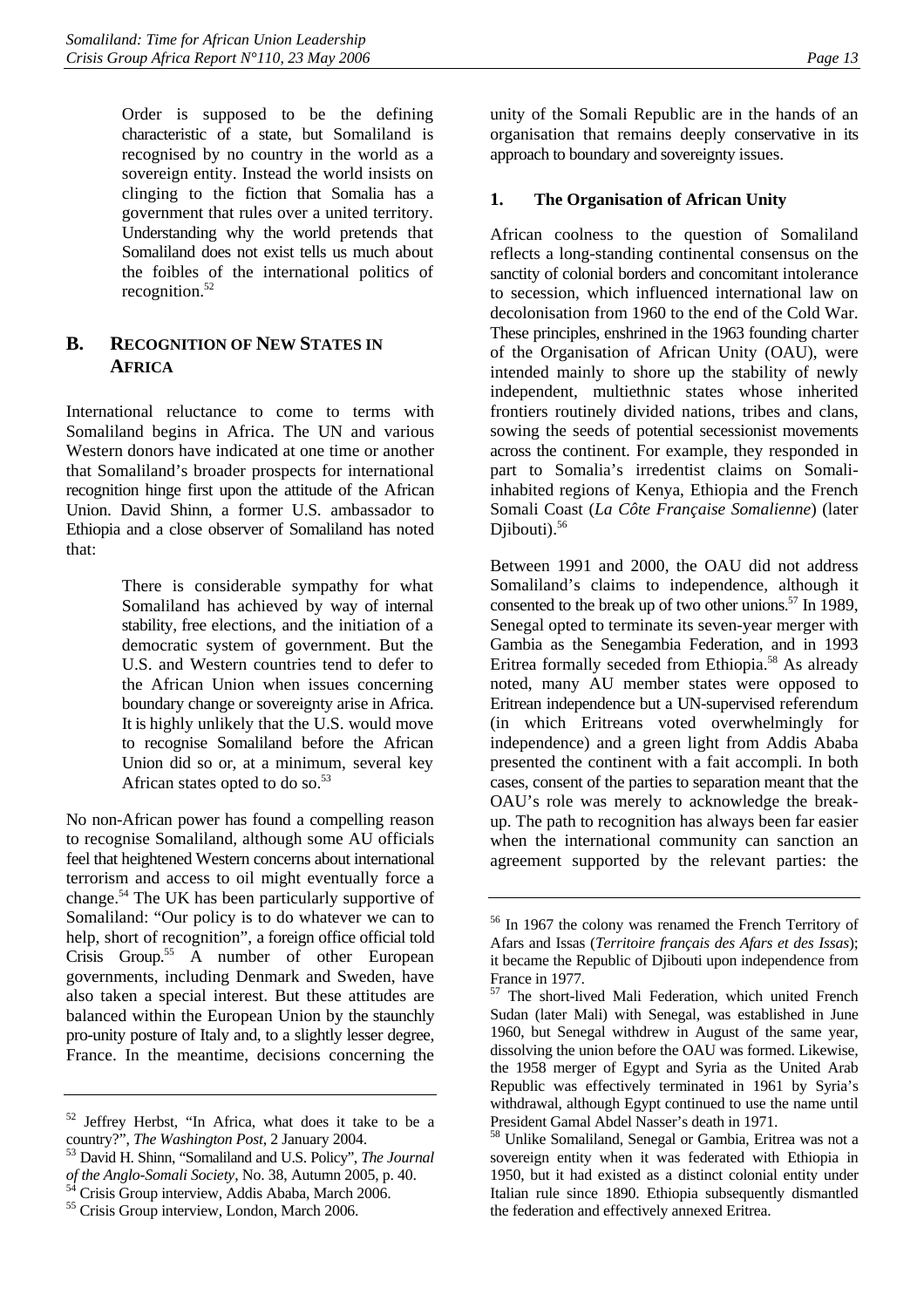<span id="page-17-0"></span>Helsinki Final Act, for example, affirms both the inviolability of European borders and the right of self-determination, while acknowledging that borders can be changed peacefully and through agreement – principles that were severely challenged by the break-up of Yugoslavia.<sup>59</sup>

### **2. The African Union**

The African Union, which succeeded the OAU in July 2000, has retained many features of its predecessor, including its commitment to the unity and territorial integrity of member states. $60$  Since Somalia is an AU member and its seat is no longer vacant, the admission of Somaliland would arguably violate this fundamental principle.<sup>61</sup> "This is an issue that affects the status, the sovereign rights and the integrity of a member state", an Ethiopian diplomat told Crisis Group. "This is not a routine matter; it is very sensitive". $62$  But there are a number of reasons why the AU may take a fresh approach to the problem; indeed there are signs that it has begun to do so.

The AU was created to address the emerging challenges "that confront our continent and peoples in the light of the social, economic and political changes taking place in the world". $63$  The OAU, having overseen the process of decolonisation across the continent, had increasingly come to be perceived as an organisation adrift and ineffective. The AU was meant to revive collective arrangements among African states but with a new emphasis on economic integration; the promotion of peace, security and stability; and the advancement of human and peoples' rights, democratic institutions and culture, good governance and the rule of law. The New Partnership for African Development (NEPAD), a core AU program, places these principles at the centre of its approach and includes a peer review mechanism intended to provide a measure of mutual accountability.

These new directions mean that the AU is less inclined to see the unity and territorial integrity of states as an end in itself, but rather as a means to other goals. As noted above, in supporting the Comprehensive Peace Agreement signed in 2005, the organisation has already accepted the possible break up in six years time of Africa's largest state – essentially an affirmation that Sudan's unity and territorial integrity are subordinate to the achievement of lasting peace and security in the region after decades of war, and to the rights of the South Sudanese to determine their own future.

It is unclear whether the AU Commission's active engagement on Somaliland has begun to awaken interest among member states or it is that interest that is driving the Commission. Certainly a growing number of African governments seem, if not sympathetic, at least resigned to the inevitability of engagement on the issue of Somali status. Two neighbours, Ethiopia (whose foreign minister recently announced that his government would be the "last" to recognise Somaliland) and Djibouti (which has in the past lobbied strongly in favour of Somali unity) have permitted Somaliland to open liaison offices on their soil and engage in a range of bilateral ties. South Africa has enjoyed an especially close relationship with Somaliland since the late President Egal first visited in 2002.

The attitudes of such governments, however, are entirely discretionary, since the AU lacks – in the words of a Commission official – a common policy on issues of "second-generation independence"[.64](#page-17-6) The European Union, by contrast, moved – amid the bloodshed of Yugoslavia's dissolution – to fill this gap in December 1991 with the adoption of a set of policy guidelines governing the recognition of new states in Eastern Europe and the former Soviet Union. These, in effect, amounted to a set of conditions to be met by candidates for statehood, including, inter alia, respect for the UN Charter and certain other international instruments, especially with regard to the rule of law, democracy and human rights; guarantees of the rights of minority groups; and a commitment to settle by agreement or arbitration all questions concerning state succession and regional disputes.<sup>65</sup>

<span id="page-17-1"></span><sup>59</sup> Final Act, Conference on Security and Co-operation in Europe, Helsinki, 1 August 1975.

<span id="page-17-2"></span> $60$  "Constitutive Act of the African Union", Lomé (Togo), 11 July 2000, Article 3 (b).

<span id="page-17-3"></span><sup>61</sup> Somalia's seat at the AU fell vacant in 1991 after the collapse of the Barre regime. In 2001, the Transitional National Government (TNG) formed at Djibouti the previous year was permitted to reclaim the seat, which has been held since 2004 by the Transitional Federal Government (TFG). Neither the TNG nor the TFG has been able to pay its dues, however, so Somalia remains a non-voting member.

<span id="page-17-4"></span><sup>62</sup> Crisis Group interview, Addis Ababa, January 2006.

<span id="page-17-5"></span><sup>63 &</sup>quot;Constitutive Act of the African Union", op. cit., preamble.

<span id="page-17-6"></span><sup>64</sup> Crisis Group interviews, Addis Ababa, March 2006.

<span id="page-17-7"></span><sup>65</sup> The Arbitration Commission of the Peace Conference for Yugoslavia (known as the Badinter Commission), played a central role in determining European policy towards the break up of the Socialist Federal Republic of Yugoslavia. The Commission was made up of five presidents drawn from among the constitutional courts of the then European Communities, and produced a series of opinions on the validity of the new states' claims to independence and the conditions for recognition. The Commission determined, inter alia, that the break up of Yugoslavia was a case of dissolution rather than secession and acknowledged the right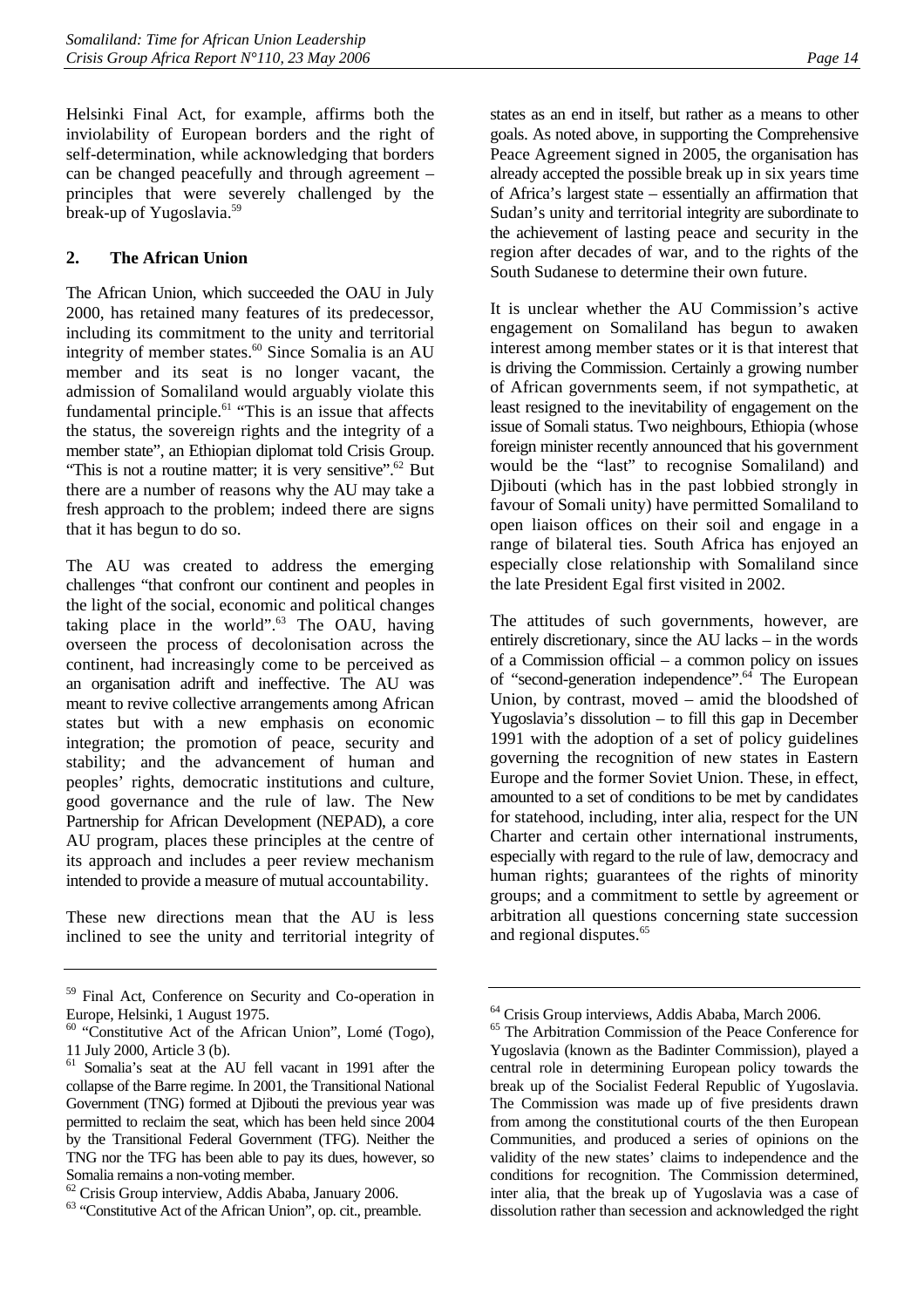## <span id="page-18-0"></span>**C. RULES AND EXCEPTIONS: SELF-DETERMINATION, BOUNDARIES AND CONSENT**

Broadly speaking, the formation and recognition of new states is guided by two potentially contradictory international norms: the right to self-determination and respect for the territorial integrity of states.<sup>66</sup> Self-determination, however, does not necessarily convey the right to secede from a state. The International Court of Justice has, in the case of Western Sahara, defined it as "the need to pay regard to the freely expressed will of the people", suggesting that selfdetermination, under international law, is best read as the right of people to participate in their social, economic and political development. The relationship between self-determination and secession has been contentious, and a legal opinion on Somaliland written by the South African foreign ministry observed that:

> while it does not authorise secession, the right to self-determination does not prohibit secession. Bangladesh successfully seceded from Pakistan in 1971, Eritrea seceded from Ethiopia in 1993, and it is arguable that the dissolution of Yugoslavia was in fact a case of secession of Slovenia, Croatia, Bosnia [and] Herzegovina and Macedonia from Yugoslavia.<sup>67</sup>

Exercise of the right to self-determination in the vast majority of cases does not lead to boundary change or secession. When pursued by an ethnic or otherwise clearly defined group within a sovereign state, selfdetermination usually results in some combination of legal and political strategies involving autonomy, power and wealth sharing and human rights protection within that state. International law does, however, permit boundary change by peacefully negotiated agreement, and some countries' constitutions provide for secession (usually after a high standard such as a referendum process is met), but the achievement of independence through such processes is the exception rather than the rule.

Unilateral secession is perhaps the least common expression of self-determination. The preamble to the United Nations 1948 Universal Declaration of Human Rights recognises the right to rebellion as a last resort against tyranny and oppression. Some international legal scholars have taken this argument a step further, arguing that "human rights jurisprudence in general, and more specifically, the principle of self-determination, serve as the theoretical and normative basis of the right to secede".<sup>68</sup> However, read broadly, such an interpretation would give the green light for secession to a far larger group than the international community would wish to encourage or in the past has accepted. The Somaliland authorities have long argued that atrocities committed in the North by the Barre regime provide adequate grounds for not only self-determination but also separation from the state responsible for those crimes. These arguments appeared to resonate with the 2005 AU fact-finding mission to Somaliland, which reported that the "plethora of problems confronting Somaliland [are in part] the legacy of a political union with Somalia, which malfunctioned, [and] brought destruction and ruin, thereby overburdening the population". $69$ 

In Africa, no bid for unilateral secession has yet succeeded: Biafra, Katanga, Casamance and Cabinda – to name just a few – all remain firmly attached to their parent states. Whether Somaliland achieves the distinction of being the first depends in part upon its circumstances, including its brief, but legal, period of independence in 1960, its claim to recognised international borders relating to that period and the prolonged absence of a credible authority in Somalia from whom to obtain consent. In the cases of both the former Soviet Union and the former Yugoslavia, the international community ultimately acknowledged existing republic boundaries as the new borders for the successor states as a means to limit territorial contests.

### **1. Uti possidetis juris**

In the African context, the exercise of self-determination is inextricably linked to the principle of respect for pre-existing boundaries (*uti possidetis juris*)[.70](#page-18-5) Article 4 of the Constitutive Act of the African Union binds member states to respect "borders existing on achievement of independence".<sup>71</sup>

of its federal states to secede, on condition that they respected pre-existing boundaries (*uti possidetis*). The Commission's work and influence was restricted to the former Yugoslavia, however. Several claims to statehood in Europe remain unresolved, including Kosovo, Abkhazia, and Transdniestria, involving Serbia and Montenegro, Georgia and Moldova respectively.

<span id="page-18-1"></span><sup>66</sup> See the United Nations International Covenant on Economic, Social and Cultural Rights, (entered into force on 3 January 1976), and the Helsinki Final Act, op. cit.

<span id="page-18-2"></span><sup>67</sup> Tandeka Lujiza, "Somaliland's Claim to Sovereign Status", op. cit.

<span id="page-18-3"></span><sup>68</sup> Hoyle, op. cit., p. 84.

<span id="page-18-4"></span><sup>69 &</sup>quot;Resume: AU Fact-Finding Mission to Somaliland", op. cit., paragraph 7.

<span id="page-18-5"></span><sup>70</sup> The full term is *uti possidetis [juris], ita possideatis* ("as you possess [in law], so you may possess").

<span id="page-18-6"></span> $71$  "Constitutive Act of the African Union", op. cit.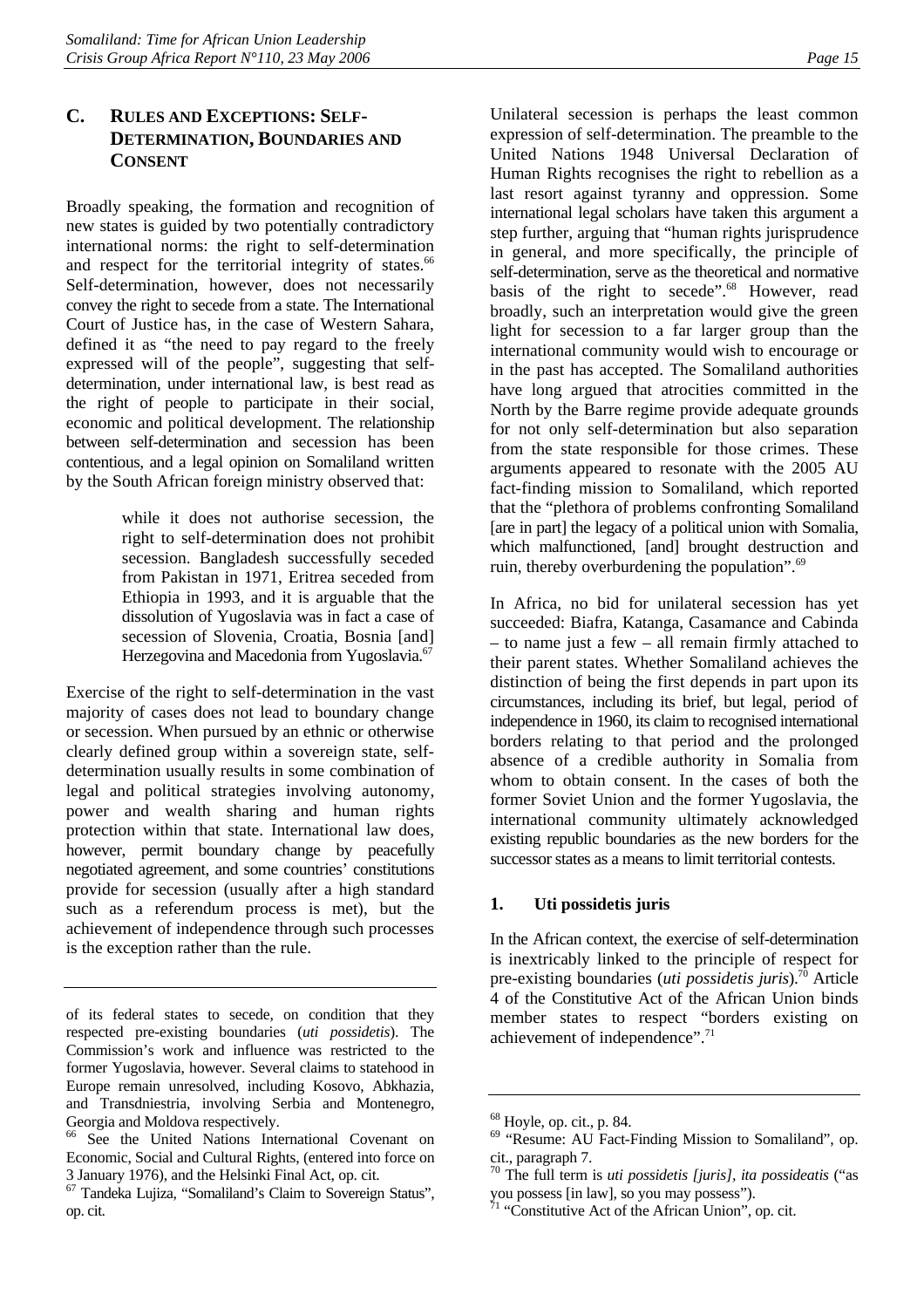<span id="page-19-0"></span>As noted above, Somaliland's case for admission to the AU is highly unusual in that it would involve restoring borders it possessed both as a colonial entity and as an independent state and which were established by three treaties the UK concluded with France, Italy and Ethiopia respectively. Although the period of independent statehood prior to union with Somalia was brief, from a legal standpoint this in no way diminished Somaliland's de jure sovereignty during that period, nor the reality of its borders existing on achievement of independence, as per Article 4.

From the AU's perspective, this distinction may be critical: the borders received by Somaliland at the moment of independence were those of the British Somaliland Protectorate, not the Somali Republic. As such, an independent Somaliland could be considered as satisfying the requirement of *uti possidetis juris* and being technically consistent with Article 4.

An internal AU document obtained by Crisis Group suggests that senior AU Commission officials believe this is one of Somaliland's strongest arguments: "A strict interpretation of [Article 4 of the AU Constitutive Act] actually provides Somaliland with the legal sanction that it seeks".<sup>72</sup> It would also make it much harder for secessionist movements elsewhere on the continent to claim Somaliland as a precedent. The potential independence of southern Sudan in 2011– although it would result from the operation of a mutually agreed peace settlement – arguably poses a more difficult problem for the AU since it could encourage secessionist groups elsewhere to believe that armed struggle will be rewarded with the prospect of independence at the bargaining table. The AU, like much of the international community, evidently hopes that eventuality will not come to pass.

### **2. Mergers and divorces**

An argument closely related to *uti possidetis juris* is that Somaliland's pursuit of independence is a case not of secession but rather dissolution of a voluntary union between two independent states. A number of AU members are also the offspring of failed unions: Mali, Senegal, Gambia and Egypt have all withdrawn from unions with their borders intact. The break-up of Czechoslovakia may be considered a somewhat analogous European case in point, though that union

lasted three quarters of a century. The break-up of the Soviet Union is also analogous in that it was notionally voluntary, and the "newly independent states" had mostly all been independent at some earlier period (though often centuries ago). The Soviet case marked a change – or at least a gloss on – the previous rule that an entity had only one opportunity to exercise self-determination. The record of historical independence was an important factor in this, however.

The AU has also accepted the independence of territories that never previously enjoyed full sovereignty. Eritrea was initially federated with Ethiopia and then annexed before it achieved independence in 1993. Polisario's effort to reverse Morocco's 1976 annexation of the Western Sahara territory after Spain's withdrawal has been facilitated by its characterisation as a "decolonisation" struggle. Both Eritrea and the Democratic Arab Sahrawi Republic are now full members of the AU, although Western Sahara remains largely under Moroccan control, and some countries have revoked their earlier recognition under Moroccan pressure.

The AU's tolerance of dissolved unions, however, appears to be subject to two conditions: respect for the principle of *uti possidetis juris* and the consent of both partners.

### **3. Consent**

The question of consent plays a major, though not necessarily decisive, role in whether separatist entities achieve international recognition. By and large the international community approves neither of unilateral secession nor the dissolution of unions against the wishes of one party. As a British diplomat told Crisis Group, "the best way to set the scene for Somaliland's independence would be to ensure some kind of 'velvet divorce'".<sup>[73](#page-19-2)</sup>

Somalia has been poorly positioned to engage in talks regarding either independence or significant autonomy for Somaliland. It lacked any form of government between 1991 and 2000 and was unable to express an opinion on Somaliland's declared withdrawal from the union. The current TFG is still struggling to overcome internal divisions and establish its authority inside its de facto share of the country. It remains to be seen whether it will do so before its mandate expires in 2009. In the meantime, it would probably collapse if it attempted to compromise the unity or territorial integrity of the country as it perceives it. In essence, keeping discussion of Somaliland's status in

<span id="page-19-1"></span><sup>72</sup> AU document obtained by Crisis Group. Unionists could argue that at the time of the OAU's formation in 1963 and Somalia's admission, the borders in question were those of Somalia and not of the former British and Italian-administered territories. The AU Constitutive Act, however, makes no reference to the borders at admission, only independence.

<span id="page-19-2"></span><sup>73</sup> Crisis Group interview, London, March 2006.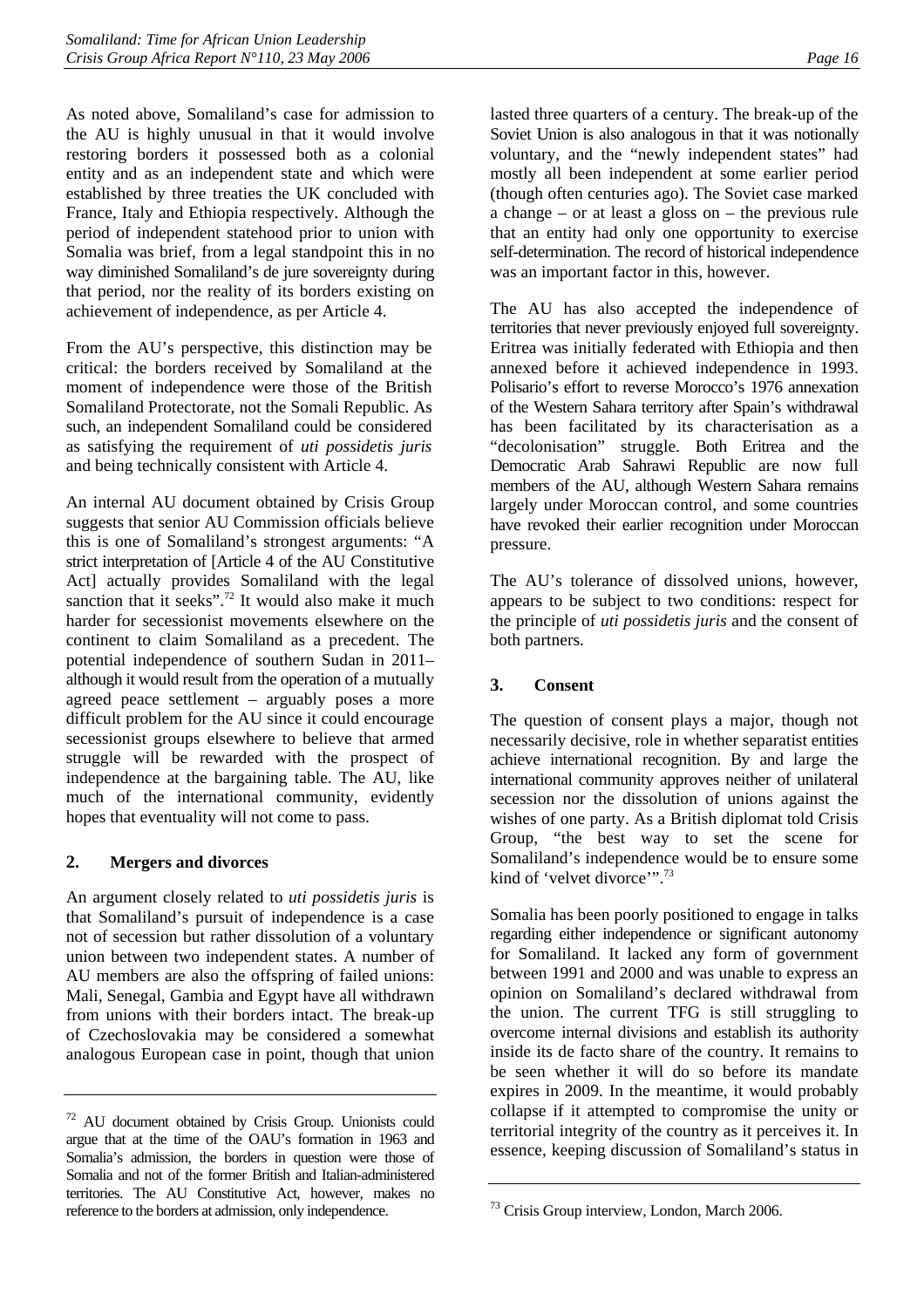<span id="page-20-0"></span>abeyance until the situation in Somalia is fully settled holds Somaliland hostage to events over which it has very little control.

However, while desirable, mutual consent to separation is not a requirement of international law, and several states have been formed and recognised without it. "By applying for admission to the AU, Somaliland has not requested Somalia's permission", a senior AU Commission official told Crisis Group. "This is important, since they don't actually need to".<sup>74</sup> Moreover, as Kenyan scholar Ali Mazrui recently argued in a lecture at the University of Hargeysa, it may be claimed that Somalia has forfeited its moral authority to deny Somaliland a divorce:

> What if the marriage included spouse abuse? In a union between two individuals, wife beating can be grounds for divorce. Is it not about time that partner-abuse became grounds for divorce in a marriage between states also?<sup>75</sup>

One possible scenario involves the recognition of Somaliland by individual states in Africa and elsewhere on the basis of principle or interest, whether strategic or commercial. This could create tensions within the AU, however, and lead to a situation analogous to that of Western Sahara, which a number of AU states refuse to recognise. Alternatively, the AU might consider establishing a mechanism, along the lines of Europe's Badinter Commission, to study the matter and reach a conclusion on behalf of the organisation.

# **IV. PREVENTIVE DIPLOMACY: THE ART OF THE POSSIBLE**

An AU determination of Somaliland's claim to statehood is at least still some way in the future but cannot be postponed indefinitely. In the meantime, there is a need to ensure that Somaliland's contested sovereignty leads neither to armed conflict nor to an intractable political stalemate from which war appears – to one side or the other – the only exit. This will require firm and timely preventive diplomacy from the African Union.

Achieving a mutually acceptable outcome will not be easy: leaders in Hargeysa and Mogadishu do not even agree on whether they are still part of the same country. They are bound by different constitutions, accountable to different parliaments and sensitive to the opinion of different constituencies. Many southern Somalis bridle at the very mention of the term "Somaliland", while many Somalilanders consider talk of unity to be treasonous. It is no more realistic to expect Somaliland's leaders to tear up the constitution and revoke the 1991 declaration of independence than it is to demand that Somalia's current leaders risk shattering the fragile transitional government by blessing the break up of the Somali Republic.

Given these constraints, the prospects for a negotiated or mediated settlement seem fairly remote. A more realistic AU objective, therefore, might be an "ad hoc *compromise*"– an agreement by the two sides to an arbitral process. If that proves unattainable, the AU should be prepared to consider a more prescriptive mechanism akin to Europe's Badinter Commission.

## **A. PERSPECTIVES ON UNITY**

Most southern Somalis, and a significant minority of Northerners, are deeply opposed to Somaliland's independence. They perceive the union to be "sacrosanct" (*muqadis*) and disparage Somaliland's claims to independence as the ambitions of a clanbased elite lacking broad support. Many perceive Somaliland's very existence to be evidence of foreign (principally Ethiopian) desire to dismantle the Somali state and enfeeble the Somali nation. Only a strong, united Somali state, they believe, can protect and preserve pan-Somali interests. A prolific Internet commentator has asserted that:

> In an era when nation states are uniting to form powerful economic blocs, it is sad to hear calls for further divisions in Somalia….The [S]outh

<span id="page-20-1"></span><sup>74</sup> Crisis Group interview, Addis Ababa, January 2006.

<span id="page-20-2"></span><sup>75</sup> Ali A. Mazrui, "Africa's Bondage of Boundaries: Can the Shackles Be Loosened?", public lecture delivered at Hargeysa University under the chairmanship of the President of the University, Hargeysa, Somaliland, 22 March 2006.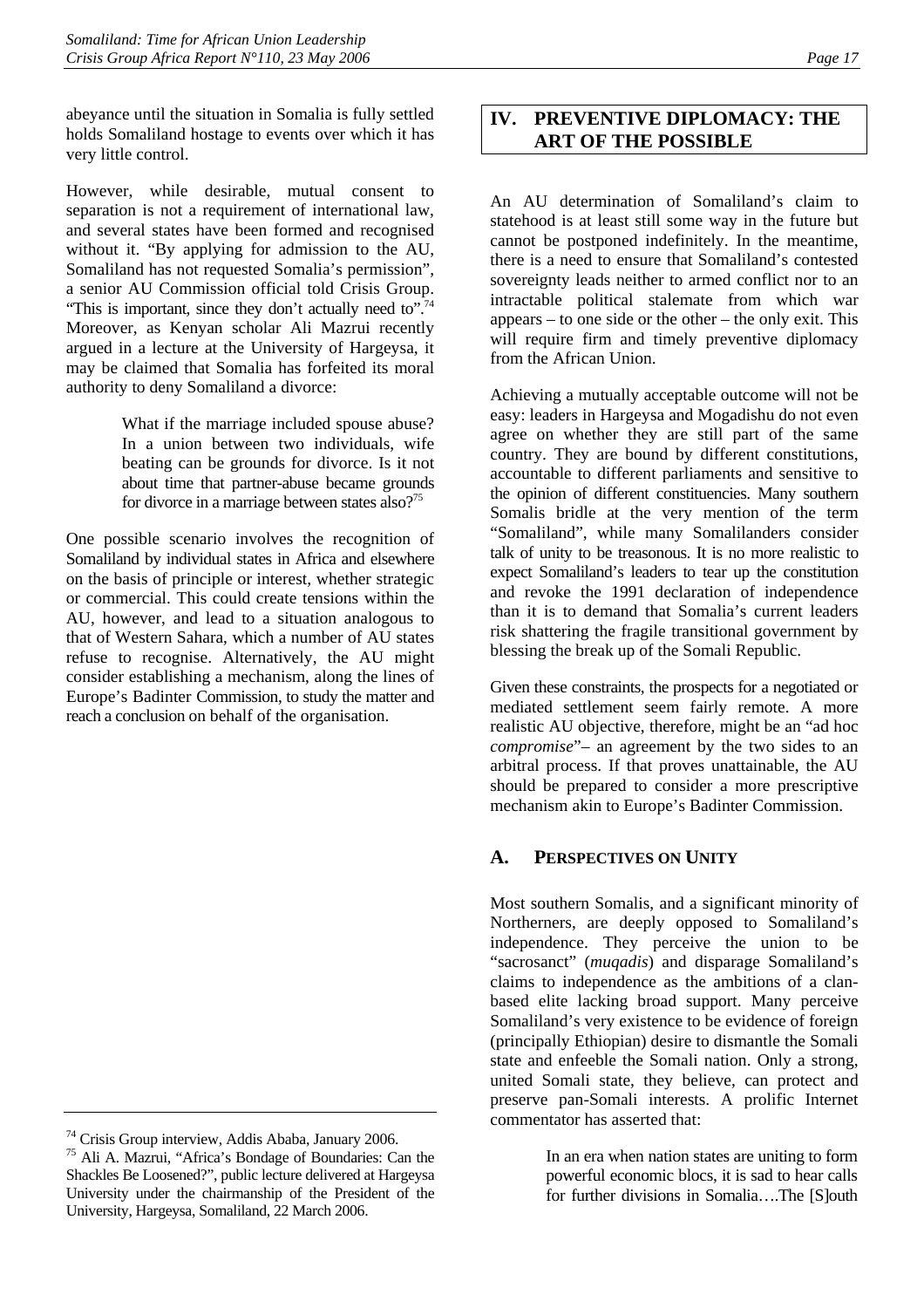<span id="page-21-0"></span>needs the [N]orth for its potential mineral and oil deposits and the [N]orth needs the [S]outh for its potential to become the breadbasket of Somalia and other neighbouring countries as well as for its human resources for economic growth and security.[76](#page-21-1)

Most unionists do not accept that the separatists have a legitimate cause but an imposed union would likely be violent and unworkable. Somalia is unlikely to possess adequate coercive means to impose its will on Somaliland for many years. In the foreseeable future, Somali unity, even if merely of a legal kind, can be imposed only by the international community – primarily the AU – through continuing denial of recognition to Somaliland.

#### **1. A voluntary union?**

The best – perhaps the only – hope for a genuine, stable union lies in reviving the voluntary nature of the merger. As a former Somali diplomat has phrased the challenge, "what would it take to restore the lost faith and trust of our brothers and sisters of the [N]orth in the union so that they might one day return as equal partners in the unification they joined with the [S]outh in  $1960"$ ?<sup>77</sup> Some persuasive answers have been advanced by a Southern political figure and former diplomat, Mohamed Warsame Kimiko, who has argued that preservation of the union would require Southern leaders – at a minimum – to:

- (a) accept the equality of the two peoples (North and South) who together formed the Somali Republic in 1960;
- (b) accept the inalienable right of the people of Somaliland to self-determination and the opportunity to determine their own destiny (united or separated); $^{78}$
- (c) accept and acknowledge the legitimate grievances of the people of Somaliland and express brotherly sympathy with them;
- (d) condemn the atrocities perpetrated by the Barre regime against the people of Somaliland; agree to renegotiate completely the 1960 act of union; and

(e) accept that a fair and free referendum be conducted in the North, so as to ascertain definitively the genuine wishes of the people of Somaliland, and abide by the results.<sup>79</sup>

It is difficult to assess whether today's Southern political leaders are prepared to accept such principles as a basis for dialogue, since they have put forward no concrete proposals. However, assuming that a peace process could be structured around such principles, it is unlikely that the current Transitional Federal Charter could serve as a basis for fruitful negotiation since it assigns Somaliland a status on par with other states of the federation – superficially an even less favourable arrangement than the 1960 union.

From Somaliland's perspective, renegotiation of the 1960 merger between two sovereign equals would probably be the only admissible way of preserving some trace of the union. This might produce a loose union arrangement along the lines proposed by Kenyan Ambassador Bethuel Kiplagat, who served as his government's special envoy to the Somali peace process. "Possibilities include a 'confederation' or an 'association' of states", he told Crisis Group. "We could envision a [joint] parliament that meets one or two times a year, like the AU parliament or the East African Community". 80

In order to conclude such a deal, a Somali federal government would have to satisfy not only Somaliland's demands but also those of its state authorities, who might resist an asymmetrical union. From a southern perspective, the constitution-making

<span id="page-21-1"></span><sup>76</sup> Ali H. Abdalla, "The Hidden Conspiracy to Balkanize Somalia", 2 April 2006, at http://www.wardheernews.com /Articles\_06/April/02\_hidden\_conspiracy.html. 77 Abdullahi Dool, *Failed States: When Governance Goes* 

<span id="page-21-2"></span>

<span id="page-21-3"></span>*Wrong* (London, 1998), p. 309.<br><sup>78</sup> The author seems to be affirming the voluntary nature of the union and the freedom of Somaliland to choose between independence or some kind of association with the South.

<span id="page-21-4"></span><sup>79</sup> Mohamed Warsame Kimiko, "My Turn: A blueprint for the resolution of the North-South question", undated open letter, c.2000. Kimiko's letter also called upon Northern leaders to accept that Somaliland "remain" part of the Somali Republic unless determined otherwise by referendum.

<span id="page-21-5"></span><sup>&</sup>lt;sup>80</sup> Crisis Group interview, Nairobi, February 2006. The term "confederation", like "federation", is not susceptible to precise definition. As noted in Crisis Group Europe Report N°108, *After Milosevic: A Practical Agenda for Lasting Balkans Peace,*1 April 2001, footnote 91: "Any federation involves a distribution of powers between central and regional entities within a single sovereign entity. Existing federations around the world spread across a continuum of such arrangements, from those where most power is exercised by the centre, to "thinner" federations where much more authority is exercised by the constituent regional entities than by the central government. The expression "confederation" is sometimes used to describe federations at the "thinnest" end of the federation spectrum, but is more often used these days to describe a group of sovereign entities who agree to pool or share certain of their powers in the common interest – e.g. the European Union".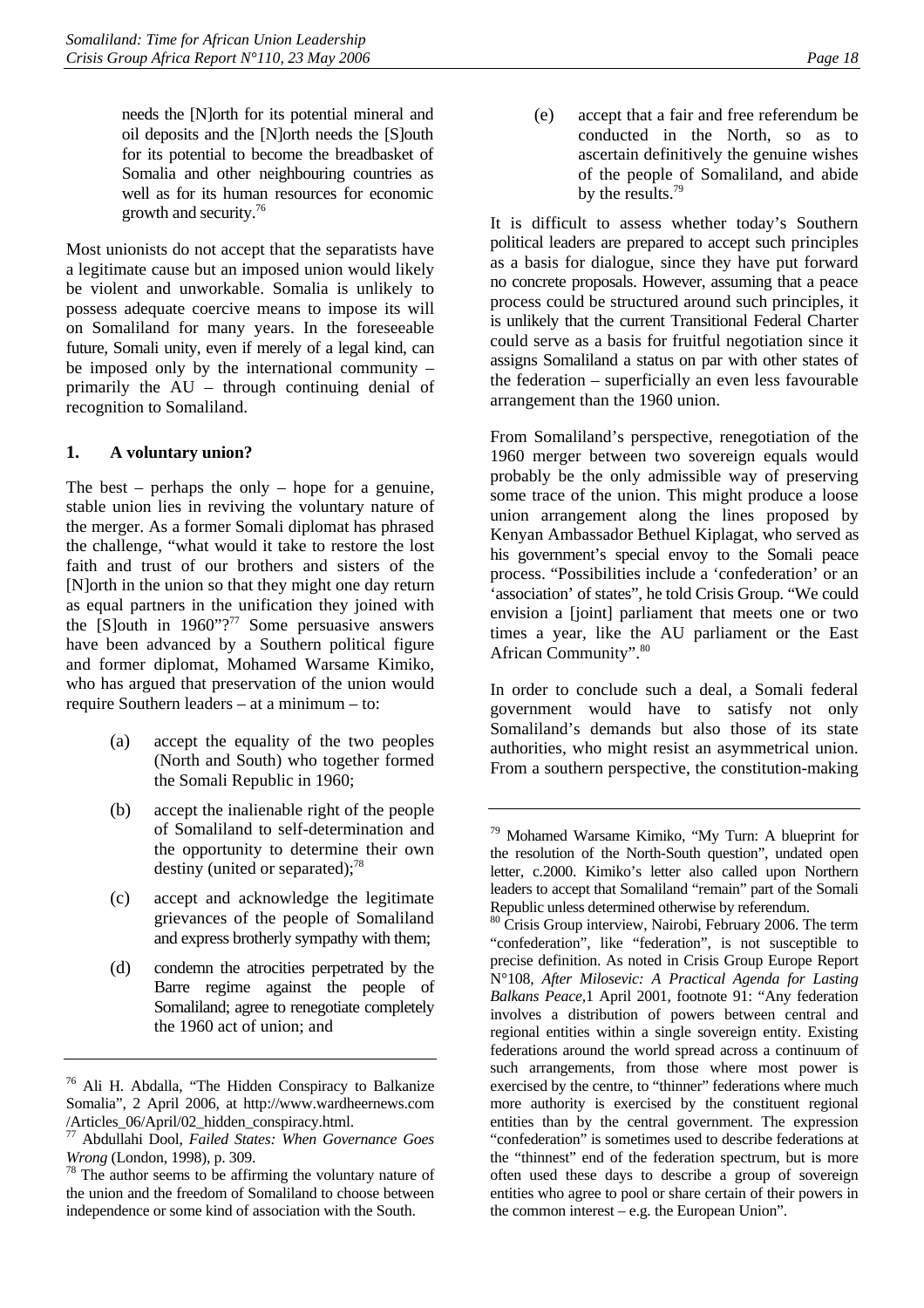<span id="page-22-0"></span>process required by the current transitional charter offers an opportunity to explore options. Alternatively, once a new Somali constitution has been approved by parliament and endorsed by popular referendum, the scope for making significant concessions – and thus for a mutually acceptable compromise – would likely be drastically reduced.

### **2. Somaliland barriers to dialogue**

It would be difficult for Somaliland's authorities to contemplate even engaging in this type of dialogue, since the independence agenda is advocated by broadly legitimate and functioning representative institutions. The constitution requires the government to safeguard independence, and elected officials are sworn to uphold the constitution. Leaders who express willingness to compromise risk the wrath of the electorate, perhaps even treason charges and demands for dismissal or impeachment. Any revision of Somaliland's status would require a constitutional amendment, approved by two-thirds of both houses of parliament in separate votes. Even then, such a fundamental change would arguably need to be submitted to a new referendum.

For the present Somaliland government to attempt such a move would be tantamount to political suicide: the president has a minority mandate (less than 42 per cent of the popular vote), and his party controls only 40 per cent of the votes in parliament. Given the pluralistic nature of the political system, it is unlikely that a future government would approach the level of public and legislative support that would give it confidence to broach the subject. One must also ask why, in view of the political risks, it would want to.

## **B. PERSPECTIVES ON SEPARATION**

Perspectives on an agreed separation mirror almost exactly those on unity. Many separatists consider Somaliland's independence "sacred" and non-negotiable. They reject the notion that Southerners have any role to play in determining Somaliland's status and believe Somaliland merits recognition, whether Mogadishu consents or not. Somaliland's application for AU membership is further evidence that its leaders neither expect nor seek the South's agreement to a divorce.

Obtaining Somalia's consent to separation promises to be no less complex than securing Somaliland's acquiescence to a negotiated union. The Transitional Federal Charter stipulates that the territorial integrity and sovereignty of the Somali Republic – within the boundaries established by the act of unification in July 1960 – "shall be inviolable and indivisible". $81$ When Prime Minister Ali Mohamed Geedi stated in a November 2005 interview with the BBC that his government would not object to Somaliland's international recognition, he was roundly condemned for a treasonable offence.<sup>[82](#page-22-2)</sup>

To amend the constitution to permit secession, a motion would have to be put forward by not less than one third of the members of the Transitional Federal Parliament and approved by at least two thirds  $-$  a highly unlikely prospect. Moreover, the Transitional Federal Institutions (TFIs), as a provisional authority, arguably have no mandate to tackle such fundamental questions rather than leave them to an elected national government.<sup>83</sup> Since the TFG is already a year and a half behind schedule in implementing the transitional charter and much of southern Somalia remains unstable or insecure, it is doubtful that such a government will be installed on schedule in 2009.

Some observers fear that even raising the Somaliland issue could destabilise the peace process in the South. It is not entirely clear why this should be the case. The Somaliland government has not participated in any Somali peace talks since 1991, including the conference that led to the formation of the TFG. Despite demands from various Somali leaders, including President Abdillahi Yusuf, that Somaliland do so, the IGAD Facilitating Committee that guided the peace talks and the donors who funded them acknowledged that Somaliland was not party to the process and would have to be addressed at a later stage.

Within the context of the TFI, the correct venue for addressing the Somaliland question is presumably the Federal Constitutional Commission (FCC), which has a duty to ensure that a federation is achieved within the time frame set out by the Transitional Federal Charter. According to the Charter, the

<span id="page-22-1"></span><sup>81 &</sup>quot;The Transitional Federal Charter of the Somali Republic", Article 2.1.

<span id="page-22-2"></span><sup>&</sup>lt;sup>82</sup> See, for example, Abdi I. Samatar, "Somali Prime Minister: An Act of Betrayal, Venality, and Incompetence!", undated open letter, at http://www.somaliawatch.com/ articles/incop.html.

<span id="page-22-3"></span><sup>&</sup>lt;sup>83</sup> In an interview with the Addis Ababa-based newspaper, the *Sub-Saharan Informer*, on 29 November 2005, Prime Minister Ali Mohamed Geedi of the TFG reportedly indicated that his government would engage Somaliland in dialogue within the course of its five-year mandate but made no reference to the Federal Constitutional Commission provided for in the Transitional Federal Charter. http://djibnews.blogspot.com/2005/11/exclusive-interviewwith-somalia-prime.html.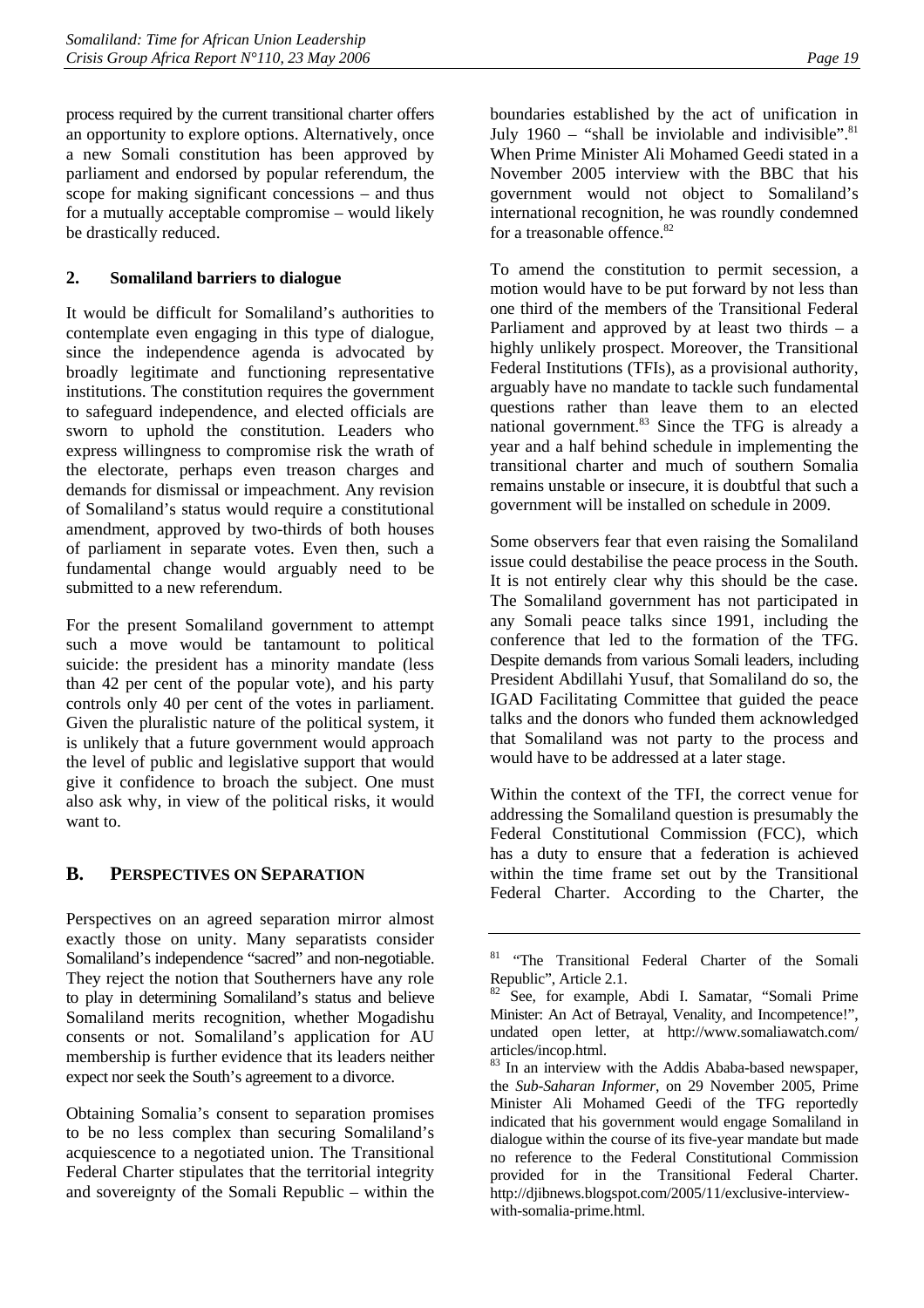Commission should have been established in early 2005 and should complete its work in late 2006, but it has yet to be formed. When it is eventually established, it will not have the luxury of ignoring the Somaliland issue: it cannot develop a constitution that excludes Somaliland, since that would be politically unacceptable and a violation of the Transitional Federal Charter. Nor is the FFC likely to be able to persuade Somaliland to participate in a TFG-led constitutional dialogue. The likely outcome of its endeavours, therefore, is a constitution that reflects public sentiment within the South but that Somaliland would find unacceptable. The question is not whether the Somaliland issue should be addressed at this stage, but rather how and under whose auspices.

Another common objection to engagement with Somaliland is that it could lead to the "Balkanisation" of Somalia. There are several reasons why this is unlikely: separatist sentiment has taken hold nowhere else in Somalia. With the exception of the Somaliland separatists, Somalis tend to be fiercely nationalistic and committed to the resurrection of their country. Leaders from across the land, including the government of the relatively autonomous region of Puntland, took part in the Somalia National Reconciliation Conference (2004-2006) and are represented in the TFIs. Since only Somaliland can cite previous international boundaries, the AU's insistence on *uti possidetis juris* means no other part of Somalia could make a similar claim to independence (although, admittedly, legal technicalities often have little to do with the demands of secessionist movements). The AU Commission has already advised member states that Somaliland's claim to sovereign status is sufficiently well-founded and exceptional that it "should not be linked to the notion of 'opening a Pandora's box'".<sup>84</sup>

Somaliland's leaders argue that separation would be better for both Somalia and the region. "We would be free to play a constructive role among our brothers and sisters in the South", President Rayale told Crisis Group.<sup>85</sup> In his letter requesting admission to the AU, he argued that this would definitively bury the notion of Somali irredentism that was so destabilising for the region between 1960 and 1978.<sup>86</sup> Few Southern leaders, however, have suggested that Somalia would be better off without Somaliland.<sup>[87](#page-23-3)</sup>

A more plausible set of concerns relates to the future relationship between Somalia and an independent Somaliland. As in the case of Ethiopia and Eritrea, there is a risk that residual misunderstandings on a range of issues could lead to conflict. Critical aspects of the relationship between Somalia and Somaliland would have to be addressed if they were not to perpetuate mistrust and animosity between the neighbours. Political and security issues, especially as they relate to management of the common border would be particularly sensitive because of the divided loyalties of the communities in those areas. Economic relations would also be complex. People and goods flow in both directions; many Somalilanders retain properties in Somalia, while southern capital is a growing share of investment in Somaliland; and agreement would have to be reached with Somalia's foreign creditors on the share of the national debt that Somaliland should assume.

Some observers fear Somaliland would become a target of deliberate destabilisation efforts. As one expert on security and terrorism in Africa has noted: "Somaliland is a fragile entity in a fragile region with large Islamic populations – all demonstrably susceptible to radicalisation".<sup>88</sup> Concerns that recognition could "galvanise Arab and Islamist interests against a perceived 'Ethiopian' agenda"<sup>89</sup> have been thrown into sharp focus by the efforts of a Mogadishu-based jihadi Islamist network to disrupt the recent parliamentary elections. The plot was foiled by the Somaliland security services, and several conspirators are in custody in Hargeysa; officials close to the investigation told Crisis Group the militants objected not only to independence, but also to the Western-style electoral system that allows women to vote and stand for office[.90](#page-23-6) Sheikh Hassan Dahir Aweys, a prominent jihadi Islamist leader from Mogadishu, has cited Somaliland's ties with Addis Ababa as evidence that

<span id="page-23-0"></span><sup>&</sup>lt;sup>84</sup> "Resume: AU Fact-Finding Mission to Somaliland", op. cit., paragraph 8.

<span id="page-23-1"></span><sup>&</sup>lt;sup>85</sup> Crisis Group interview, Hargeysa, October 2005.

<span id="page-23-2"></span><sup>86</sup> Rayale, "Somaliland's Request for Membership", op. cit.

<span id="page-23-3"></span><sup>&</sup>lt;sup>87</sup> Mohamed Dheere, a faction leader known for extravagant statements, did recently state that Somaliland had only been a burden on the South: "If they want to secede and take with them their parasitic dependency, let them go". Interview with Radio Golis, cited in "Where the Ignorant Rule, the Masses Agonise"*,* Wardheer News editorial, 31 December 2005, at http://www. wardheernews.com/Editorial/editorial\_28.htm.

<span id="page-23-4"></span><sup>88</sup> Kurt Shillinger, "Recognizing Somaliland: Forward Step in Countering Terrorism?", *RUSI Journal* (Royal United Services Institute for Defence and Security Studies), April 2005, available at www.rusi.org/publications/journal.

<span id="page-23-5"></span><sup>89</sup> Crisis Group interview, Somali analyst, Nairobi, February 2006.

<span id="page-23-6"></span><sup>90</sup> Crisis Group interviews, Hargeysa, January 2006.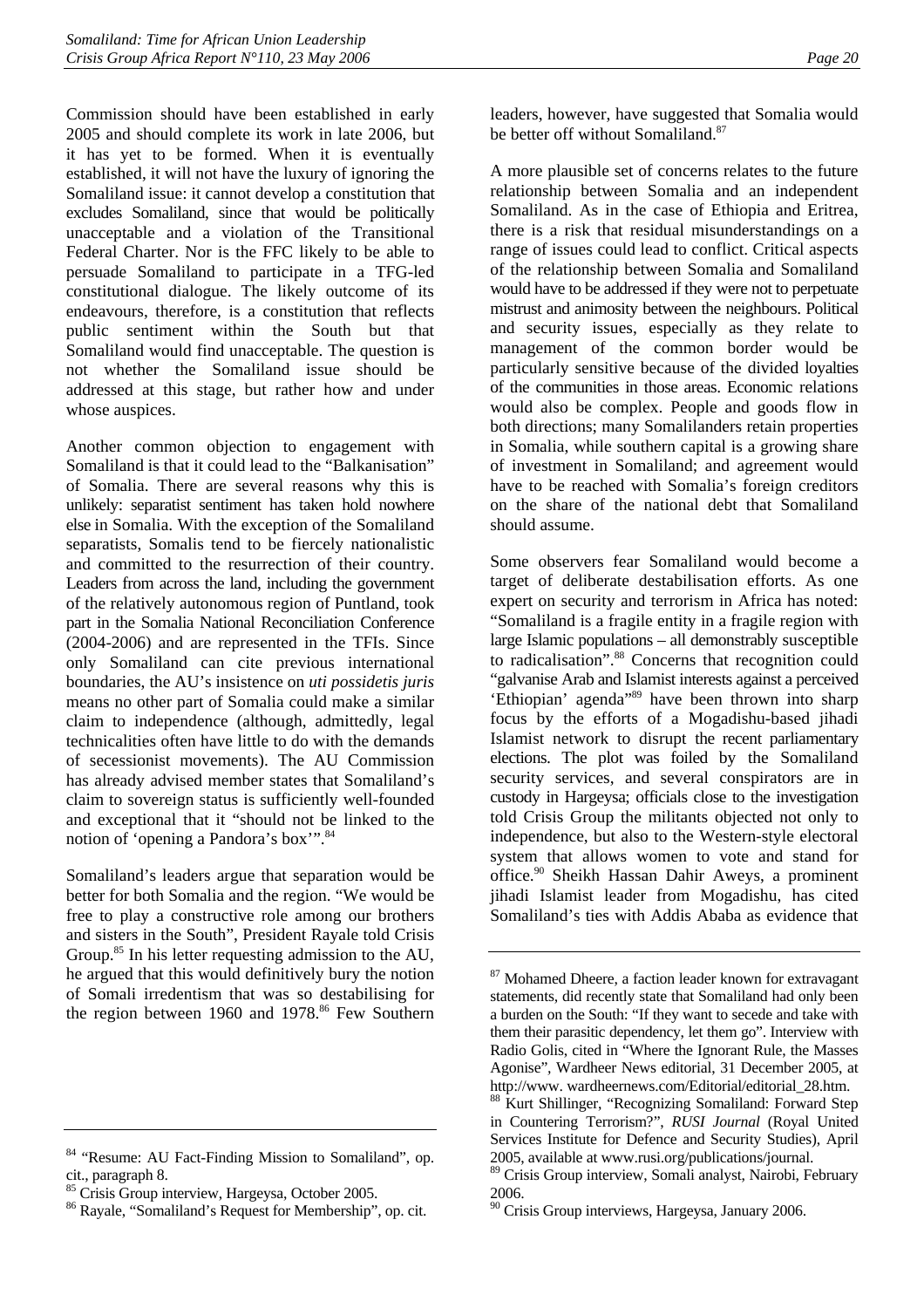<span id="page-24-0"></span>Ethiopia seeks to break up Somalia, while arguing that Ethiopia has always been Somalia's enemy.<sup>[91](#page-24-1)</sup>

Some security analysts argue that these are precisely the reasons why Somaliland merits international recognition and support. A recent article published in the U.S. argues that Washington should take the lead in "not only recognising, but actively supporting Somaliland, a brave little land whose people's quest for freedom and security mirrors America's values as well as her strategic interests".<sup>92</sup> At a meeting in Addis Ababa hosted by the U.S.-led Combined Joint Task Force – Horn of Africa, senior military officers from across the region agreed that an independent Somaliland would be the "first constitutional Muslim democracy in the Horn of Africa (HOA) and [a] proven partner in GWOT [Global War on Terror]", while helping to secure strategic waterways in the Gulf of Aden and the Red Sea.<sup>93</sup> The ambassador of an African state currently on the UN Security Council expressed the same sentiment to Crisis Group: "Increasingly, given the imperative of the regional counter-terrorism strategy, I cannot see how Somaliland would be overlooked".<sup>94</sup>

## **V. CONCLUSION: AU ENGAGEMENT WITHOUT PREJUDICE**

Somaliland's application for membership gives the AU an opportunity to prevent a deeply rooted dispute from evolving into an open conflict. "It has gone beyond the stage where we can ignore it or wish it away", a senior diplomat from an African state on the UN Security Council told Crisis Group.<sup>95</sup> The challenge to the AU is not whether it should become engaged, but how.

The AU's response to President Rayale's petition need not imply recognition of Somaliland but it should recognise the existence of a dispute over its status. AU intervention should be designed to create an environment favourable to dialogue, understanding, and peaceful settlement of differences without prejudice to the final outcome. As Professor Mazrui has argued, "the AU should serve as a kind of court, providing Somaliland with an opportunity for a fair hearing of its case".<sup>[96](#page-24-6)</sup>

The constraints discussed above underscore how difficult it will be for the  $AU - or$  any third party – to establish a process of negotiation or mediation between the two sides. The AU may find it easier to obtain agreement from the parties to a process akin to an arbitral mechanism, which would allow both to argue their cases to a third party, but it is unlikely that either would accept a ruling that went against it. Consultation, followed by a collective AU decision may be the only alternative.

### **A. AU COMMISSION**

The first step in this process should be for the AU Commission Chairperson to name a senior envoy for the issue, with a mandate to:

- consult with all relevant parties, including the TFG and Somaliland authorities, traditional elders and civil society, neighbouring states, IGAD and other concerned governments;
- $\Box$  report to the Peace and Security Council within six months on the outcomes of these consultations and the legal dimensions of the dispute; and
- provide a set of options to advance a solution.

<span id="page-24-1"></span><sup>&</sup>lt;sup>91</sup> "Sheekh Xasan Daahir Aweys oo ka digay burbur ku yimaada DFS", 2 May 2006, available at www.shabellenews.com/2006/may/n6966.htm.

<span id="page-24-2"></span><sup>&</sup>lt;sup>92</sup> J. Peter Pham, "Strategic Interests: Facing Reality in Somalia", *World Defense Review*, 11 May 2006, available at www.reportingwar.com/pham051106.shtml.

<span id="page-24-3"></span><sup>&</sup>lt;sup>93</sup> Documents obtained by Crisis Group.

<span id="page-24-4"></span><sup>&</sup>lt;sup>94</sup> Crisis Group interview, New York, February 2006.

<span id="page-24-5"></span><sup>&</sup>lt;sup>95</sup> Crisis Group interview, New York, February 2006.

<span id="page-24-6"></span><sup>&</sup>lt;sup>96</sup> Crisis Group interview, Hargeysa, March 2006.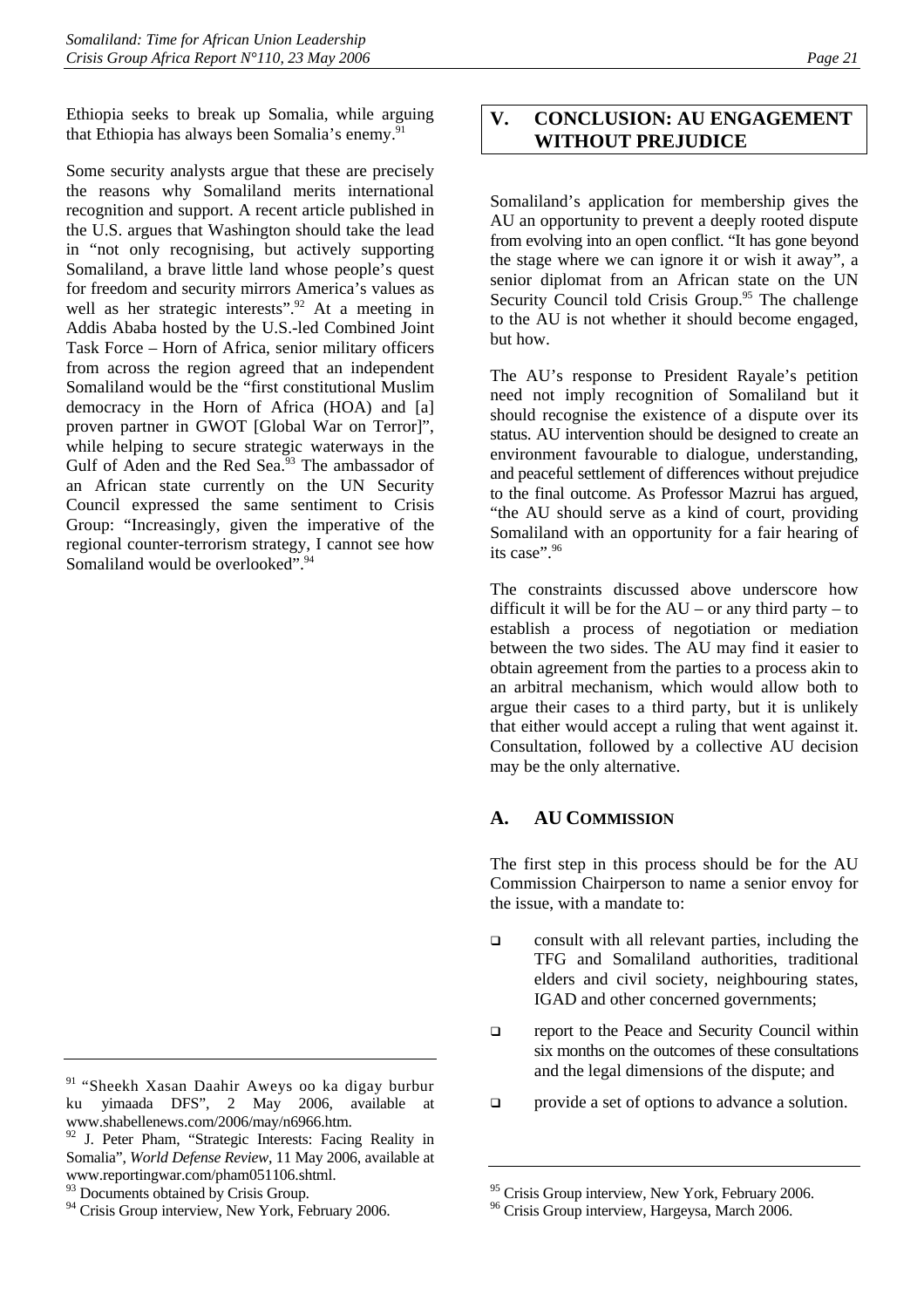## <span id="page-25-0"></span>**B. PEACE AND SECURITY COUNCIL (PSC)**

The PSC should consider taking parallel steps to familiarise its members with the issue. These could include an Arria-style consultation involving respected scholars, diplomats and legal experts familiar with the dispute.<sup>97</sup>

### **C. INTERIM STATUS**

During the period that the dispute is under review, the AU should assign Somaliland an interim status analogous to the observer status it has granted 31 non-African states, or the status of the Palestinian Authority at the UN. This would ensure that the AU's engagement was genuinely "without prejudice", permitting both parties opportunities to interact with member states prior to a final determination.

Such interim observer status at the AU would allow representatives of the Somaliland government to:

- $\Box$  be present for open sessions of the AU relevant to Somaliland's status;
- □ have access to non-confidential AU documents dealing with the status issue;
- $\Box$  participate in meetings to which they were invited, without the right to vote; and
- $\Box$  be authorised by the chairperson of any meeting to which they were invited to take the floor to make a statement on the status dispute or to respond to questions addressed to them by member states.<sup>[98](#page-25-2)</sup>

Since Somalia is already a full member of the AU, awarding interim observer status to Somaliland would help to ensure that both sides to the dispute received a fair hearing. However, some diplomats are concerned that giving Somaliland observer status would prejudice the outcome of the dispute, by creating a halfway house to independence from which there would be no going back. $99$  This need not be so: the AU Executive Council retains the option to suspend or withdraw accreditation if an observer is deemed to have lost its representative character or otherwise ceases to meet the criteria for accreditation. This would obviously be the case were the status dispute to be resolved in a fashion that left Somalia a fully unitary state, but not necessarily were Somaliland to remain within a confederal, or even a federal arrangement. In the meantime, Somaliland's observer status would signify that the AU was fully seized of the problem. As a senior U.S. official told Crisis Group, "observer status would signify that you have a legitimate case, and if an effective Somali government comes into being that you have a legitimate dispute". $100$ 

Ultimately, there are only two possible outcomes to this dispute: some form of united Somali state (whether in the form of a federation, confederation or a unitary arrangement involving considerable autonomy), or independent neighbours. The AU's challenge is to provide timely, neutral leadership in order to ensure a just, peaceful and enduring settlement.

#### **Hargeysa/Addis Ababa/Brussels, 23 May 2006**

<span id="page-25-1"></span><sup>&</sup>lt;sup>97</sup> The Arria Formula, named for Ambassador Diego Arria of Venezuela, is an informal format for briefing the United Nations Security Council on international peace and security issues. A member of the Council convenes and chairs the consultation outside the Council chambers, which typically involves a briefing by persons or groups considered as expert in the matter under discussion.

<span id="page-25-2"></span><sup>&</sup>lt;sup>98</sup> AU Executive Council, "Criteria for Observer Status and for a System of Accreditation within the AU, July 2005". Decision of the Seventh Ordinary Session, Sirte (Libya), 1-2 July 2005.

<span id="page-25-3"></span>Crisis Group interviews in Washington D.C., Brussels and Nairobi, January-March 2006.

<span id="page-25-4"></span><sup>&</sup>lt;sup>100</sup> Crisis Group interview, Washington D.C., March 2006.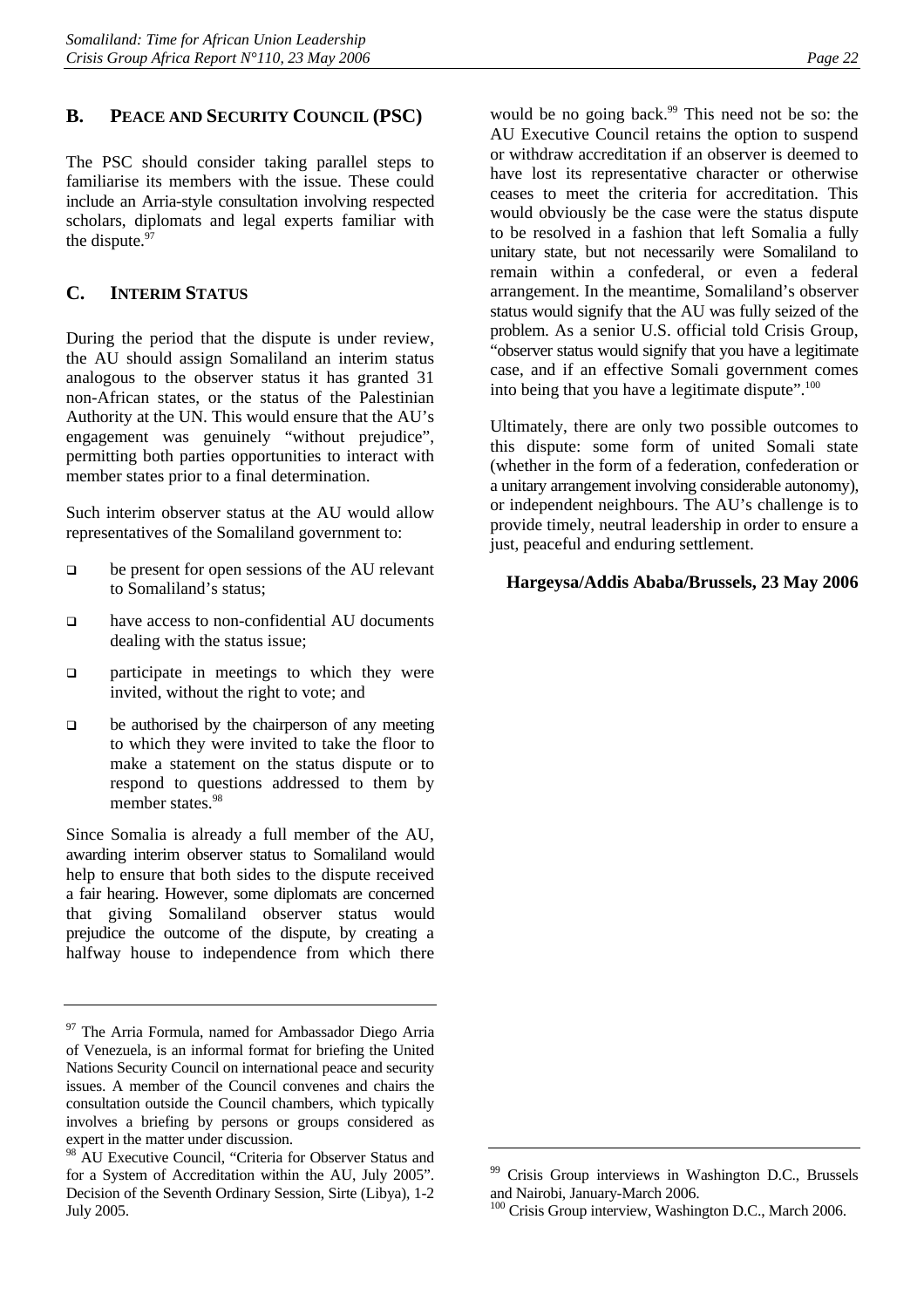## **APPENDIX A**

## **MAP OF SOMALIA**



Sources: United Nations, ICG interviews, February 2002.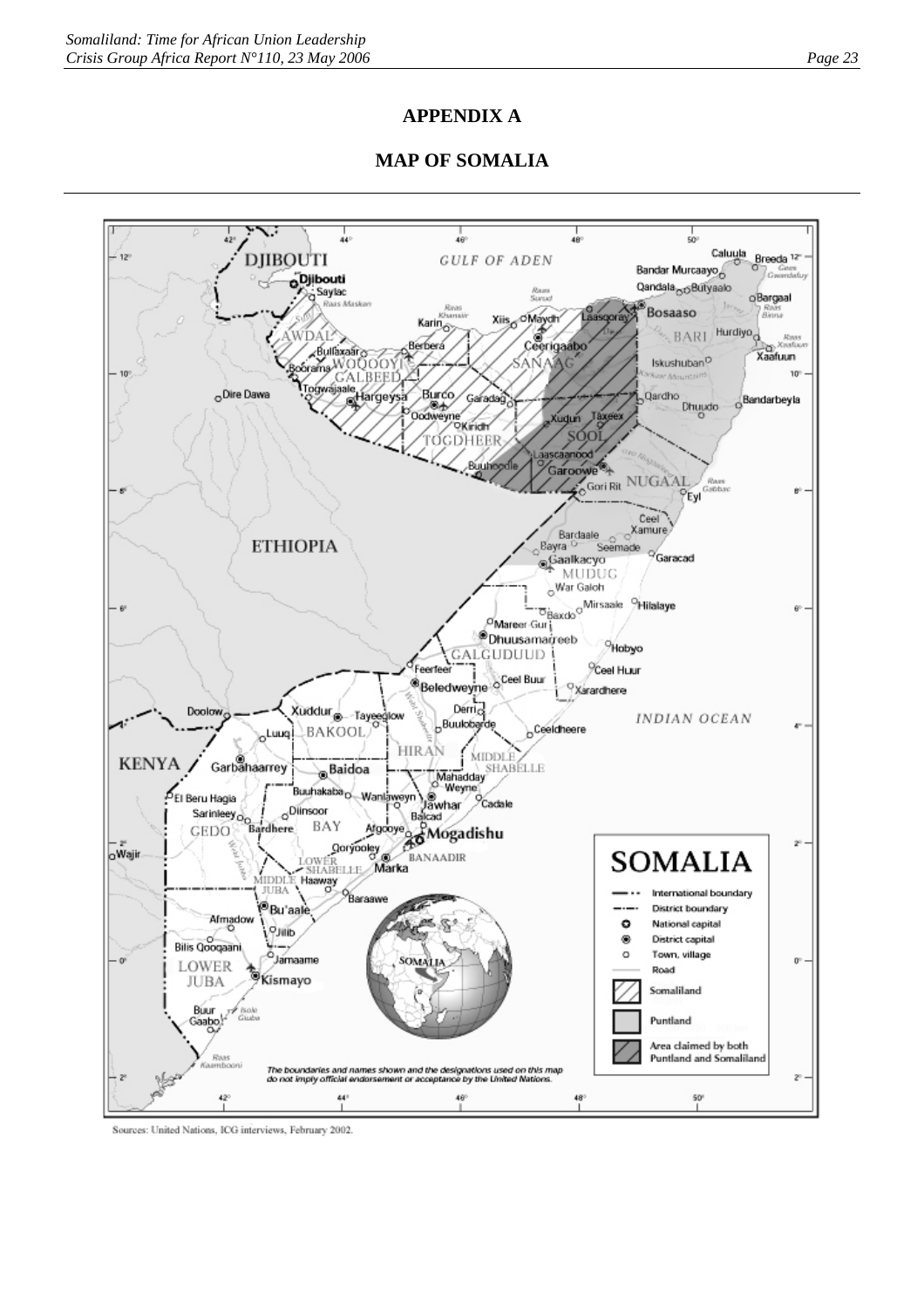## **APPENDIX B**

## **ABOUT THE INTERNATIONAL CRISIS GROUP**

The International Crisis Group (Crisis Group) is an independent, non-profit, non-governmental organisation, with nearly 120 staff members on five continents, working through field-based analysis and high-level advocacy to prevent and resolve deadly conflict.

Crisis Group's approach is grounded in field research. Teams of political analysts are located within or close by countries at risk of outbreak, escalation or recurrence of violent conflict. Based on information and assessments from the field, it produces analytical reports containing practical recommendations targeted at key international decision-takers. Crisis Group also publishes *CrisisWatch*, a twelve-page monthly bulletin, providing a succinct regular update on the state of play in all the most significant situations of conflict or potential conflict around the world.

Crisis Group's reports and briefing papers are distributed widely by email and printed copy to officials in foreign ministries and international organisations and made available simultaneously on the website, www.crisisgroup.org. Crisis Group works closely with governments and those who influence them, including the media, to highlight its crisis analyses and to generate support for its policy prescriptions.

The Crisis Group Board – which includes prominent figures from the fields of politics, diplomacy, business and the media – is directly involved in helping to bring the reports and recommendations to the attention of senior policy-makers around the world. Crisis Group is co-chaired by the former European Commissioner for External Relations Christopher Patten and Boeing's Senior Vice-President, International Relations and former U.S. Ambassador Thomas Pickering. Its President and Chief Executive since January 2000 has been former Australian Foreign Minister Gareth Evans.

Crisis Group's international headquarters are in Brussels, with advocacy offices in Washington DC (where it is based as a legal entity), New York, London and Moscow. The organisation currently operates fifteen field offices (in Amman, Belgrade, Bishkek, Bogotá, Cairo, Dakar, Dushanbe, Islamabad, Jakarta, Kabul, Nairobi, Pretoria, Pristina, Seoul and Tbilisi), with analysts working in over 50 crisis-affected countries and territories across four continents. In Africa, this includes Angola, Burundi, Côte d'Ivoire, Democratic Republic of the Congo, Eritrea, Ethiopia, Guinea, Liberia, Rwanda, the Sahel region, Sierra Leone, Somalia, Sudan, Uganda and Zimbabwe;

in Asia, Afghanistan, Indonesia, Kashmir, Kazakhstan, Kyrgyzstan, Myanmar/Burma, Nepal, North Korea, Pakistan, Tajikistan, Turkmenistan and Uzbekistan; in Europe, Albania, Armenia, Azerbaijan, Bosnia and Herzegovina, Georgia, Kosovo, Macedonia, Moldova, Montenegro and Serbia; in the Middle East, the whole region from North Africa to Iran; and in Latin America, Colombia, the Andean region and Haiti.

Crisis Group raises funds from governments, charitable foundations, companies and individual donors. The following governmental departments and agencies currently provide funding: Australian Agency for International Development, Austrian Federal Ministry of Foreign Affairs, Belgian Ministry of Foreign Affairs, Canadian Department of Foreign Affairs and International Trade, Canadian International Development Agency, Canadian International Development Research Centre, Czech Ministry of Foreign Affairs, Dutch Ministry of Foreign Affairs, European Union (European Commission), Finnish Ministry of Foreign Affairs, French Ministry of Foreign Affairs, German Foreign Office, Irish Department of Foreign Affairs, Japanese International Cooperation Agency, Principality of Liechtenstein Ministry of Foreign Affairs, Luxembourg Ministry of Foreign Affairs, New Zealand Agency for International Development, Republic of China (Taiwan) Ministry of Foreign Affairs, Royal Danish Ministry of Foreign Affairs, Royal Norwegian Ministry of Foreign Affairs, Swedish Ministry for Foreign Affairs, Swiss Federal Department of Foreign Affairs, United Kingdom Foreign and Commonwealth Office, United Kingdom Department for International Development, U.S. Agency for International Development.

Foundation and private sector donors include Carnegie Corporation of New York, Compton Foundation, Flora Family Foundation, Ford Foundation, Fundación DARA Internacional, Bill & Melinda Gates Foundation, William & Flora Hewlett Foundation, Hunt Alternatives Fund, Korea Foundation, John D. & Catherine T. MacArthur Foundation, Moriah Fund, Charles Stewart Mott Foundation, Open Society Institute, Pierre and Pamela Omidyar Fund, David and Lucile Packard Foundation, Ploughshares Fund, Sigrid Rausing Trust, Rockefeller Foundation, Rockefeller Philanthropy Advisors, Sarlo Foundation of the Jewish Community Endowment Fund and Viva Trust.

#### **May 2006**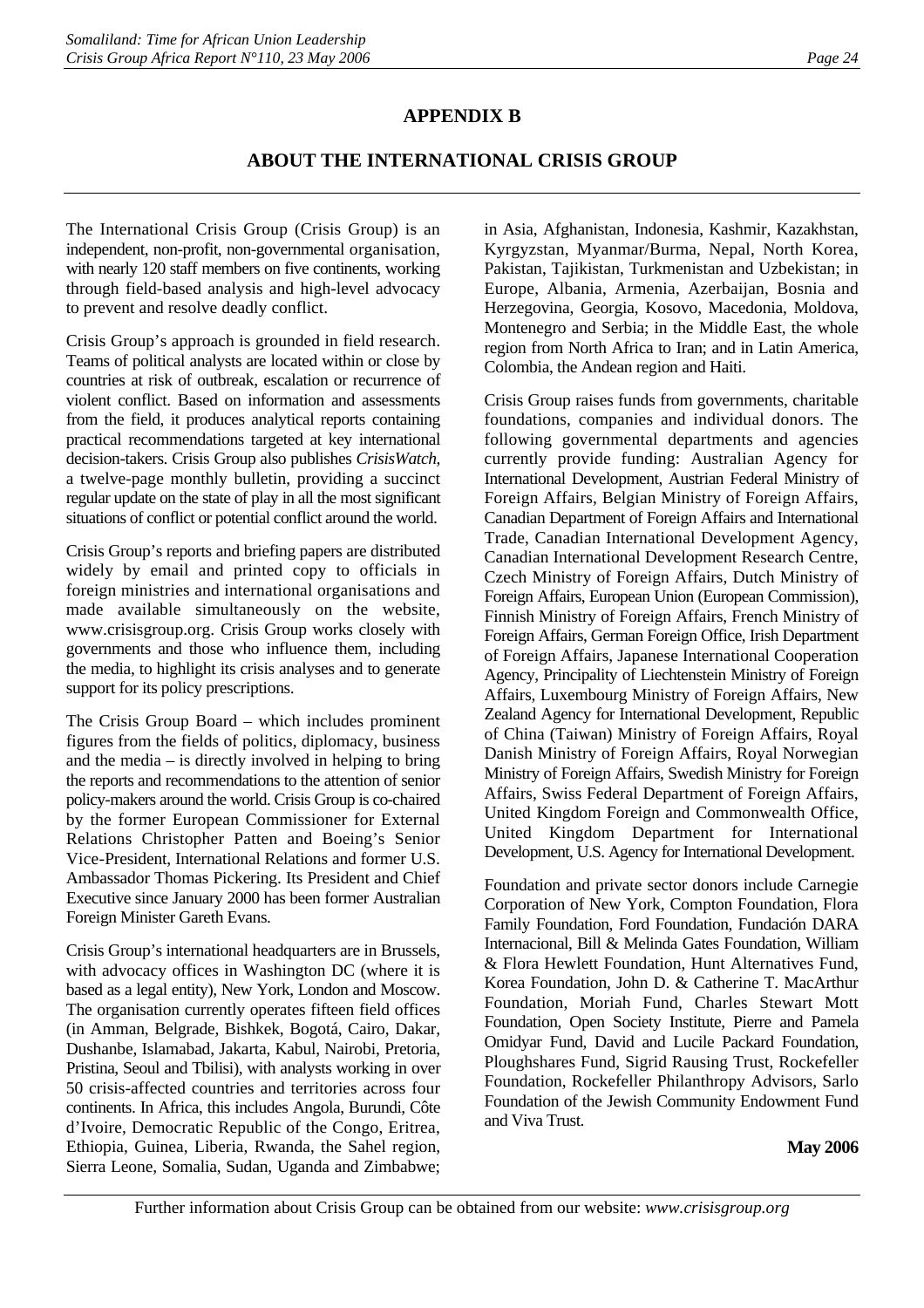## **CRISIS GROUP REPORTS AND BRIEFINGS SINCE 2003**

#### **AFRICA**

#### **CENTRAL AFRICA**

*The Kivus: The Forgotten Crucible of the Congo Conflict*, Africa Report N°56, 24 January 2003

*A Framework for Responsible Aid to Burundi*, Africa Report N°57, 21 February 2003

*Rwandan Hutu Rebels in the Congo: a New Approach to Disarmament and Reintegration,* Africa Report N°63, 23 May 2003 (also available in French)

*Congo Crisis: Military Intervention in Ituri*, Africa Report N°64, 13 June 2003

*The International Criminal Tribunal for Rwanda: Time for Pragmatism*, Africa Report N°69, 26 September 2003 (only available in French)

*Refugees and Displaced Persons in Burundi – Defusing the Land Time-Bomb*, Africa Report N°70, 7 October 2003 (only available in French)

*Refugees and Internally Displaced in Burundi: The Urgent Need for a Consensus on Their Repatriation and Reintegration*, Africa Briefing Nº17, 2 December 2003 (only available in French)

*Northern Uganda: Understanding and Solving the Conflict*, Africa Report N°77, 14 April 2004

*HIV/AIDS as a Security Issue in Africa: Lessons from Uganda*, Issues Report N°3, 16 April 2004

*End of Transition in Burundi: The Home Stretch*, Africa Report Nº81, 5 July 2004 (also available in French)

*Pulling Back from the Brink in the Congo*, Africa Briefing Nº18, 7 July 2004 (also available in French)

*Maintaining Momentum in the Congo: The Ituri Problem*, Africa Report N°84, 26 August 2004

*Elections in Burundi: The Peace Wager*, Africa Briefing Nº20, 9 December 2004 (also available in French)

*Back to the Brink in the Congo*, Africa Briefing Nº21, 17 December 2004

*Peace in Northern Uganda: Decisive Weeks Ahead*, Africa Briefing N°22, 21 February 2005

*The Congo's Peace is Failing: Crisis in the Kivus*, Africa Report N°91, 30 March 2005

*Shock Therapy for Northern Uganda's Peace Process*, Africa Briefing N°23, 11 April 2005

*The Congo: Solving the FDLR Problem Once and for All*, Africa Briefing N°25, 12 May 2005

*Building a Comprehensive Peace Strategy for Northern Uganda*, Africa Briefing Nº27, 23 June 2005

*Élections au Burundi: Reconfiguration radicale du paysage politique,* Africa Briefing N°31, 25 August 2005 (only available in French)

*A Congo Action Plan*, Africa Briefing N°34, 19 October 2005

*Katanga: The Congo's Forgotten Crisis*, Africa Report N°103, 9 January 2006 (also available in French)

*A Strategy for Ending Northern Uganda's Crisis*, Africa Briefing N°35, 11 January 2006

*Security Sector Reform in the Congo*, Africa Report N°104, 13 February 2006

*Congo's Elections: Making or Breaking the Peace*, Africa Report N°108, 27 April 2006

#### **HORN OF AFRICA**

*Sudan's Oilfields Burn Again: Brinkmanship Endangers The Peace Process*, Africa Briefing Nº13, 10 February 2003

*Negotiating a Blueprint for Peace in Somalia*, Africa Report N°59, 6 March 2003

*Sudan's Other Wars,* Africa Briefing Nº14, 25 June 2003

*Sudan Endgame*, Africa Report N°65, 7 July 2003

*Somaliland: Democratisation and Its Discontents*, Africa Report N°66, 28 July 2003

*Ethiopia and Eritrea: War or Peace?*, Africa Report N°68, 24 September 2003

*Sudan: Towards an Incomplete Peace*, Africa Report N°73, 11 December 2003

*Darfur Rising: Sudan's New Crisis*, Africa Report N°76, 25 March 2004 (also available in Arabic)

*Biting the Somali Bullet*, Africa Report N°79, 4 May 2004

*Sudan: Now or Never in Darfur*, Africa Report N°80, 23 May 2004 (also available in Arabic)

*Darfur Deadline: A New International Action Plan*, Africa Report N°83, 23 August 2004 (also available in Arabic and in French)

*Sudan's Dual Crises: Refocusing on IGAD*, Africa Briefing Nº19, 5 October 2004

*Somalia: Continuation of War by Other Means?*, Africa Report N°88, 21 December 2004

*Darfur: The Failure to Protect*, Africa Report N°89, 8 March 2005 (also available in Arabic)

*A New Sudan Action Plan*, Africa Briefing N°24, 26 April 2005

*Do Americans Care About Darfur?*, Africa Briefing N°26, 1 June 2005

*The AU's Mission in Darfur: Bridging the Gaps*, Africa Briefing Nº28, 6 July 2005

*Counter-Terrorism in Somalia: Losing Hearts and Minds?*, Africa Report Nº95, 11 July 2005

*The Khartoum-SPLM Agreement: Sudan's Uncertain Peace*, Africa Report N°96, 25 July 2005

*Garang's Death: Implications for Peace in Sudan*, Africa Briefing N°30, 9 August 2005 (also available in Arabic)

*Unifying Darfur's Rebels: A Prerequisite for Peace*, Africa Briefing N°32, 6 October 2005 (also available in Arabic)

*The EU/AU Partnership in Darfur: Not Yet a Winning Combination*, Africa Report N°99, 25 October 2005

*Somalia's Islamists*, Africa Report N°100, 12 December 2005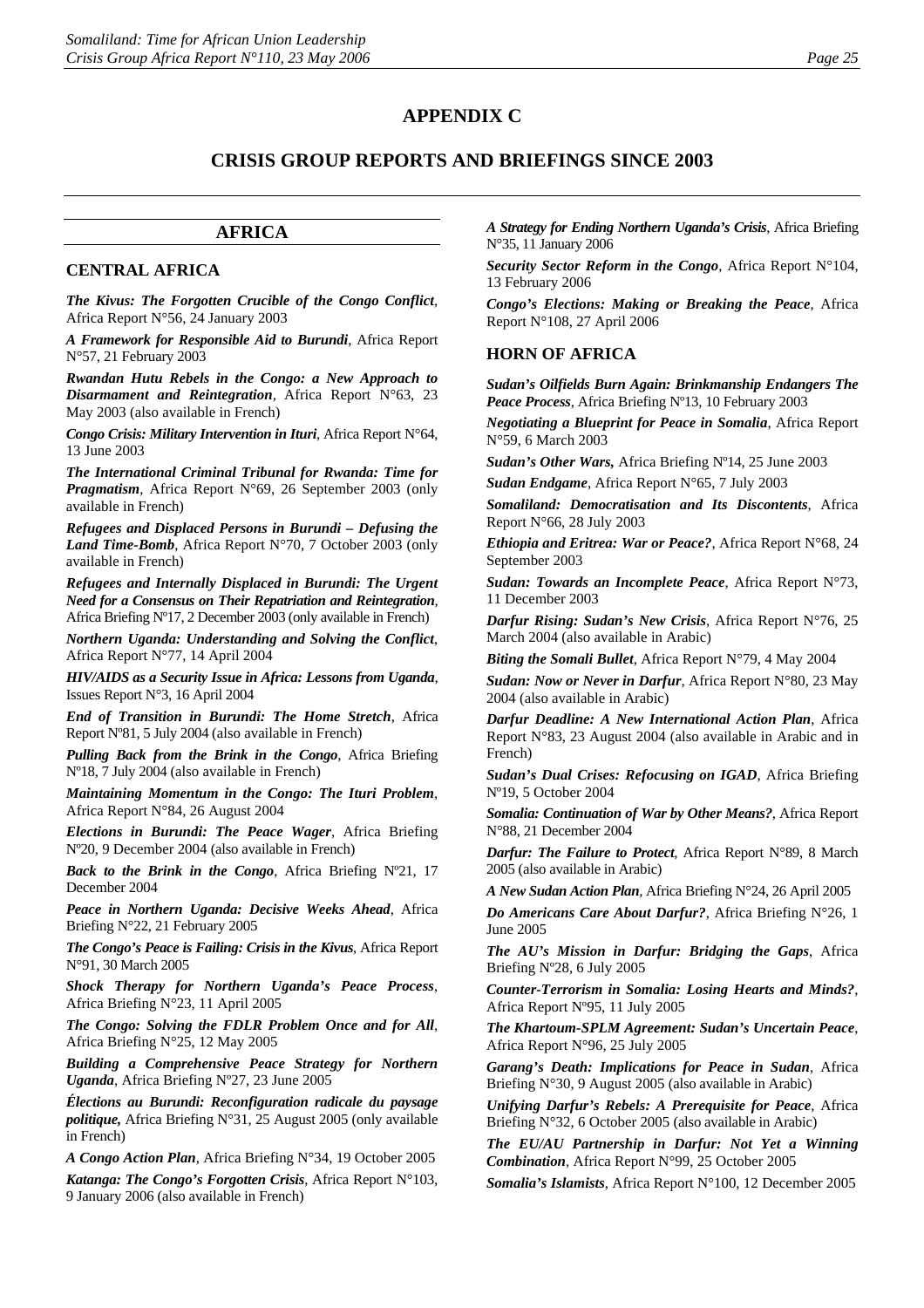*Ethiopia and Eritrea: Preventing War*, Africa Report N°101, 22 December 2005

*Sudan: Saving Peace in the East*, Africa Report N°102, 5 January 2006

*To Save Darfur*, Africa Report N°105, 17 March 2006

*Sudan's Comprehensive Peace Agreement: The Long Road Ahead*, Africa Report N°106, 31 March 2006

*Somaliland: Time for African Union Leadership,* Africa Report Nº 110, 26 May 2006

#### **SOUTHERN AFRICA**

*Dealing with Savimbi's Ghost: The Security and Humanitarian Challenges in Angola*, Africa Report N°58, 26 February 2003

*Zimbabwe: Danger and Opportunity*, Africa Report N°60, 10 March 2003

*Angola's Choice: Reform Or Regress*, Africa Report N°61, 7 April 2003

*Decision Time in Zimbabwe*, Africa Briefing Nº15, 8 July 2003

*Zimbabwe: In Search of a New Strategy*, Africa Report N°78, 19 April 2004

*Blood and Soil: Land, Politics and Conflict Prevention in Zimbabwe and South Africa*, Africa Report Nº85, 17 September 2004

*Zimbabwe: Another Election Chance*, Africa Report N°86, 30 November 2004

*Post-Election Zimbabwe: What Next?*, Africa Report N°93, 7 June 2005

*Swaziland: The Clock is Ticking*, Africa Briefing Nº29, 14 July 2005.

*Zimbabwe's Operation Murambatsvina: The Tipping Point?*, Africa Report N°97, 17 August 2005

#### **WEST AFRICA**

*Tackling Liberia: The Eye of the Regional Storm*, Africa Report N°62, 30 April 2003

*The Special Court for Sierra Leone: Promises and Pitfalls of a "New Model"*, Africa Briefing Nº16, 4 August 2003

*Sierra Leone: The State of Security and Governance*, Africa Report N°67, 2 September 2003

*Liberia: Security Challenges*, Africa Report N°71, 3 November 2003

*Côte d'Ivoire: "The War Is Not Yet Over"*, Africa Report N°72, 28 November 2003

*Guinée: Incertitudes autour d'une fin de règne*, Africa Report N°74, 19 December 2003 (only available in French)

*Rebuilding Liberia: Prospects and Perils*, Africa Report N°75, 30 January 2004

*Côte d'Ivoire: No Peace in Sight*, Africa Report N°82, 12 July 2004 (also available in French)

*Liberia and Sierra Leone: Rebuilding Failed States*, Africa Report N°87, 8 December 2004

*Côte d'Ivoire: Le pire est peut-être à venir*, Africa Report N°90, 24 March 2005 (currently only available in French)

*Islamist Terrorism in the Sahel: Fact or Fiction?*, Africa Report N°92, 31 March 2005

*Stopping Guinea's Slide*, Africa Report N°94, 13 June 2005 (also available in French)

*Liberia's Elections: Necessary But Not Sufficient*, Africa Report, 7 September 2005

*Côte d'Ivoire: Les demi-mesures ne suffiront pas*, Africa Briefing N°33, 12 October 2005 (currently only available in French)

*Liberia: Staying Focused*, Africa Briefing N°36, 13 January 2006

*Liberia: Resurrecting the Justice System*, Africa Report N°107, 6 April 2006

*Guinea in Transition*, Africa Briefing N°37, 11 April 2006 (also available in French)

*Côte d'Ivoire: Peace as an Option*, Africa Report N°109, 17 May 2006 (currently only available in French)

#### **OTHER REPORTS AND BRIEFINGS**

For Crisis Group reports and briefing papers on:

- Asia
- Africa
- Europe
- Latin America and Caribbean
- Middle East and North Africa
- Thematic Issues
- *CrisisWatch*

please visit our website [www.crisisgroup.org](http://www.crisisgroup.org/)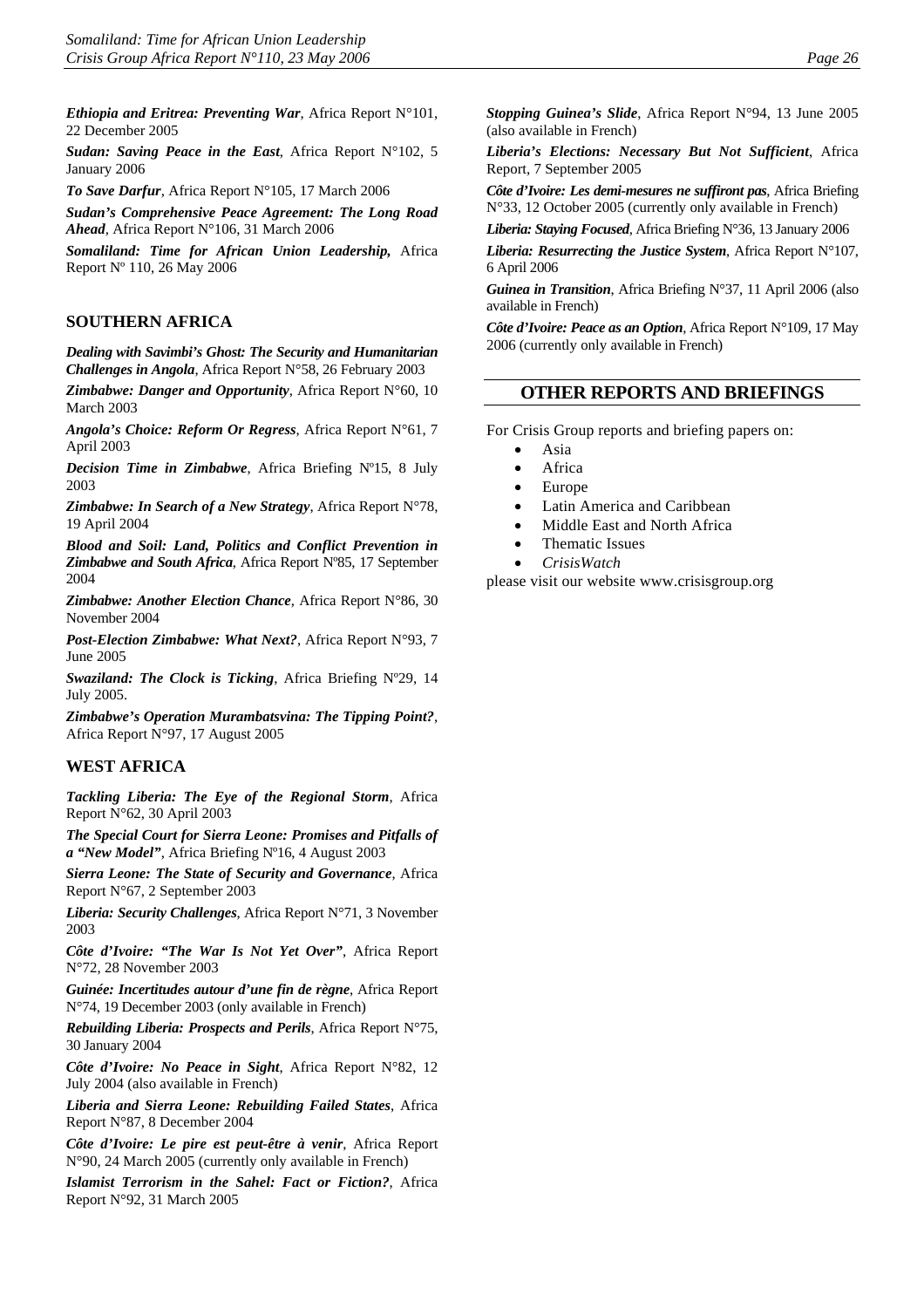## **APPENDIX D**

## **CRISIS GROUP BOARD OF TRUSTEES**

#### *Co-Chairs*

#### **Christopher Patten**

*Former European Commissioner for External Relations; Former Governor of Hong Kong; former UK Cabinet Minister; Chancellor of Oxford and Newcastle Universities* 

#### **Thomas Pickering**

*Senior Vice President, International Relations, Boeing; Former U.S. Ambassador to Russia, India, Israel, El Salvador, Nigeria, and Jordan* 

*President & CEO*

**Gareth Evans** *Former Foreign Minister of Australia*

#### *Executive Committee*

**Morton Abramowitz** *Former U.S. Assistant Secretary of State and Ambassador to Turkey*

**Cheryl Carolus** *Former South African High Commissioner to the UK; former Secretary General of the ANC*

**Maria Livanos Cattaui\*** *Former Secretary-General, International Chamber of Commerce*

**Yoichi Funabashi** *Chief Diplomatic Correspondent & Columnist, The Asahi Shimbun, Japan* 

**William Shawcross** *Journalist and author, UK*

**Stephen Solarz\*** *Former U.S. Congressman*

**George Soros** *Chairman, Open Society Institute*

**William O. Taylor** *Chairman Emeritus, The Boston Globe, U.S. \*Vice-Chair*

**Adnan Abu-Odeh** *Former Political Adviser to King Abdullah II and to King Hussein; former Jordan Permanent Representative to UN*

**Kenneth Adelman** *Former U.S. Ambassador and Director of the Arms Control and Disarmament Agency*

**Ersin Arioglu** *Member of Parliament, Turkey; Chairman Emeritus, Yapi Merkezi Group*

**Diego Arria** *Former Ambassador of Venezuela to the UN*

**Zbigniew Brzezinski** *Former U.S. National Security Advisor to the President*

#### **Kim Campbell**

*Secretary General, Club of Madrid; former Prime Minister of Canada*

**Victor Chu** *Chairman, First Eastern Investment Group, Hong Kong*

**Wesley Clark** *Former NATO Supreme Allied Commander, Europe*

**Pat Cox** *Former President of European Parliament*

**Ruth Dreifuss** *Former President, Switzerland*

**Uffe Ellemann-Jensen** *Former Minister of Foreign Affairs, Denmark*

**Mark Eyskens** *Former Prime Minister of Belgium*

**Leslie H. Gelb** *President Emeritus of Council on Foreign Relations, U.S.* 

**Bronislaw Geremek** *Former Minister of Foreign Affairs, Poland*

**Frank Giustra** *Chairman, Endeavour Financial, Canada*

**I.K. Gujral** *Former Prime Minister of India*

**Carla Hills** *Former U.S. Secretary of Housing; former U.S. Trade Representative*

**Lena Hjelm-Wallén** *Former Deputy Prime Minister and Foreign Affairs Minister, Sweden* 

**Swanee Hunt** *Chair of Inclusive Security: Women Waging Peace; former U.S. Ambassador to Austria*

**Asma Jahangir** *UN Special Rapporteur on Extrajudicial, Summary or Arbitrary Executions; former Chair Human Rights Commission of Pakistan*

**Shiv Vikram Khemka** *Founder and Executive Director (Russia) of SUN Group, India*

**James V. Kimsey**  *Founder and Chairman Emeritus of America Online, Inc. (AOL)*

**Bethuel Kiplagat** *Former Permanent Secretary, Ministry of Foreign Affairs, Kenya*

**Trifun Kostovski** *Member of Parliament, Macedonia; founder of Kometal Trade Gmbh* 

**Wim Kok** *Former Prime Minister, Netherlands*

**Elliott F. Kulick** *Chairman, Pegasus International, U.S.*

**Joanne Leedom-Ackerman** *Novelist and journalist, U.S.*

**Todung Mulya Lubis** *Human rights lawyer and author, Indonesia*